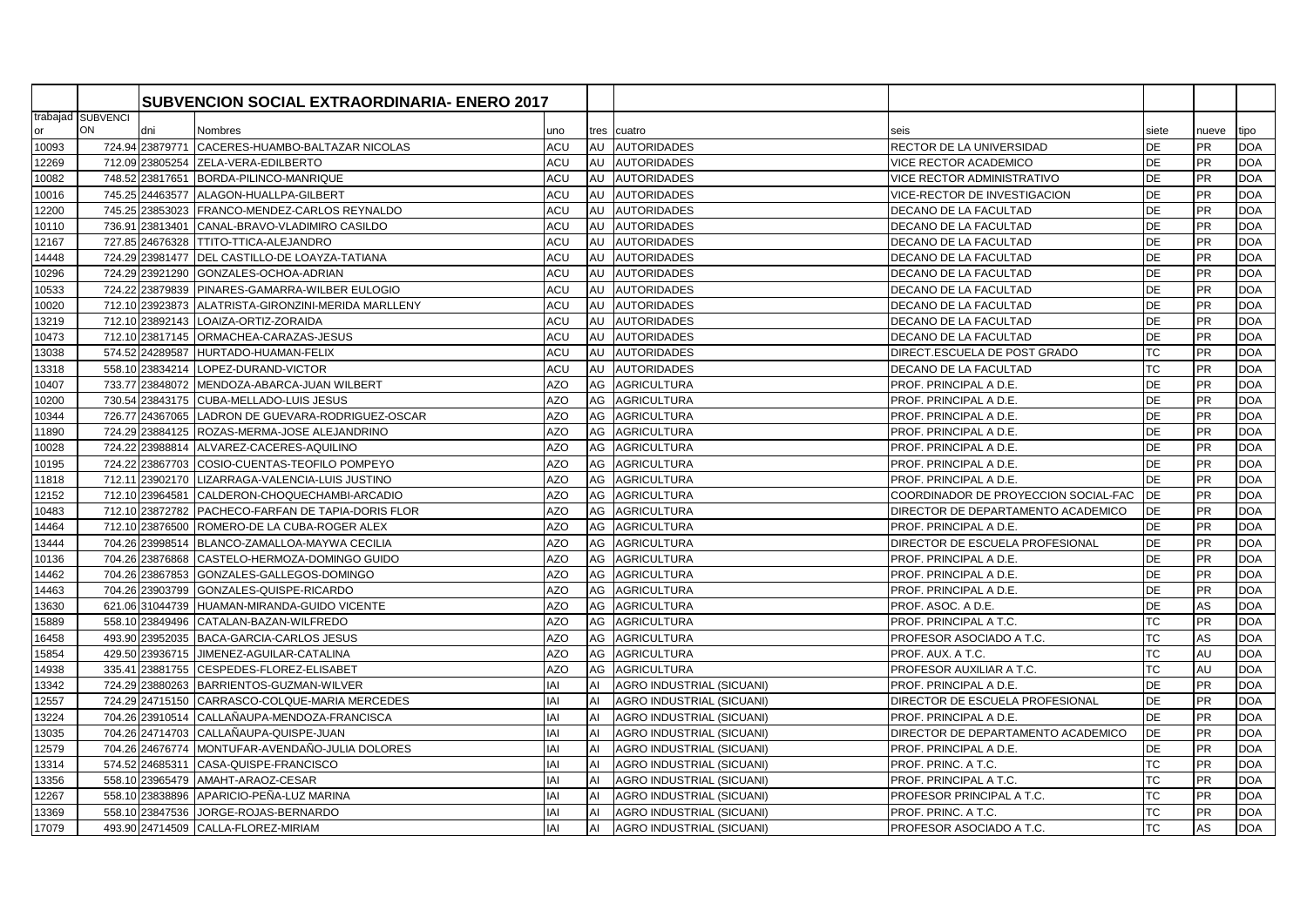| 15732 |                 | 493.90 23861243 FARFAN-GOMEZ-ELIAS                         | IAI        | AI        | AGRO INDUSTRIAL (SICUANI) | <b>PROFESOR ASOCIADO A T.C.</b>        | TC            | AS        | <b>DOA</b> |
|-------|-----------------|------------------------------------------------------------|------------|-----------|---------------------------|----------------------------------------|---------------|-----------|------------|
| 15301 |                 | 493.90 24710826 QUISPE-VALENZUELA-UBER                     | IAI        | AI        | AGRO INDUSTRIAL (SICUANI) | DIR.INSTIT.INVEST.DE FACULT.           | ТC            | AS        | <b>DOA</b> |
| 12398 |                 | 454.23 23899187 CHACON-ORMACHEA-MARIA ELENA                | IAI        | AI        | AGRO INDUSTRIAL (SICUANI) | PROF. AUX. A T.C.                      | ТC            | AU        | <b>DOA</b> |
| 13731 |                 | 432.49 23926413 CHUNGA-LOVON-WALTER                        | IAI        | AI        | AGRO INDUSTRIAL (SICUANI) | PROF. AUX. A T.C.                      | TC            | AU        | <b>DOA</b> |
| 17077 |                 | 280.28 24716895 MOJO-QUISANI-ANTONIETA                     | IAI        | AI        | AGRO INDUSTRIAL (SICUANI) | PROF.AUX. T.P. 20 HS                   | <b>TP 20H</b> | AU        | <b>DOA</b> |
| 17146 |                 | 429.50 23992041 ACOSTA-SANCHEZ-MARIA ANGELICA              | <b>AGR</b> | <b>ST</b> | AGROPECUARIA SANTO TOMAS  | PROFESOR ASOCIADO A T.C.               | ТC            | AS        | <b>DOA</b> |
| 10684 |                 | 727.87 23830049 VILLASANTE-LLERENA-MARCO ALCIDES           | CSO        | AS        | ANTROP. ARQ. SOCIOL       | DIR.INSTIT.INVEST.DE FACULT.           | <b>DE</b>     | <b>PR</b> | <b>DOA</b> |
| 10111 |                 | 724.29 25181064 CANAL-CCARHUARUPAY-JOSE FELICIANO          | CSO        | AS        | ANTROP. ARQ. SOCIOL       | PROF. PRINCIPAL A D.E.                 | DE            | PR        | <b>DOA</b> |
| 12223 |                 | 724.29 23893419 VALDERRAMA-FERNANDEZ-RICARDO               | CSO        | AS        | ANTROP. ARQ. SOCIOL       | PROF. PRINCIPAL A D.E.                 | DE            | PR        | <b>DOA</b> |
| 10641 |                 | 724.22 23851585 UGARTE-VEGA CENTENO-JOSE DAVID             | <b>CSO</b> | AS        | ANTROP. ARQ. SOCIOL       | LICENCIA POR A¥O SABATICO              | DE            | <b>PR</b> | <b>DOA</b> |
| 12042 |                 | 716.57 23951724 PAREDES-PANDO-OSCAR                        | CSO        | AS        | ANTROP. ARQ. SOCIOL       | PROF. PRINCIPAL A D.E.                 | <b>DE</b>     | <b>PR</b> | <b>DOA</b> |
| 14442 |                 | 704.26 01200578 VALENCIA-BLANCO-DELMIA SOCORRO             | CSO        | AS        | ANTROP. ARQ. SOCIOL       | DIRECTOR DE DEPARTAMENTO ACADEMICO     | DE            | <b>PR</b> | <b>DOA</b> |
| 12980 |                 | 679.09 23803476 MORVELI-SALAS-MARIO                        | CSO        | AS        | ANTROP. ARQ. SOCIOL       | JEFE DE DEPARTAMENTO ACADEMICO         | DE            | <b>PR</b> | <b>DOA</b> |
| 10577 |                 | 679.09 23810390 ROZAS-ALVAREZ-JESUS WASHINGTON             | CSO        | AS        | ANTROP. ARQ. SOCIOL       | PROF. PRINCIPAL A D.E.                 | DE            | PR        | <b>DOA</b> |
| 10703 |                 | 621.05 23921975 ZAPATA-RODRIGUEZ-MOHENIR JULINHO           | CSO        | AS        | ANTROP. ARQ. SOCIOL       | PROF. ASOC. A D.E.                     | DE            | AS        | <b>DOA</b> |
| 14441 | 558.10 23806381 | LAGOS-AEDO-GLADYS                                          | CSO        | AS        | ANTROP. ARQ. SOCIOL       | PROF. PRINCIPAL A T.C.                 | <b>TC</b>     | <b>PR</b> | <b>DOA</b> |
| 13667 |                 | 493.90 23908539 CANDIA-GOMEZ-ALFREDO                       | <b>CSO</b> | AS        | ANTROP. ARQ. SOCIOL       | JEFE DE DEPARTAMENTO ACADEMICO         | <b>TC</b>     | AS        | <b>DOA</b> |
| 16137 |                 | 493.90 24660865 PINO-TICONA-WILLIAM EDWARD                 | CSO        | AS        | ANTROP. ARQ. SOCIOL       | SECRETARIO ACADEMICO ADMINISTRATIVO    | <b>TC</b>     | AS        | <b>DOA</b> |
| 17221 |                 | 493.90 23894947 QUIRITA-HUARACHA-ROSA ALICIA               | CSO        | AS        | ANTROP. ARQ. SOCIOL       | PROFESOR ASOCIADO A T.C.               | ТC            | AS        | <b>DOA</b> |
| 15320 |                 | 493.90 23981260 TAIPE-CONZA-LOURDES                        | <b>CSO</b> | AS        | ANTROP. ARQ. SOCIOL       | PROFESOR ASOCIADO A T.C.               | <b>TC</b>     | AS        | <b>DOA</b> |
| 15591 |                 | 493.90 23892103 TOVAR-CAYO-JOSE LUIS                       | <b>CSO</b> | AS        | ANTROP. ARQ. SOCIOL       | DIRECTOR DE ESCUELA PROFESIONAL        | <b>TC</b>     | AS        | <b>DOA</b> |
| 12610 |                 | 468.50 23880984 MERCADO-RODRIGUEZ-EDITH CIRILA             | CSO        | AS        | ANTROP. ARQ. SOCIOL       | PROF. ASOC. A T.C.                     | TC            | <b>AS</b> | <b>DOA</b> |
| 18595 |                 | 429.50 23990800 CALVO-CALVO-ROSSANO                        | CSO        | AS        | ANTROP. ARQ. SOCIOL       | PROFESOR AUXILIAR A T.C.               | <b>TC</b>     | AU        | <b>DOA</b> |
| 18594 |                 | 429.50 000354361 DECOSTER-JEAN JACQUES-MARIE MICHEL DANIEL | CSO        | AS        | ANTROP. ARQ. SOCIOL       | PROFESOR AUXILIAR A T.C.               | ТC            | AU        | <b>DOA</b> |
| 12492 |                 | 429.50 23842563 MORMONTOY-ATAYUPANQUI-ALFREDO              | CSO        | AS        | ANTROP. ARQ. SOCIOL       | PROF. AUX. A T.C.                      | ТC            | AU        | <b>DOA</b> |
| 14443 | 335.41 23802090 | CAMA-TTITO-MAXIMO                                          | CSO        | AS        | ANTROP. ARQ. SOCIOL       | PROFESOR ASOCIADO A T.C.               | TC            | AS        | <b>DOA</b> |
| 15903 |                 | 324.24 23877714 ARROYO-ABARCA-PATRICIA MARLENE             | CSO        | AS        | ANTROP. ARQ. SOCIOL       | PROF.ASOC.T.P. 20 HS                   | <b>TP 20H</b> | <b>AS</b> | <b>DOA</b> |
| 13991 |                 | 280.28 23877391 ARAOZ-FERNANDEZ-CARMEN ROSA                | <b>CSO</b> | AS        | ANTROP. ARQ. SOCIOL       | PROF.AUX. T.P. 20 HS                   | <b>TP 20H</b> | AU        | <b>DOA</b> |
| 15996 | 280.28 23930090 | SALAS-OBREGON-FLAVIO                                       | <b>CSO</b> | AS        | ANTROP. ARQ. SOCIOL       | PROF ASOC. T.P. 10 HS                  | <b>TP_10H</b> | <b>AS</b> | <b>DOA</b> |
| 10308 |                 | 735.71 23841824 GUTIERREZ-VALER-CRISTINA                   | AAP        | <b>AR</b> | ARQUITECTURA Y URBANISMO  | PROF. PRINCIPAL A D.E.                 | DE            | PR        | <b>DOA</b> |
| 10421 |                 | 731.76 23826106 MIRANDA-VILLENA-LIDA ASUNCION              | AAP        | <b>AR</b> | ARQUITECTURA Y URBANISMO  | PROF. PRINCIPAL A D.E.                 | <b>DE</b>     | <b>PR</b> | <b>DOA</b> |
| 10608 |                 | 731.76 23817710 SILVA-SANTANDER-JOSE ANGEL                 | AAP        | <b>AR</b> | ARQUITECTURA Y URBANISMO  | PROF. PRINCIPAL A D.E.                 | <b>DE</b>     | <b>PR</b> | <b>DOA</b> |
| 13637 |                 | 727.87 23871733 SALAZAR-MUÑIZ-WILBERT SANY                 | AAP        | AR        | ARQUITECTURA Y URBANISMO  | PROF. PRINCIPAL A D.E.                 | DE            | <b>PR</b> | <b>DOA</b> |
| 10221 |                 | 724.22 23871034 DIAZ-OBLITAS-JORGE JOSE                    | AAP        | <b>AR</b> | ARQUITECTURA Y URBANISMO  | PROF. PRINCIPAL A D.E.                 | <b>DE</b>     | PR        | <b>DOA</b> |
| 10595 |                 | 724.22 23836910 SALOMA-GONZALEZ-ADOLFO ANTONIO             | AAP        | <b>AR</b> | ARQUITECTURA Y URBANISMO  | PROF. PRINCIPAL A D.E.                 | DE            | <b>PR</b> | <b>DOA</b> |
| 10495 |                 | 712.12 23990914 PALACIO-VALENZUELA-LUIS ALBERTO            | AAP        | AR        | ARQUITECTURA Y URBANISMO  | PROF. PRINCIPAL A D.E.                 | DE            | <b>PR</b> | <b>DOA</b> |
| 10698 |                 | 712.10 23951624 ZAMALLOA-TORRES-GREGORIO NORBERTO          | AAP        | AR        | ARQUITECTURA Y URBANISMO  | DIRECTOR DE DEPARTAMENTO ACADEMICO     | DE            | <b>PR</b> | <b>DOA</b> |
| 10563 |                 | 712.09 23823785 RODRIGUEZ-JORDAN-JORGE PAVEL               | AAP        | <b>AR</b> | ARQUITECTURA Y URBANISMO  | PROF. PRINCIPAL A D.E.                 | <b>DE</b>     | PR        | <b>DOA</b> |
| 13046 |                 | 712.09 07781456 UGARTE-BERRIO-JUAN SIMON                   | AAP        | <b>AR</b> | ARQUITECTURA Y URBANISMO  | <b>DIRECTOR DE ESCUELA PROFESIONAL</b> | DE            | <b>PR</b> | <b>DOA</b> |
| 10508 |                 | 706.76 23802102 PAREDES BARRA-VDA. DE TORRES-NANCY ELENA   | AAP        | <b>AR</b> | ARQUITECTURA Y URBANISMO  | PROF. PRINCIPAL A D.E.                 | <b>DE</b>     | <b>PR</b> | <b>DOA</b> |
| 14855 |                 | 704.26 23827874 FLORES-CAPARO-ERWIC                        | AAP        | AR        | ARQUITECTURA Y URBANISMO  | PROF. PRINCIPAL A D.E.                 | DE            | PR        | <b>DOA</b> |
| 11349 |                 | 704.26 23853443 QUISPE-GONZALES-EVARISTO                   | AAP        | <b>AR</b> | ARQUITECTURA Y URBANISMO  | PROF. PRINCIPAL A D.E.                 | <b>DE</b>     | <b>PR</b> | <b>DOA</b> |
| 10315 | 675.94 23852634 | HERRERA-DELGADO-SONIA MARTINA                              | AAP        | <b>AR</b> | ARQUITECTURA Y URBANISMO  | PROF. PRINCIPAL A D.E.                 | <b>DE</b>     | <b>PR</b> | <b>DOA</b> |
| 15649 |                 | 636.80 23819665 NAVARRO-HALANOCCA-RENE                     | AAP        | AR        | ARQUITECTURA Y URBANISMO  | PROF. PRINCIPAL A D.E.                 | DE            | <b>PR</b> | <b>DOA</b> |
| 10637 | 629.21 23853086 | UGARTE-ASTETE-MARIO                                        | AAP        | <b>AR</b> | ARQUITECTURA Y URBANISMO  | PROF. ASOC. A D.E.                     | DE            | AS        | <b>DOA</b> |
| 10211 | 621.05 23849054 | DEL CASTILLO-GIBAJA-HERNAN IVAR                            | AAP        | AR        | ARQUITECTURA Y URBANISMO  | PROF. ASOC. A D.E.                     | <b>DE</b>     | AS        | <b>DOA</b> |
| 12776 |                 | 621.05 23885949 GALLEGOS-GONGORA-MARIO IVAN                | AAP        | <b>AR</b> | ARQUITECTURA Y URBANISMO  | LICENC.X CAPACIT.OFICIALIZADA          | DE            | AS        | <b>DOA</b> |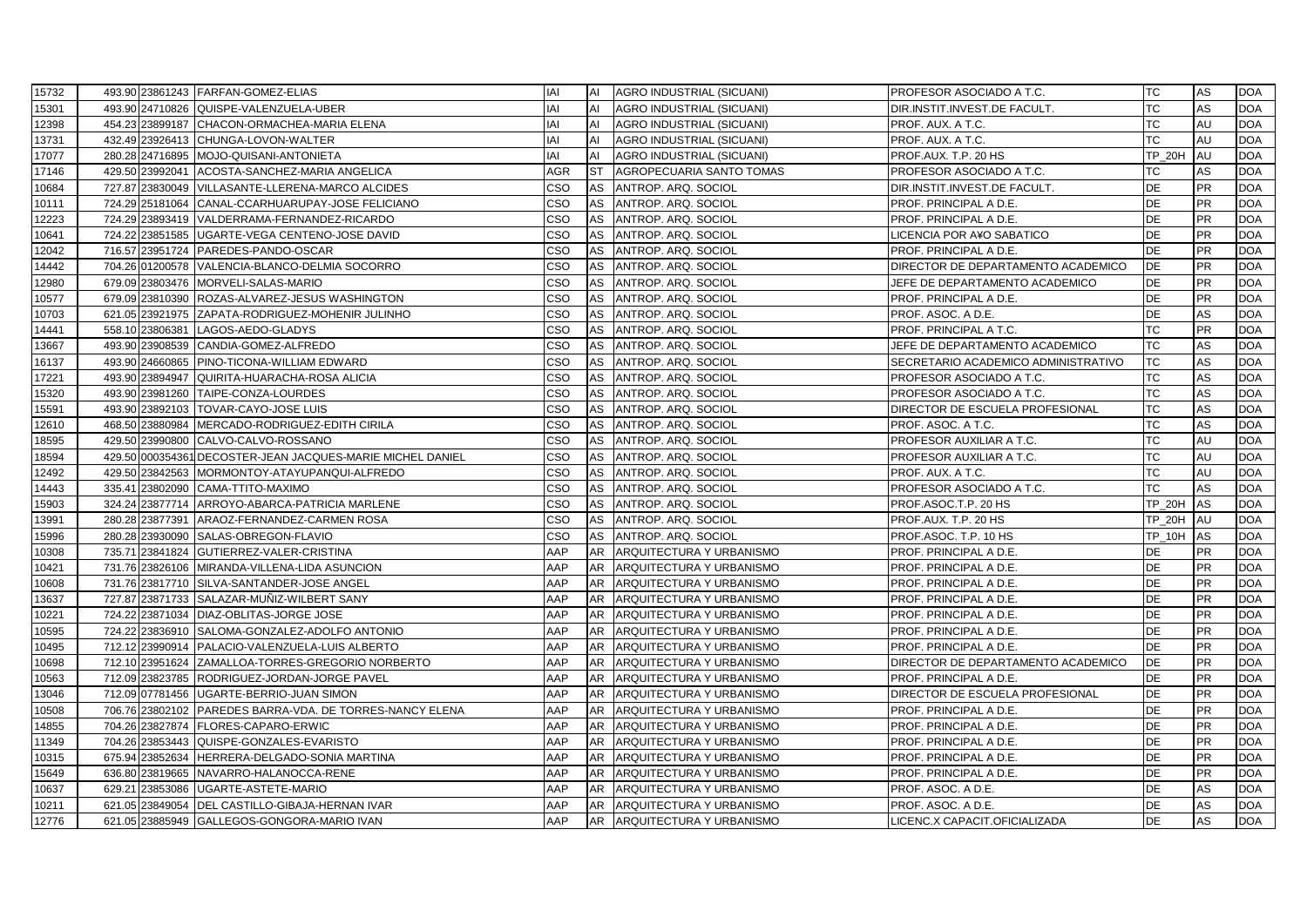| 14431 |        |                 | 621.05 23902310 MALPARTIDA-MENDOZA-WENCESLAO           | AAP        |           | AR ARQUITECTURA Y URBANISMO | PROF. ASOC. A D.E.                  | DE               | AS        | <b>DOA</b> |
|-------|--------|-----------------|--------------------------------------------------------|------------|-----------|-----------------------------|-------------------------------------|------------------|-----------|------------|
| 10526 |        |                 | 621.05 23878696 PEREZ-UMERES-DANTE RAMIRO              | AAP        | AR        | ARQUITECTURA Y URBANISMO    | PROFESOR ASOCIADO A D.E.            | DE               | AS        | <b>DOA</b> |
| 14465 |        |                 | 621.05 23876905 SOSA-SOTO-DARIO                        | AAP        | <b>AR</b> | ARQUITECTURA Y URBANISMO    | PROF. ASOC. A D.E.                  | DE               | AS        | <b>DOA</b> |
| 17058 |        |                 | 493.90 23859501 ROMERO-MORA-LISBETH                    | AAP        | <b>AR</b> | ARQUITECTURA Y URBANISMO    | PROFESOR ASOCIADO A T.C.            | <b>TC</b>        | AS        | <b>DOA</b> |
| 17416 |        |                 | 493.90 23944605 TORRES-PAREDES-EDGAR ALBERTO           | AAP        | <b>AR</b> | ARQUITECTURA Y URBANISMO    | PROFESOR ASOCIADO A T.C.            | <b>TC</b>        | AS        | <b>DOA</b> |
| 12775 |        |                 | 429.50 23900357 QUISPE-RICALDE-MARIA ELENA             | AAP        | AR        | ARQUITECTURA Y URBANISMO    | PROFESOR ASOCIADO A T.C.            | TC               | AS        | <b>DOA</b> |
| 18593 |        |                 | 429.50 23987439 SALAS-VELASQUEZ-VICTOR MANUEL          | AAP        | <b>AR</b> | ARQUITECTURA Y URBANISMO    | PROFESOR AUXILIAR A T.C.            | <b>TC</b>        | AU        | <b>DOA</b> |
| 17440 |        |                 | 429.50 23856863 ZECENARRO-BENAVENTE-GERMAN             | AAP        | <b>AR</b> | ARQUITECTURA Y URBANISMO    | PROFESOR ASOCIADO A T.C.            | ТC               | AS        | <b>DOA</b> |
| 18592 |        |                 | 280.28 23811154 NUÑEZ DEL PRADO-SANTANDER-TIRZA ESTELA | AAP        | AR        | ARQUITECTURA Y URBANISMO    | PROF.AUX. T.P. 20 HS                | <b>TP 20H</b>    | AU        | <b>DOA</b> |
| 10447 |        |                 | 735.71 23831035 MUNIZ-PAREJA-FLAVIA CAROLL             | CBG        | CВ        | <b>BIOLOGIA</b>             | PROF. PRINCIPAL A D.E.              | DE               | <b>PR</b> | <b>DOA</b> |
| 10665 |        |                 | 735.71 23881816 VELARDE-DURAND-EDILBERTO FRANCISCO     | <b>CBG</b> | <b>CB</b> | <b>BIOLOGIA</b>             | PROF. PRINCIPAL A D.E.              | <b>DE</b>        | <b>PR</b> | <b>DOA</b> |
| 10148 |        |                 | 726.74 23815848 CHACON-CAMPANA-MAXIMO AMERICO          | <b>CBG</b> | CB        | <b>BIOLOGIA</b>             | PROF. PRINCIPAL A D.E.              | <b>DE</b>        | <b>PR</b> | <b>DOA</b> |
| 10494 |        |                 | 726.74 23834197 PAIVA-PRADO-GRETA MARGOT               | CBG        | CB        | <b>BIOLOGIA</b>             | DIRECTOR DE ESCUELA PROFESIONAL     | DE               | <b>PR</b> | <b>DOA</b> |
| 13060 |        |                 | 724.30 23822964 MUNIZ-DURAN-JULIA GRISELDA             | CBG        | CВ        | <b>BIOLOGIA</b>             | PROF. PRINCIPAL A D.E.              | DE               | PR        | <b>DOA</b> |
| 11263 |        |                 | 724.22 23871746   DE LA TORRE-DE ROJAS-FRUCTUOSA       | <b>CBG</b> | CВ        | <b>BIOLOGIA</b>             | PROF. PRINCIPAL A D.E.              | DE               | <b>PR</b> | <b>DOA</b> |
| 10210 |        |                 | 724.22 23806961 DEL CASTILLO-DE CUBA-MARIA MERCEDES    | <b>CBG</b> | <b>CB</b> | <b>BIOLOGIA</b>             | PROF. PRINCIPAL A D.E.              | <b>DE</b>        | <b>PR</b> | <b>DOA</b> |
| 10337 |        |                 | 724.22 23874682 JARA-MOSCOSO-MARY NORMA                | CBG        | CВ        | <b>BIOLOGIA</b>             | PROF. PRINCIPAL A D.E.              | DE               | PR        | <b>DOA</b> |
| 10371 |        |                 | 724.22 23830621 MADERA-TUPAYACHI-ELENA EMPERATRIZ      | CBG        | CB        | <b>BIOLOGIA</b>             | PROF. PRINCIPAL A D.E.              | DE               | PR        | <b>DOA</b> |
| 10505 |        |                 | 724.22 23818181 PANDO-CALLO-EDGARD                     | CBG        | CB        | <b>BIOLOGIA</b>             | PROF. PRINCIPAL A D.E.              | DE               | <b>PR</b> | <b>DOA</b> |
| 10426 |        |                 | 721.20 23836218 MOLLEAPAZA-ARISPE-JESUS EFRAIN         | CBG        | CB        | <b>BIOLOGIA</b>             | PROF. PRINCIPAL A D.E.              | DE               | <b>PR</b> | <b>DOA</b> |
| 10159 |        |                 | 712.12 23836256 CHEVARRIA-DEL PINO-BELTRAN RODRIGO     | <b>CBG</b> | CВ        | <b>BIOLOGIA</b>             | PROF. PRINCIPAL A D.E.              | <b>DE</b>        | <b>PR</b> | <b>DOA</b> |
| 13061 |        |                 | 712.10 23833187 CRUZ-MIRANDA-LUCIANO JULIAN            | <b>CBG</b> | <b>CB</b> | <b>BIOLOGIA</b>             | PROF. PRINCIPAL A D.E.              | <b>DE</b>        | <b>PR</b> | <b>DOA</b> |
| 11980 |        |                 | 712.10 23954648 YABAR-LANDA-ERICK                      | <b>CBG</b> | CB        | <b>BIOLOGIA</b>             | PROF. PRINCIPAL A D.E.              | <b>DE</b>        | <b>PR</b> | <b>DOA</b> |
| 10272 |        |                 | 704.27 23852200 GALIANO-SANCHEZ-WASHINGTON HILARIO     | CBG        | CB        | <b>BIOLOGIA</b>             | PROF. PRINCIPAL A D.E.              | <b>DE</b>        | <b>PR</b> | <b>DOA</b> |
| 13511 |        |                 | 704.26 23809339 AGUILAR-CONDEMAYTA-OLINTHO             | CBG        | CВ        | <b>BIOLOGIA</b>             | SECRETARIO ACADEMICO ADMINISTRATIVO | DE               | PR        | <b>DOA</b> |
| 14436 |        | 704.26 23925167 | QUISPE-MONTOYA-RAMON GUSTAVO                           | <b>CBG</b> | <b>CB</b> | <b>BIOLOGIA</b>             | PROF. PRINCIPAL A D.E.              | <b>DE</b>        | <b>PR</b> | <b>DOA</b> |
| 14119 |        |                 | 704.26 23963444 RODRIGUEZ-SANCHEZ-ISABEL               | <b>CBG</b> | <b>CB</b> | <b>BIOLOGIA</b>             | DIRECTOR DE ESCUELA PROFESIONAL     | <b>DE</b>        | <b>PR</b> | <b>DOA</b> |
| 10537 |        |                 | 704.16 23839489 PONCE-ARANIBAR-LUZ MARINA              | <b>CBG</b> | CВ        | <b>BIOLOGIA</b>             | PROF. PRINCIPAL A D.E.              | <b>DE</b>        | <b>PR</b> | <b>DOA</b> |
| 10574 |        |                 | 637.59 23851838 ROSAS-DE PEREZ-MARIA DE JESUS LOURDES  | CBG        | CВ        | <b>BIOLOGIA</b>             | PROF. ASOC. A D.E.                  | DE               | AS        | <b>DOA</b> |
| 10712 |        |                 | 629.21 23818315 ZEGARRA-DE HUAMAN-LUZ MARINA           | CBG        | CB        | <b>BIOLOGIA</b>             | PROF. ASOC. A D.E.                  | <b>DE</b>        | AS        | <b>DOA</b> |
| 10241 |        |                 | 621.06 23848696 ESPINOZA-BECERRA-ELISEO                | <b>CBG</b> | CB        | <b>BIOLOGIA</b>             | PROF. ASOC. A D.E.                  | <b>DE</b>        | AS        | <b>DOA</b> |
| 16004 |        |                 | 621.05 23983840 ACURIO-SAAVEDRA-JORGE                  | <b>CBG</b> | CB        | <b>BIOLOGIA</b>             | PROF. ASOC. A D.E.                  | <b>DE</b>        | AS        | <b>DOA</b> |
| 14114 |        |                 | 621.05 23859957 AGUILAR-ANCORI-ELSA GLADYS             | CBG        | CВ        | <b>BIOLOGIA</b>             | PROF. ASOC. A D.E.                  | <b>DE</b>        | AS        | <b>DOA</b> |
| 12174 |        |                 | 621.05 23912951 HOLGADO-ROJAS-MARIA ENCARNACION        | <b>CBG</b> | CB        | <b>BIOLOGIA</b>             | PROF. ASOC. A D.E.                  | <b>DE</b>        | AS        | <b>DOA</b> |
| 10383 |        |                 | 621.05 23837291 MARIACA-VALENZUELA-CONCEPCION          | CBG        | <b>CB</b> | <b>BIOLOGIA</b>             | PROF. ASOC. A D.E.                  | DE               | AS        | <b>DOA</b> |
| 13434 |        |                 | 621.05 23827387 YANQUE-YUCRA-PERCY                     | CBG        | CВ        | <b>BIOLOGIA</b>             | PROF. ASOC. A D.E.                  | DE               | AS        | <b>DOA</b> |
| 12780 |        |                 | 538.50 23826797 ESPINOZA-CARRASCO-HELDY YIYI           | CBG        | CВ        | <b>BIOLOGIA</b>             | PROFESOR ASOCIADO A D.E             | DE               | AS        | <b>DOA</b> |
| 10446 |        |                 | 538.50 23818673 MUÑIZ-LUNA-SILVIA BETTY                | <b>CBG</b> | <b>CB</b> | <b>BIOLOGIA</b>             | PROFESOR ASOCIADO A D.E             | <b>DE</b>        | AS        | <b>DOA</b> |
| 14120 |        |                 | 493.90 23867218 MACHACA-BLANCO-EUFEMIA                 | CBG        | CB        | <b>BIOLOGIA</b>             | PROF. ASOC. A T.C.                  | <b>TC</b>        | AS        | <b>DOA</b> |
| 13724 |        |                 | 439.48 23834435 ALVAREZ-MOSCOSO-MODESTA ESTHER         | <b>CBG</b> | CB        | <b>BIOLOGIA</b>             | PROFESOR ASOCIADO A T.C.            | TC               | AS        | <b>DOA</b> |
| 12172 | 429.50 |                 | 23850648 AYMA-CORNEJO-LUIS                             | CBG        | CВ        | <b>BIOLOGIA</b>             | PROF. AUX. A T.C.                   | <b>TC</b>        | AU        | <b>DOA</b> |
| 14608 |        |                 | 429.50 23926260 MOSTAJO-ZAVALETA-MARTHA NATIVIDAD      | <b>CBG</b> | CB        | <b>BIOLOGIA</b>             | PROFESOR ASOCIADO A T.C.            | <b>TC</b>        | AS        | <b>DOA</b> |
| 15657 |        |                 | 429.50 23920369 OCHOA-CAMARA-MARIA LUISA               | <b>CBG</b> | <b>CB</b> | <b>BIOLOGIA</b>             | PROFESOR AUXILIAR A T.C.            | <b>TC</b>        | AU        | <b>DOA</b> |
| 10692 |        |                 | 340.51 23825437 YABARRENA-URDAY-JOSE EUFEMIO           | CBG        | CВ        | <b>BIOLOGIA</b>             | PROF. AUX. A T.C.                   | <b>TC</b>        | AU        | <b>DOA</b> |
| 16187 |        | 335.41 40114931 | QUISPE-FLOREZ-MERCEDES MARITZA                         | CBG        | CB        | <b>BIOLOGIA</b>             | JEFE PRACT. A T.C.                  | <b>TC</b>        | IP.       | <b>DOA</b> |
| 18601 |        |                 | 280.28 23941477 CJUNO-HUANCA-OLGA LIBIA                | CBG        | <b>CB</b> | <b>BIOLOGIA</b>             | PROF.AUX. T.P. 20 HS                | TP_20H           | AU        | <b>DOA</b> |
| 18600 |        |                 | 280.28 23932572 QUISPE-RICALDE-MARIA ANTONIETA         | <b>CBG</b> | CB        | <b>BIOLOGIA</b>             | PROF.AUX. T.P. 20 HS                | <b>TP 20H AU</b> |           | <b>DOA</b> |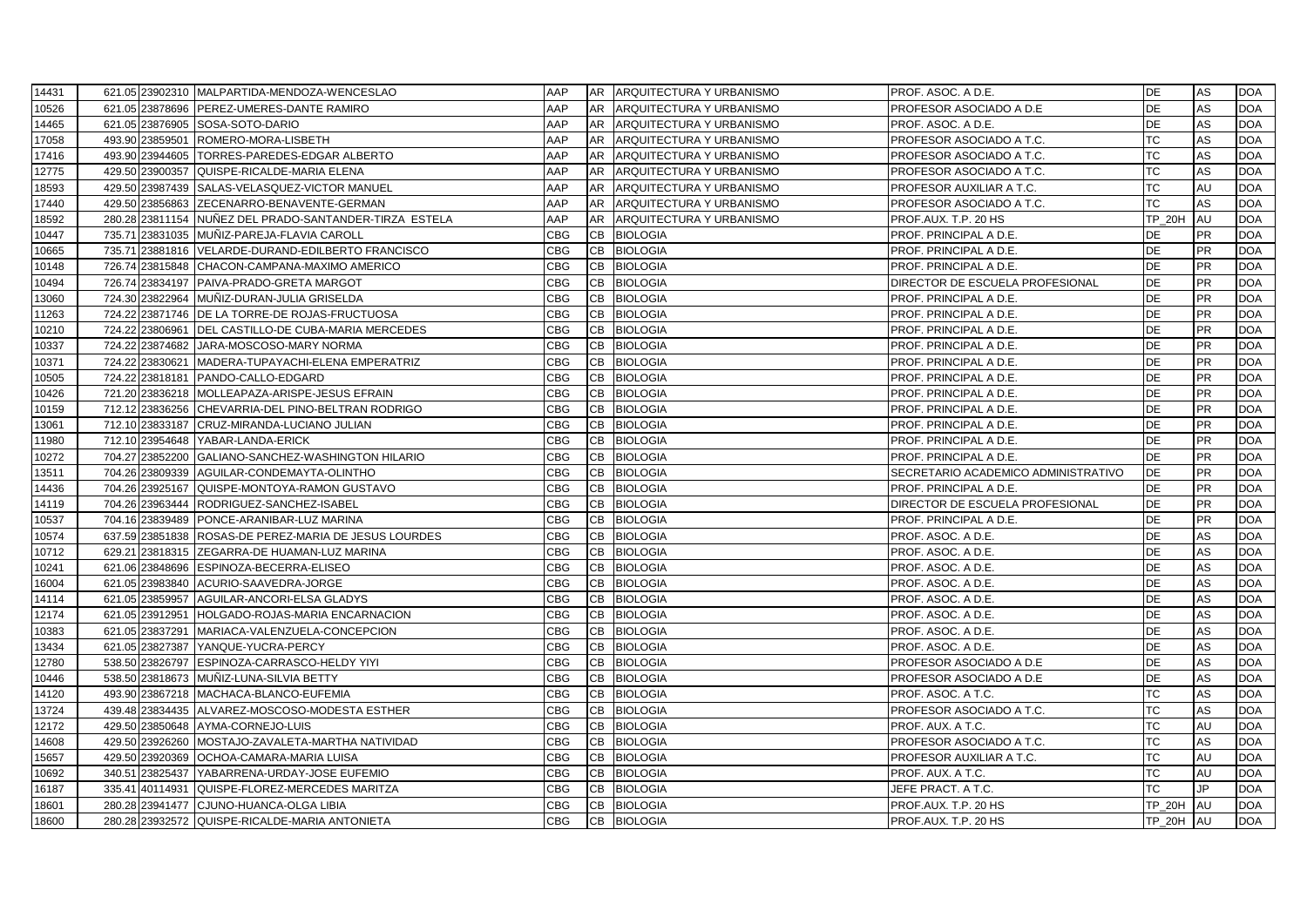| 15439          |                 | 216.05 23867865 ZAMALLOA-ACURIO-VIOLETA EUGENIA                        | <b>CBG</b>        |           | CB BIOLOGIA                                            | JEFE PRACT. T.P. 20 HS                        | $TP$ 20H JP         |           | <b>DOA</b>               |
|----------------|-----------------|------------------------------------------------------------------------|-------------------|-----------|--------------------------------------------------------|-----------------------------------------------|---------------------|-----------|--------------------------|
| 17250          |                 | 493.90 25788203 QUISPE-CHIPANA-SALVADOR                                | <b>AND</b>        | CD        | CD. DEL DESARROLLO                                     | PROFESOR ASOCIADO A T.C.                      | ТC                  | AS        | <b>DOA</b>               |
| 14099          |                 | 429.50 23832939 AYALA-ROJAS-FILOMENO                                   | AND               | CD        | <b>CD. DEL DESARROLLO</b>                              | COORDIN.DE CARRERA PROFES.                    | TС                  | AU        | <b>DOA</b>               |
| 18602          |                 | 280.28 00496783 VALERIANO-APAZA-RICARDO                                | <b>AND</b>        | <b>CD</b> | CD. DEL DESARROLLO                                     | COORDINADOR DE CARRERA PROFESIONAL            | <b>TP 20H</b>       | AU        | <b>DOA</b>               |
| 11396          |                 | 740.05 23800712 VILLALBA-PACHECO-MAXIMO                                | <b>CCF</b>        | CA        | <b>CONTABILIDAD</b>                                    | JEFE DE DEPARTAMENTO ACADEMICO                | DE                  | <b>PR</b> | <b>DOA</b>               |
| 10347          |                 | 724.22 23849024 LATORRE-VALDEIGLESIAS-ZENON                            | <b>CCF</b>        | CA        | <b>CONTABILIDAD</b>                                    | PROF. PRINCIPAL A D.E.                        | DE                  | <b>PR</b> | <b>DOA</b>               |
| 10130          |                 | 719.96 23804941 CARREÑO-MIRANDA-JOSE ADOLFO                            | <b>CCF</b>        | CA        | <b>CONTABILIDAD</b>                                    | PROF. PRINCIPAL A D.E.                        | DE                  | PR        | <b>DOA</b>               |
| 10281          |                 | 718.72 23812658 GARCIA-TARRAGA-VICTOR ANIBAL                           | <b>CCF</b>        | CA        | <b>CONTABILIDAD</b>                                    | PROF. PRINCIPAL A D.E.                        | DE                  | <b>PR</b> | <b>DOA</b>               |
| 10061          |                 | 710.58 23867977 ATAPAUCAR-CONDORI-JORGE WASHINGTON                     | <b>CCF</b>        | CA        | <b>CONTABILIDAD</b>                                    | PROF. PRINCIPAL A D.E.                        | DE                  | <b>PR</b> | <b>DOA</b>               |
| 10055          | 704.27 23845502 | ARROYO-MORALES-ANGELICA                                                | <b>CCF</b>        | CA        | <b>CONTABILIDAD</b>                                    | PROF. PRINCIPAL A D.E.                        | DE                  | <b>PR</b> | <b>DOA</b>               |
| 12069          |                 | 704.26 23847743 BARRON-VILCHEZ-LUIS ALBERTO                            | <b>CCF</b>        | CA        | <b>CONTABILIDAD</b>                                    | DIRECTOR DE DEPARTAMENTO ACADEMICO            | <b>DE</b>           | <b>PR</b> | <b>DOA</b>               |
| 11241          |                 | 704.26 23829326 CARRILLO-TARQUI-WILFREDO GAVINO                        | <b>CCF</b>        | CA        | <b>CONTABILIDAD</b>                                    | PROF. PRINCIPAL A D.E.                        | DE                  | <b>PR</b> | <b>DOA</b>               |
| 16005          |                 | 704.26 25003980 MOLINA-MARTINEZ-LIZETH                                 | <b>CCF</b>        | CA        | <b>CONTABILIDAD</b>                                    | PROF. PRINCIPAL A D.E.                        | <b>DE</b>           | <b>PR</b> | <b>DOA</b>               |
| 11797          |                 | 704.26 23954432 ORTEGA-LOAIZA-JULIO CELSO                              | <b>CCF</b>        | CA        | <b>CONTABILIDAD</b>                                    | DIRECTOR DE ESCUELA PROFESIONAL               | DE                  | <b>PR</b> | <b>DOA</b>               |
| 12070          |                 | 574.53 23951083 GUILLERMO-ESPINOZA-JORGE WASHINTON                     | <b>CCF</b>        | CA        | <b>CONTABILIDAD</b>                                    | PROFESOR ASOCIADO A T.C.                      | ТC                  | AS        | <b>DOA</b>               |
| 15682          |                 | 558.10 23904134 HOLGADO-ABARCA-FEDERICO                                | <b>CCF</b>        | <b>CA</b> | <b>CONTABILIDAD</b>                                    | PROF. PRINCIPAL A T.C.                        | <b>TC</b>           | <b>PR</b> | <b>DOA</b>               |
| 11794          |                 | 493.90 23827556 PALIZA-PEREZ-JOSE DANIEL                               | <b>CCF</b>        | CA        | <b>CONTABILIDAD</b>                                    | SECRETARIO ACADEMICO ADMINISTRATIVO           | <b>TC</b>           | AS        | <b>DOA</b>               |
| 17064          |                 | 493.90 23847092 PEREZ-VILLAFUERTE-RENNE WILFREDO                       | <b>CCF</b>        | CA        | <b>CONTABILIDAD</b>                                    | PROFESOR ASOCIADO A T.C.                      | <b>TC</b>           | AS        | <b>DOA</b>               |
| 16134          | 429.50 80491489 | MAYHUA-CURO-KELMA RUTH                                                 | <b>CCF</b>        | CA        | <b>CONTABILIDAD</b>                                    | PROFESOR ASOCIADO A T.C.                      | ТC                  | AS        | <b>DOA</b>               |
| 15292          |                 | 429.50 23849535 MONTALVO-LOAIZA-CLEVER ABELARDO                        | <b>CCF</b>        | CA        | <b>CONTABILIDAD</b>                                    | PROFESOR AUXILIAR A T.C.                      | TС                  | AU        | <b>DOA</b>               |
| 18597          | 280.28 23806625 | MOZO-AYMA-GABRIEL                                                      | <b>CCF</b>        | CA        | <b>CONTABILIDAD</b>                                    | PROF.AUX. T.P. 20 HS                          | <b>TP 20H</b>       | AU        | <b>DOA</b>               |
| 18598          |                 | 280.28 23963572 QUISPE-ABARCA-LAURA                                    | <b>CCF</b>        | <b>CA</b> | <b>CONTABILIDAD</b>                                    | PROF AUX T.P. 20 HS                           | TP_20H              | AU        | <b>DOA</b>               |
| 18599          |                 | 280.28 23877883 VARGAS-ELGUERA-ATILIO                                  | <b>CCF</b>        | CA        | <b>CONTABILIDAD</b>                                    | PROF AUX T.P. 20 HS                           | <b>TP 20H</b>       | AU        | <b>DOA</b>               |
| 17455          |                 | 216.05 23873745 CONCHA-RUPA-WALTER                                     | <b>CCF</b>        | CA        | <b>CONTABILIDAD</b>                                    | JEFE PRACT. T.P. 20 HS                        | <b>TP_20H</b>       | <b>JP</b> | <b>DOA</b>               |
| 13407          | 161.84 23882387 | HINOJOSA-ACCOSTUPA-BRAULIO                                             | <b>CCF</b>        | CA        | <b>CONTABILIDAD</b>                                    | PROF ASOC. T.P. 10 HS                         | TP_10H              | AS        | <b>DOA</b>               |
| 10449          | 727.85 23845464 | NAVARRO-LUNA-CARLOS                                                    | <b>CAT</b>        | AD        | <b>CS ADMINISTRATIVAS</b>                              | PROF. PRINCIPAL A D.E.                        | <b>DE</b>           | <b>PR</b> | <b>DOA</b>               |
| 14081          | 724.29 23837499 | LINARES-SANTOS-DANIEL ALEJANDRO                                        | CAT               | <b>AD</b> | <b>CS ADMINISTRATIVAS</b>                              | PROF. PRINCIPAL A D.E.                        | <b>DE</b>           | <b>PR</b> | <b>DOA</b>               |
| 10335          |                 | 724.20 23827268 JANQUI-GUZMAN-HERMOGENES                               | <b>CAT</b>        | AD        | <b>CS ADMINISTRATIVAS</b>                              | DIR.INSTIT.INVESTIG.DE LA FACULTAD            | <b>DE</b>           | <b>PR</b> | <b>DOA</b>               |
| 10173          | 713.10 23874690 | CONCHA-LEZAMA-RENE                                                     | <b>CAT</b>        | <b>AD</b> | <b>CS ADMINISTRATIVAS</b>                              | PROF. PRINCIPAL A D.E.                        | DE                  | <b>PR</b> | <b>DOA</b>               |
| 14286          |                 | 712.11 23842648 PAZOS-MIRANDA-JOSE FELIX                               | <b>CAT</b>        | AD        | <b>CS ADMINISTRATIVAS</b>                              | JEFE DE LA UNIDAD DE TALENTO HUMANO           | DE                  | <b>PR</b> | <b>DOA</b>               |
| 10001          |                 | 712.10 23802978 ABARCA-ASTETE-RAUL                                     | CAT               | AD        | <b>CS ADMINISTRATIVAS</b>                              | DIRECTOR DE ESCUELA PROFESIONAL               | DE                  | <b>PR</b> | <b>DOA</b>               |
| 10339          |                 | 712.10 23805495 JORDAN-PALOMINO-TEOFILO                                | <b>CAT</b>        | <b>AD</b> | <b>CS ADMINISTRATIVAS</b>                              | DIRECTOR DE DEPARTAMENTO ACADEMICO            | DE                  | <b>PR</b> | <b>DOA</b>               |
| 10416          |                 | 712.10 23813239 MIRANDA-CARRION-PROSPERO NARCISO                       | <b>CAT</b>        | AD        | <b>CS ADMINISTRATIVAS</b>                              | PROF. PRINCIPAL A D.E.                        | <b>DE</b>           | <b>PR</b> | <b>DOA</b>               |
| 10612          |                 | 712.10 23852582 SOLOGUREN-CARRASCO-BETTY VICTORIA                      | <b>CAT</b>        | AD        | <b>CS ADMINISTRATIVAS</b>                              | PROF. PRINCIPAL A D.E.                        | <b>DE</b>           | PR        | <b>DOA</b>               |
| 14141          |                 | 712.10 23833226 VENERO-GIBAJA-ROGER                                    | <b>CAT</b>        | AD        | <b>CS ADMINISTRATIVAS</b>                              | DIRECTOR DE LA DIRECCION DE PLANIFICACIONDE   |                     | <b>PR</b> | <b>DOA</b>               |
| 14434          |                 | 704.26 23942696 SUYO-CRUZ-GABRIEL                                      | <b>CAT</b>        | AD        | <b>CS ADMINISTRATIVAS</b>                              | PROF. PRINCIPAL A D.E.                        | DE                  | <b>PR</b> | <b>DOA</b>               |
| 13521          |                 | 621.05 23843136 PUENTE DE LA VEGA-APARICIO-VICTORIA                    | <b>CAT</b>        | AD        | <b>CS ADMINISTRATIVAS</b>                              | PROF. ASOC. A D.E.                            | DE                  | AS        | <b>DOA</b>               |
| 10056          |                 | 573.18 23912452 ARROYO-POLANCO-JOSE FRANCISCO                          | <b>CAT</b>        | <b>AD</b> | <b>CS ADMINISTRATIVAS</b>                              | PROF. PRINC. A T.C.                           | <b>TC</b>           | <b>PR</b> | <b>DOA</b>               |
| 13055          |                 | 558.11 23805678 PORTILLA-LADRON DE GUEVARA-JUAN                        | <b>CAT</b>        | AD        | <b>CS ADMINISTRATIVAS</b>                              | PROF. PRINC. A T.C.                           | TC                  | <b>PR</b> | <b>DOA</b>               |
| 11320          |                 | 558.10 23825517 MOSCOSO-OJEDA-FEDERICO                                 | <b>CAT</b>        | <b>AD</b> | <b>CS ADMINISTRATIVAS</b>                              | PROF. PRINC. A T.C.                           | <b>TC</b>           | PR        | <b>DOA</b>               |
| 13093          | 493.90 23872457 | HARO-PAZ-EMILIANO LEONCIO                                              | <b>CAT</b>        | AD<br>AD  | <b>CS ADMINISTRATIVAS</b>                              | PROFESOR ASOCIADO A T.C.                      | <b>TC</b>           | AS<br>JP. | <b>DOA</b><br><b>DOA</b> |
| 15489          |                 | 335.41 23833619 GONZALEZ-VERGARA-JUVENAL RAMIRO                        | CAT               | AD        | <b>CS ADMINISTRATIVAS</b>                              | JEFE PRACT. A T.C.                            | TC<br><b>TC</b>     | JP        |                          |
| 14722          |                 | 335.41 23817598 TITO-NUNEZ-RICARDO                                     | <b>CAT</b>        | <b>AD</b> | <b>CS ADMINISTRATIVAS</b>                              | JEFE PRACT. A T.C.                            |                     | .IP.      | <b>DOA</b>               |
| 16996          |                 | 335.41 23858088 VENERO-VASQUEZ-ANA MARIA                               | CAT<br><b>CAT</b> | AD        | <b>CS ADMINISTRATIVAS</b>                              | JEFE PRACT. A T.C.                            | ТC<br><b>TP 20H</b> | AU        | <b>DOA</b><br><b>DOA</b> |
| 17418<br>12902 | 280.28 23985140 | DIAZ-UGARTE-JORGE LUIS<br>724.29 23834508 TISOC-DUEÑAS-ISOLINA OCTAVIA | <b>ATR</b>        | <b>TR</b> | <b>CS ADMINISTRATIVAS</b><br><b>CS AGR. TROPICALES</b> | PROF AUX T.P. 20 HS<br>PROF. PRINCIPAL A D.E. | <b>DE</b>           | <b>PR</b> | <b>DOA</b>               |
| 11312          |                 | 712.10 25004713 MERMA-MOLINA-ISAIAS                                    | <b>ATR</b>        | <b>TR</b> | <b>CS AGR. TROPICALES</b>                              | PROF. PRINCIPAL A D.E.                        | <b>DE</b>           | <b>PR</b> | <b>DOA</b>               |
|                |                 |                                                                        |                   |           |                                                        |                                               |                     |           |                          |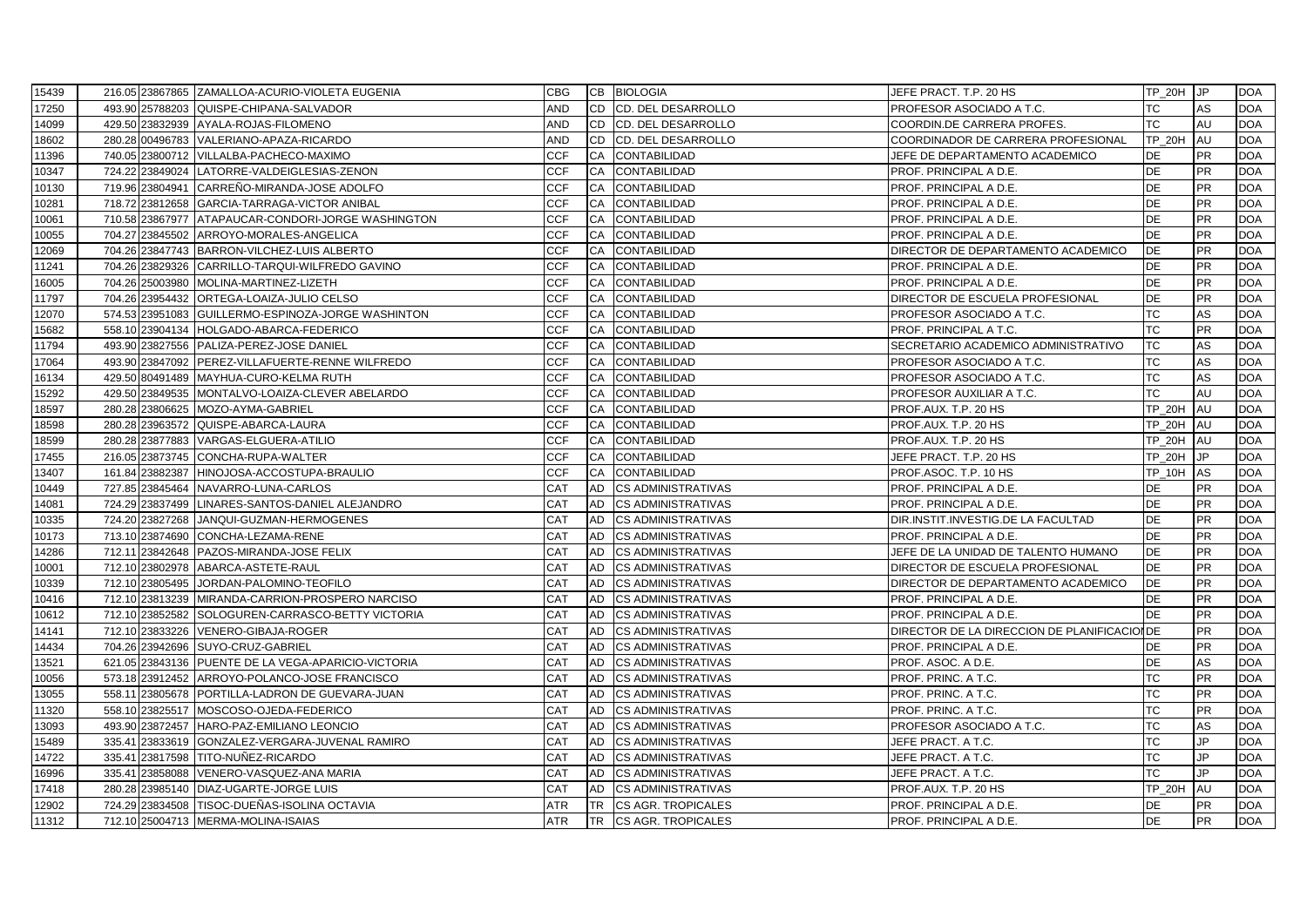| 11331 |        |                 | 712.10 23820167 OVIEDO-BELLOTA-MARIO                                                        | ATR                      |           | TR CS AGR. TROPICALES                     | COORDINADOR DE CARRERA PROFESIONAL                       | IDE.                       | <b>PR</b>              | <b>DOA</b>               |
|-------|--------|-----------------|---------------------------------------------------------------------------------------------|--------------------------|-----------|-------------------------------------------|----------------------------------------------------------|----------------------------|------------------------|--------------------------|
| 13034 |        |                 | 704.26 24495560 ROSALES-CONDE-LEON                                                          | ATR                      | <b>TR</b> | CS AGR. TROPICALES                        | DIR.INSTIT.INVEST.DE FACULT.                             | DE                         | <b>PR</b>              | <b>DOA</b>               |
| 11750 |        |                 | 662.90 24490427 QUISPE-FLORES-POLICARPO                                                     | <b>ATR</b>               | <b>TR</b> | <b>CS AGR. TROPICALES</b>                 | DIRECTOR DE ESCUELA PROFESIONAL                          | DE                         | AS                     | <b>DOA</b>               |
| 11347 |        |                 | 629.21 24948855 PUMA-LEIVA-LORENZO                                                          | ATR                      | <b>TR</b> | <b>CS AGR. TROPICALES</b>                 | PROFESOR ASOCIADO A D.E.                                 | <b>DE</b>                  | AS                     | <b>DOA</b>               |
| 13043 |        |                 | 621.05 23853004 CESPEDES-DEL POZO-WILTON HENRY                                              | ATR                      | <b>TR</b> | <b>CS AGR. TROPICALES</b>                 | PROFESOR ASOCIADO A D.E.                                 | DE                         | AS                     | <b>DOA</b>               |
| 17116 |        |                 | 493.90 40237367 CARRION-SANCHEZ-HILKA MARIELA                                               | ATR                      | <b>TR</b> | <b>CS AGR. TROPICALES</b>                 | PROFESOR ASOCIADO A T.C.                                 | TC                         | AS                     | <b>DOA</b>               |
| 13033 | 493.90 |                 | 02387936 HUAMAN-HUALLPA-MARIO JESUS                                                         | ATR                      | <b>TR</b> | <b>CS AGR. TROPICALES</b>                 | PROF. ASOC. A T.C.                                       | <b>TC</b>                  | AS                     | <b>DOA</b>               |
| 16595 | 493.90 |                 | 24991546 HUILLCA-JIMENEZ-EDGAR                                                              | <b>ATR</b>               | <b>TR</b> | CS AGR. TROPICALES                        | PROFESOR ASOCIADO A T.C.                                 | <b>TC</b>                  | AS                     | <b>DOA</b>               |
| 15653 |        |                 | 493.90 24990500 MARQUEZ-ROMERO-FANNY ROSARIO                                                | ATR                      | TR        | <b>CS AGR. TROPICALES</b>                 | PROF. ASOC. A T.C.                                       | <b>TC</b>                  | AS                     | <b>DOA</b>               |
| 13059 |        |                 | 493.09 23888448 SALAMANCA-OVIEDO FLORES-FELIX                                               | ATR                      | TR        | CS AGR. TROPICALES                        | PROF. ASOC. A T.C.                                       | TC                         | AS                     | <b>DOA</b>               |
| 16994 |        |                 | 429.50 07536434 GARCIA-ATAUCHI-JESSICA                                                      | <b>ATR</b>               | <b>TR</b> | <b>CS AGR. TROPICALES</b>                 | COORDINADOR DE CARRERA PROFESIONAL                       | <b>TC</b>                  | AU                     | <b>DOA</b>               |
| 17445 | 429.50 |                 | 23980283 LLERENA-CAJIGAS-BETZY ZEYTEL                                                       | ATR                      | <b>TR</b> | <b>CS AGR. TROPICALES</b>                 | PROFESOR AUXILIAR A T.C.                                 | <b>TC</b>                  | AU                     | <b>DOA</b>               |
| 14460 | 335.41 |                 | 23885212 CASAFRANCA-VASQUEZ-RUBEN                                                           | <b>ATR</b>               | <b>TR</b> | <b>CS AGR. TROPICALES</b>                 | PROF. AUX. A T.C.                                        | TC                         | AU                     | <b>DOA</b>               |
| 13760 |        |                 | 280.28 23940699 AYTE-MORALES-MARCO ANTONIO                                                  | ATR                      | <b>TR</b> | <b>CS AGR. TROPICALES</b>                 | PROF.AUX. T.P. 20 HS                                     | TP_20H                     | AU                     | <b>DOA</b>               |
| 15249 |        |                 | 280.28 25309500 MARCAVILLACA-LUNA-ALFREDO MODESTO                                           | ATR                      | <b>TR</b> | <b>CS AGR. TROPICALES</b>                 | PROF.AUX. T.P. 20 HS                                     | <b>TP 20H</b>              | AU                     | <b>DOA</b>               |
| 15758 |        | 140.14 24718531 | ZUÑIGA-OLAGUIBEL-MAGNOLIA                                                                   | <b>ATR</b>               | <b>TR</b> | CS AGR. TROPICALES                        | PROF.AUX. T.P. 10 HS                                     | <b>TP 10H</b>              | AU                     | <b>DOA</b>               |
| 10158 |        |                 | 726.74 23923004 CHAVEZ-RIVERA-ANTERO VIDAL                                                  | CSI                      | CC        | CS. DE LA COMUNICACION                    | PROF. PRINCIPAL A D.E.                                   | DE                         | <b>PR</b>              | <b>DOA</b>               |
| 13054 |        |                 | 724.29 23827572 ABARCA-DURAN-JULIO DAMIAN                                                   | CSI                      | cc        | CS. DE LA COMUNICACION                    | PROF. PRINCIPAL A D.E.                                   | DE                         | <b>PR</b>              | <b>DOA</b>               |
| 10172 |        |                 | 724.22 23804977 CONCHA - FLORES-GLADYS GEORGINA                                             | CSI                      | <b>CC</b> | CS. DE LA COMUNICACION                    | DIR.INSTIT.INVESTIG.DE LA FACULTAD                       | DE                         | <b>PR</b>              | <b>DOA</b>               |
| 13037 |        |                 | 712.12 23881569 CACERES-CHALCO-EFRAIN GREGORIO                                              | CSI                      | CC        | CS. DE LA COMUNICACION                    | PROF. PRINCIPAL A D.E.                                   | DE                         | <b>PR</b>              | <b>DOA</b>               |
| 13052 |        |                 | 712.12 23833709 GARCIA-CAMPANA-GABINO ALBERTO                                               | CSI                      | <b>CC</b> | CS. DE LA COMUNICACION                    | PROF. PRINCIPAL A D.E.                                   | <b>DE</b>                  | <b>PR</b>              | <b>DOA</b>               |
| 11287 |        |                 | 712.12 23882339 GUZMAN-CALDERON-PEDRO LEONEL                                                | CSI                      |           | CC CS. DE LA COMUNICACION                 | SECRETARIO ACADEMICO ADMINISTRATIVO                      | DE                         | <b>PR</b>              | <b>DOA</b>               |
| 13168 |        |                 | 704.26 23963530 MEDINA-SALAS-COSME WILBERT                                                  | CSI                      | CC        | <b>CS. DE LA COMUNICACION</b>             | DIRECTOR DE ESCUELA PROFESIONAL                          | <b>DE</b>                  | <b>PR</b>              | <b>DOA</b>               |
| 13053 | 636.80 | 23876588        | GONZALES-PARI-FLORA VIRGINIA                                                                | CSI                      | <b>CC</b> | CS. DE LA COMUNICACION                    | PROF. ASOC. A D.E.                                       | <b>DE</b>                  | AS                     | <b>DOA</b>               |
| 14112 |        |                 | 558.10 23896703 BENAVENTE-GARCIA-MARIA DEL PILAR                                            | CSI                      | CC        | CS. DE LA COMUNICACION                    | DIRECTOR DE DEPARTAMENTO ACADEMICO                       | ТC                         | <b>PR</b>              | <b>DOA</b>               |
| 14890 |        |                 | 493.90 23859615 YANQUE-MARTORELL-FREDDI ORLANDO                                             | CSI                      | <b>CC</b> | CS. DE LA COMUNICACION                    | PROF. ASOC. A T.C.                                       | <b>TC</b>                  | AS                     | <b>DOA</b>               |
| 14110 |        |                 | 432.49 23904280 MAYORGA-CONTRERAS-JUSTINA                                                   | CSI                      |           | CC CS. DE LA COMUNICACION                 | PROFESOR ASOCIADO A T.C.                                 | TC                         | AS                     | <b>DOA</b>               |
| 14889 |        |                 | 335.41 01510119 HUACASI-CUTIPA-ROBERTO LEONIDAS                                             | CSI                      | CC        | CS. DE LA COMUNICACION                    | JEFE PRACT. A T.C.                                       | <b>TC</b>                  | JP.                    | <b>DOA</b>               |
| 12521 |        |                 | 184.48 23893902 CUARESMA-SANCHEZ-LIDA VICTORIA                                              | CSI                      | CC        | CS. DE LA COMUNICACION                    | PROF.PRINC. T.P.10 HS                                    | <b>TP 10H</b>              | <b>PR</b>              | <b>DOA</b>               |
| 10592 |        |                 | 162.11 23814949 SALAZAR-BRAGAGNINI-JOSE DARIO                                               | CSI                      | <b>CC</b> | CS. DE LA COMUNICACION                    | PROFESOR ASOCIADO A T.C.                                 | ТC                         | AS                     | <b>DOA</b>               |
| 12544 |        |                 | 724.29 23872153 GONZALEZ-GAMARRA-DAVID ORLANDO                                              | <b>FMA</b>               | <b>CF</b> | CS. FORESTALES I M. AMB. (PTO. MALDONADO) | <b>PROF. PRINCIPAL A D.E.</b>                            | <b>DE</b>                  | <b>PR</b>              | <b>DOA</b>               |
| 13044 |        |                 | 692.30 23846340 BACA-ROSADO-BENEDICTO                                                       | <b>FMA</b>               | <b>CF</b> | CS. FORESTALES I M. AMB. (PTO. MALDONADO) | <b>DIRECTOR DE ESCUELA PROFESIONAL</b>                   | DE                         | <b>PR</b>              | <b>DOA</b>               |
| 13528 |        |                 | 558.10 06024908 BOCANEGRA-DAVILA-LUIS ARISTIDES                                             | <b>FMA</b>               | CF        | CS. FORESTALES I M. AMB. (PTO. MALDONADO) | <b>PROF. PRINCIPAL A T.C.</b>                            | TC                         | <b>PR</b>              | <b>DOA</b>               |
| 12998 |        |                 | 432.50 23817225 PILLCO-SOTO-JAVIER                                                          | <b>FMA</b>               | <b>CF</b> | CS. FORESTALES I M. AMB. (PTO. MALDONADO) | PROFESOR AUXILIAR A T.C.                                 | <b>TC</b>                  | AU                     | <b>DOA</b>               |
| 10535 |        |                 | 704.27 23804316 POLO Y LA BORDA-GONZALEZ-JORGE EFRAIN                                       | <b>DCP</b>               | DE        | <b>DERECHO</b>                            | PROF. PRINCIPAL A D.E.                                   | DE                         | <b>PR</b>              | <b>DOA</b>               |
| 10439 |        |                 | 618.73 23850749 MUELLE-VILLENA-GUIDO                                                        | <b>DCP</b>               | DE        | <b>DERECHO</b>                            | PROF. PRINCIPAL A T.C.                                   | TC                         | <b>PR</b>              | <b>DOA</b>               |
| 10135 |        |                 | 558.87 23803866 CASTANEDA-SANCHEZ-MIGUEL GRIMALDO                                           | <b>DCP</b>               | DE        | DERECHO                                   | PROF. PRINCIPAL A T.C.                                   | ТC                         | <b>PR</b><br><b>PR</b> | <b>DOA</b>               |
| 13464 |        |                 | 558.10 23837351 AGUIRRE-ABARCA-SILVIA ELENA                                                 | <b>DCP</b>               | <b>DE</b> | <b>DERECHO</b>                            | DIRECTOR DE DEPARTAMENTO ACADEMICO                       | <b>TC</b>                  |                        | <b>DOA</b>               |
| 14621 |        |                 | 558.10 23964346 USCAMAYTA-CARRASCO-WILFREDO                                                 | <b>DCP</b>               | DE        | <b>DERECHO</b>                            | DIRECTOR DE ESCUELA PROFESIONAL                          | <b>TC</b>                  | <b>PR</b>              | <b>DOA</b>               |
| 10367 | 552.20 |                 | 23815968 LUNA-FARFAN-FAUSTINO                                                               | <b>DCP</b>               | DE        | <b>DERECHO</b>                            | PROFESOR PRINCIPAL A T.C.                                | TC<br><b>TC</b>            | <b>PR</b>              | <b>DOA</b><br><b>DOA</b> |
| 11801 |        | 493.13 23964617 | CHUQUIMIA-HURTADO-EDITH                                                                     | <b>DCP</b><br><b>DCP</b> | <b>DE</b> | <b>DERECHO</b><br>DE DERECHO              | PROF. ASOC. A T.C.                                       |                            | AS<br>AS               | <b>DOA</b>               |
| 13365 |        |                 | 493.13 23852247 SARMIENTO-ENCISO-WALTER HERACLIO<br>447.36 23818187 PALMA-BARREDA-DARIBERTO | <b>DCP</b>               | <b>DE</b> | <b>DERECHO</b>                            | DIR.INSTIT.INVEST.DE FACULT.<br>PROFESOR ASOCIADO A T.C. | ТC<br><b>TC</b>            | AS                     | <b>DOA</b>               |
| 11802 |        |                 |                                                                                             |                          |           |                                           |                                                          |                            |                        |                          |
| 13744 |        |                 | 429.50 23874560 ALDEA-SUYO-PEDRO CRISOLOGO                                                  | <b>DCP</b><br><b>DCP</b> | DE        | DE DERECHO<br><b>DERECHO</b>              | PROFESOR AUXILIAR A T.C.                                 | <b>TC</b><br><b>TC</b>     | AU                     | <b>DOA</b><br><b>DOA</b> |
| 18607 |        |                 | 429.50 23925634 VALER-BELLOTA-PAVEL HUMBERTO<br>324.24 23877003 CARREÑO-PERALTA-ELIAS JULIO | <b>DCP</b>               | DE        |                                           | PROF. AUX. A T.C.                                        |                            | AU                     |                          |
| 13373 |        |                 |                                                                                             | <b>DCP</b>               |           | <b>DERECHO</b><br>DE DERECHO              | PROF ASOC T.P. 20 HS                                     | TP_20H<br><b>TP 20H AU</b> | AS                     | <b>DOA</b><br><b>DOA</b> |
| 14088 |        |                 | 280.28 23813295 BOLUARTE-MEDINA-VICTOR GERMAN                                               |                          |           |                                           | PROF.AUX. T.P. 20 HS                                     |                            |                        |                          |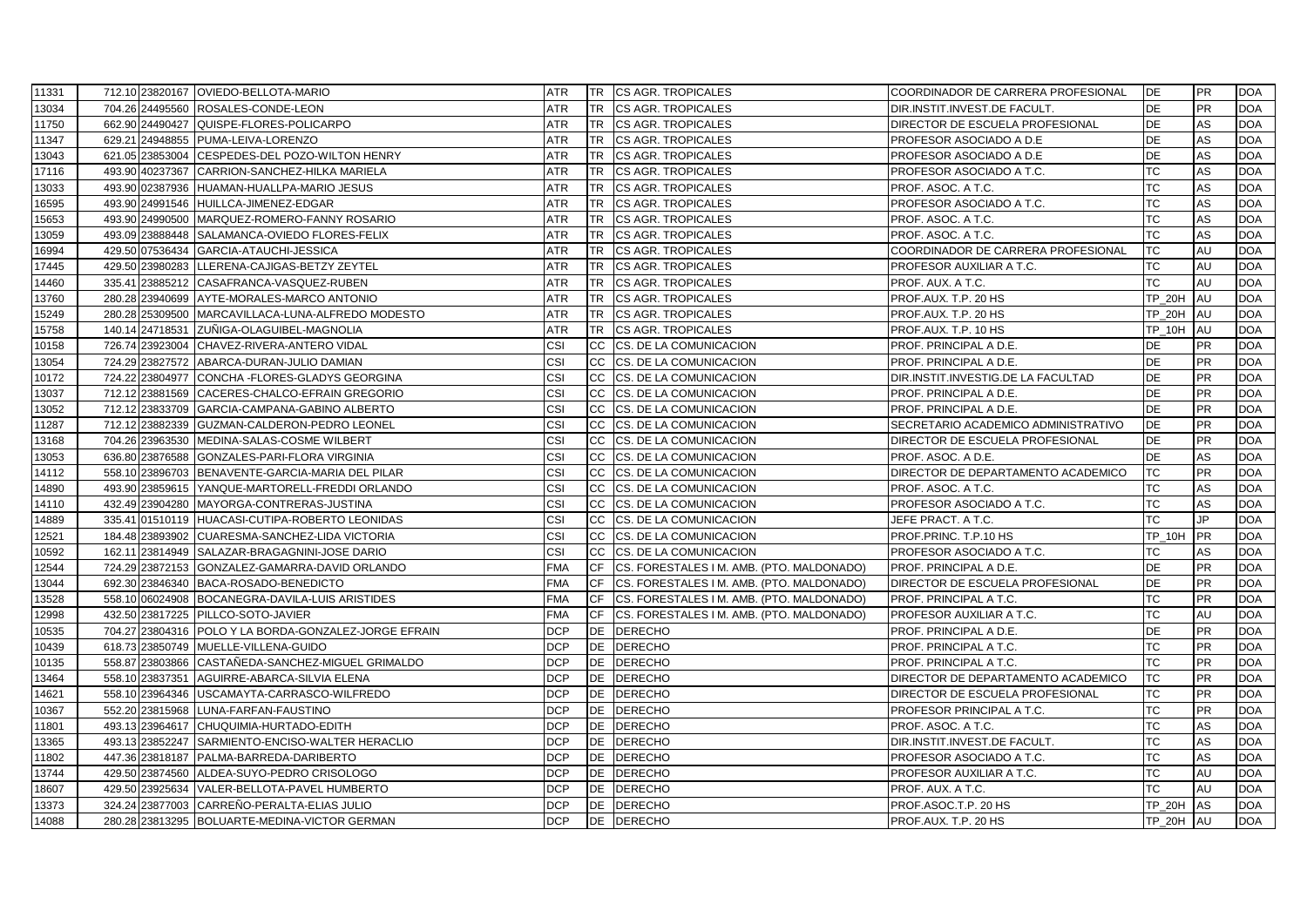| 10076 |        |                 | 184.48 23834133 BEJAR-QUISPE-JOSE                     | <b>DCP</b> |           | DE DERECHO          | PROF PRINC. T.P.10 HS                | <b>TP 10H PR</b> |            | <b>DOA</b> |
|-------|--------|-----------------|-------------------------------------------------------|------------|-----------|---------------------|--------------------------------------|------------------|------------|------------|
| 10548 |        |                 | 184.48 23880888 QUISPE-ALVAREZ-CARLOS                 | <b>DCP</b> | DE        | <b>DERECHO</b>      | PROF PRINC. T.P.10 HS                | TP_10H           | <b>IPR</b> | <b>DOA</b> |
| 13065 |        |                 | 162.11 23839832 PINARES-SILVA DE TORRE-MIRIAM HELLY   | <b>DCP</b> |           | DE DERECHO          | PROF ASOC. T.P. 10 HS                | TP_10H           | <b>IAS</b> | <b>DOA</b> |
| 13066 |        |                 | 162.11 23921252 SOMOCURCIO-PACHECO-DARWIN ALEX        | <b>DCP</b> | DE        | <b>DERECHO</b>      | PROF ASOC. T.P. 10 HS                | <b>TP 10H</b>    | AS         | <b>DOA</b> |
| 13465 |        |                 | 162.08 23964566 BUSTAMANTE-DEL CASTILLO-WILBER        | <b>DCP</b> | DE        | <b>DERECHO</b>      | PROF ASOC. T.P. 10 HS                | TP_10H           | AS         | <b>DOA</b> |
| 11130 |        |                 | 162.08 23839833 TORRE-RUEDA-JUAN ENRIQUE              | <b>DCP</b> | <b>DE</b> | <b>DERECHO</b>      | PROF ASOC. T.P. 10 HS                | <b>TP 10H</b>    | AS         | <b>DOA</b> |
| 13739 | 140.14 | 23858849        | MARROQUIN-MUÑIZ-MARCO ANTONIO                         | <b>DCP</b> | DE        | <b>DERECHO</b>      | PROF.AUX. T.P. 10 HS                 | TP_10H           | AU         | <b>DOA</b> |
| 14693 |        | 108.02 23924484 | LUNA-ZUÑIGA-LILIANA                                   | <b>DCP</b> | DE        | <b>DERECHO</b>      | JEFE PRACT.T.P. 10 HS                | <b>TP 10H</b>    | JP.        | <b>DOA</b> |
| 10183 |        |                 | 740.31 23814408 CORI-CASTRO-WILFREDO                  | ECO        | EC        | <b>ECONOMIA</b>     | DIRECTOR DE DEPARTAMENTO ACADEMICO   | DE               | <b>PR</b>  | <b>DOA</b> |
| 10179 |        |                 | 736.43 23850116 CONTRERAS-CHAVEZ-FORTUNATO            | ECO.       | EC        | <b>ECONOMIA</b>     | DIR.INSTIT.INVEST.DE FACULT.         | <b>DE</b>        | <b>PR</b>  | <b>DOA</b> |
| 10068 |        |                 | 730.54 23802415 BARRIONUEVO-MUJICA-JESUS FEDERICO     | ECO        | EC        | <b>ECONOMIA</b>     | PROF. PRINCIPAL A D.E.               | DE               | <b>PR</b>  | <b>DOA</b> |
| 10119 |        |                 | 730.54 23815049 CAPARO-CALDERON-HERNAN ARTURO         | ECO        | EC        | <b>ECONOMIA</b>     | PROF. PRINCIPAL A D.E.               | <b>DE</b>        | <b>PR</b>  | <b>DOA</b> |
| 10092 |        |                 | 728.85 23873950 CACERES-FERNANDEZ-JOSE GUILLERMO      | ECO        | EC        | <b>ECONOMIA</b>     | PROF. PRINCIPAL A D.E.               | DE               | <b>PR</b>  | <b>DOA</b> |
| 12576 |        |                 | 724.29 23873750 ACURIO-CANAL-LEONCIO ROBERTO          | ECO        | EC        | <b>ECONOMIA</b>     | PROF. PRINCIPAL A D.E.               | DE               | PR         | <b>DOA</b> |
| 12575 |        |                 | 724.29 23833826 GONZALES-BOZA-JUAN ABEL               | ECO        | EC        | <b>ECONOMIA</b>     | PROF. PRINCIPAL A D.E.               | DE               | PR         | <b>DOA</b> |
| 10062 |        |                 | 724.22 23956786 AVILA-COILA-ESCOLASTICO               | ECO        | EC        | <b>ECONOMIA</b>     | PROF. PRINCIPAL A D.E.               | <b>DE</b>        | <b>PR</b>  | <b>DOA</b> |
| 11893 |        |                 | 712.12 23865624 GARCIA-DE MERCADO-RUTH MERCEDES       | ECO        | EC        | <b>ECONOMIA</b>     | PROF. PRINCIPAL A D.E.               | <b>DE</b>        | <b>PR</b>  | <b>DOA</b> |
| 10455 |        |                 | 712.12 23849753 NUÑEZ DEL PRADO-TAMAYO-CARLOS ENRIQUE | ECO        | EC        | <b>ECONOMIA</b>     | PROF. PRINCIPAL A D.E.               | <b>DE</b>        | <b>PR</b>  | <b>DOA</b> |
| 11892 |        |                 | 712.12 23873145 VILLAFUERTE-PEZO-ANA MARIA            | ECO        | EC        | <b>ECONOMIA</b>     | PROF. PRINCIPAL A D.E.               | DE               | PR         | <b>DOA</b> |
| 11894 |        |                 | 712.10 23808722 DAVILA-ROJAS-CARLOS ARTURO            | <b>ECO</b> | EC        | <b>ECONOMIA</b>     | PROF. PRINCIPAL A D.E.               | <b>DE</b>        | <b>PR</b>  | <b>DOA</b> |
| 10223 |        |                 | 712.10 23838993 DUEÑAS-CABRERA-JULIO OLGER            | <b>ECO</b> | EC        | <b>ECONOMIA</b>     | PROF. PRINCIPAL A D.E.               | <b>DE</b>        | <b>PR</b>  | <b>DOA</b> |
| 10343 |        |                 | 712.10 23821051 LADRON DE GUEVARA-PINO-HANNI MATILDE  | ECO        | EC        | <b>ECONOMIA</b>     | PROF. PRINCIPAL A D.E.               | DE               | PR         | <b>DOA</b> |
| 10614 |        |                 | 712.10 23807076 SOMOCURCIO-ALARCON-LIGIA ISABEL       | ECO        | EC        | <b>ECONOMIA</b>     | PROF. PRINCIPAL A D.E.               | <b>DE</b>        | PR         | <b>DOA</b> |
| 10683 |        | 621.06 23856481 | VILLANUEVA-TAPIA-PEDRO FRANCISCO                      | ECO        | EC        | <b>ECONOMIA</b>     | PROF. ASOC. A D.E.                   | <b>DE</b>        | AS         | <b>DOA</b> |
| 11336 |        | 582.19 23800907 | PAREDES-GORDON-TITO LIVIO                             | ECO.       | EC        | <b>ECONOMIA</b>     | DIRECTOR DE ESCUELA PROFESIONAL      | <b>TC</b>        | <b>PR</b>  | <b>DOA</b> |
| 14862 |        | 558.10 31032824 | BATALLANOS-ENCISO-ERNETS                              | <b>ECO</b> | EC        | <b>ECONOMIA</b>     | SECRETARIO ACADEMICO ADMINISTRATIVO  | <b>TC</b>        | <b>PR</b>  | <b>DOA</b> |
| 13432 |        |                 | 558.10 23932556 BENAVENTE-GARCIA-JEAN PAUL            | ECO        | EC        | <b>ECONOMIA</b>     | PROF. PRINCIPAL A D.E.               | <b>TC</b>        | <b>PR</b>  | <b>DOA</b> |
| 11253 |        |                 | 558.10 23886200 COLQUE-CORNEJO-VICTOR ANDRES          | ECO        | EC        | <b>ECONOMIA</b>     | PROF. PRINC. A T.C.                  | <b>TC</b>        | PR         | <b>DOA</b> |
| 14039 | 493.90 | 23813741        | MENDOZA-ABARCA-MIGUEL ANGEL                           | ECO        | EC        | <b>ECONOMIA</b>     | PROF. PRINCIPAL A T.C.               | <b>TC</b>        | <b>PR</b>  | <b>DOA</b> |
| 14802 |        |                 | 493.90 23926430 OROS-CALDERON-JOSE                    | ECO        | EC        | <b>ECONOMIA</b>     | COORDINADOR DE CARRERA PROFESIONAL   | <b>TC</b>        | AS         | <b>DOA</b> |
| 13447 |        |                 | 493.90 23808816 PORCEL-GUZMAN-LIZARDO                 | ECO        | EC        | <b>ECONOMIA</b>     | COORDINADOR DE PROYECCION SOCIAL-FAC | <b>TC</b>        | AS         | <b>DOA</b> |
| 18608 |        |                 | 429.50 40859559 CHUQUITAPA-ROJAS-ERICK                | ECO        | EC        | <b>ECONOMIA</b>     | PROF. AUX. A T.C.                    | <b>TC</b>        | AU         | <b>DOA</b> |
| 15423 |        |                 | 429.50 23863407 TARCO-SANCHEZ-ARMANDO                 | ECO        | EC        | <b>ECONOMIA</b>     | PROFESOR ASOCIADO A T.C.             | <b>TC</b>        | AS         | <b>DOA</b> |
| 18610 |        |                 | 280.28 40650638 CASTILLO-MAMANI-WILBERTH              | ECO        | EC        | <b>ECONOMIA</b>     | PROF.AUX. T.P. 20 HS                 | <b>TP 20H</b>    | AU         | <b>DOA</b> |
| 15664 |        |                 | 161.84 23947028 VARGAS-SALINAS-RAFAEL FERNANDO        | ECO        | EC        | <b>ECONOMIA</b>     | PROF. PRINCIPAL A T.C.               | ТC               | PR         | <b>DOA</b> |
| 12987 |        |                 | 724.29 23826322 DUEÑAS-PAREJA-ELIZABETH               | EDU        | ED        | <b>EDUCACION</b>    | PROF. PRINCIPAL A D.E.               | DE               | PR         | <b>DOA</b> |
| 13223 |        |                 | 724.29 23800556 GAMARRA-MOSCOSO-MANUEL ALBERTO        | EDU        | ED        | <b>EDUCACION</b>    | PROF. PRINCIPAL A D.E.               | <b>DE</b>        | PR         | <b>DOA</b> |
| 12222 |        |                 | 724.29 23833249 GONZALES-SURCO-FELIX GONZALO          | EDU        | <b>ED</b> | <b>EDUCACION</b>    | DIRECTOR DE DEPARTAMENTO ACADEMICO   | <b>DE</b>        | PR         | <b>DOA</b> |
| 11888 |        |                 | 720.93 23836696 ALTAMIRANO-VEGA-HUGO ASUNCION         | EDU        | ED        | <b>EDUCACION</b>    | PROF. PRINCIPAL A D.E.               | DE               | <b>PR</b>  | <b>DOA</b> |
| 10336 |        |                 | 712.12 23922933 JARA-BEDREGAL DE CATACORA-GLADYS      | EDU        | <b>ED</b> | <b>EDUCACION</b>    | PROF. PRINCIPAL A D.E.               | <b>DE</b>        | <b>PR</b>  | <b>DOA</b> |
| 11891 |        |                 | 712.10 23902733 ARREDONDO-HUAMAN-MARCELINA            | EDU        | <b>ED</b> | <b>EDUCACION</b>    | PROF. PRINCIPAL A D.E.               | DE               | <b>PR</b>  | <b>DOA</b> |
| 13042 |        |                 | 712.10 23875611 BEDOYA-MENDOZA-JUAN DE LA CRUZ        | EDU        |           | ED EDUCACION        | PROF. PRINCIPAL A D.E.               | <b>DE</b>        | <b>PR</b>  | <b>DOA</b> |
| 13041 |        |                 | 712.09 23964095 CHOCCECHANCA-CUADRO-ANGEL ZENON       | EDU        | ED        | <b>EDUCACION</b>    | DIRECTOR DE ESCUELA PROFESIONAL      | <b>DE</b>        | <b>PR</b>  | <b>DOA</b> |
| 12927 |        |                 | 704.26 23856603 CHILE-LETONA-ALEJANDRO                | EDU        |           | ED EDUCACION        | PROF. PRINCIPAL A D.E.               | DE               | <b>PR</b>  | <b>DOA</b> |
| 10545 |        |                 | 704.26 23924077 QUINTANILLA-VDA DE GONGORA-NELLY      | EDU        | <b>ED</b> | <b>EDUCACION</b>    | PROF. PRINCIPAL A D.E.               | <b>DE</b>        | <b>PR</b>  | <b>DOA</b> |
| 11814 |        |                 | 704.16 23962646 CABALLERO-GIRON-LUIS FREDY            | EDU        | <b>ED</b> | <b>EDUCACION</b>    | DIRECTOR DE ESCUELA PROFESIONAL      | <b>DE</b>        | <b>PR</b>  | <b>DOA</b> |
| 14891 |        |                 | 621.05 23925229 SOLIS-QUISPE-JORGE ALBERTO            | EDU        |           | <b>ED EDUCACION</b> | PROF. PRINCIPAL A D.E.               | <b>DE</b>        | <b>PR</b>  | <b>DOA</b> |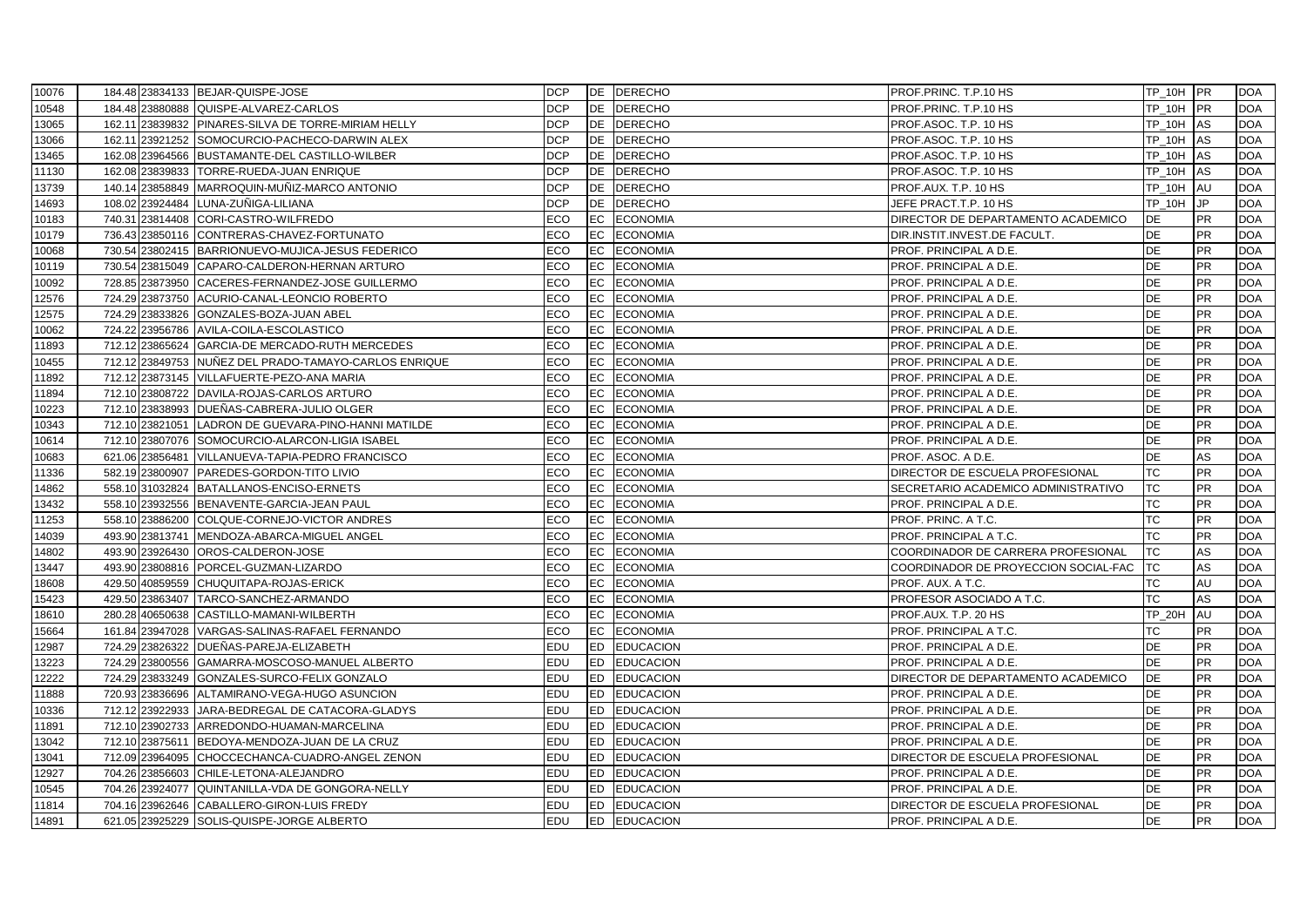| 12582 |                 | 558.10 23879744 ATASI-VALENCIA-GLORIA             | <b>EDU</b> |           | <b>ED EDUCACION</b>           | <b>PROF. PRINC. A T.C.</b>                 | TC            | <b>PR</b> | <b>DOA</b> |
|-------|-----------------|---------------------------------------------------|------------|-----------|-------------------------------|--------------------------------------------|---------------|-----------|------------|
| 14892 |                 | 558.10 23857133 CAHUANA-FERNANDEZ-LUZ MARIA       | <b>EDU</b> | <b>ED</b> | <b>EDUCACION</b>              | PROF. PRINCIPAL A T.C.                     | TC            | <b>PR</b> | <b>DOA</b> |
| 14893 |                 | 558.10 24004691 CHILE-LETONA-LEONARDO             | EDU        |           | ED EDUCACION                  | PROF. PRINC. A T.C.                        | ТC            | <b>PR</b> | <b>DOA</b> |
| 13709 |                 | 558.10 23845466 CORDOVA-HUAMANI-MAXIMO            | <b>EDU</b> | ED.       | <b>EDUCACION</b>              | PROF. PRINC. A T.C.                        | <b>TC</b>     | <b>PR</b> | <b>DOA</b> |
| 13749 |                 | 558.10 24477164 CORNEJO-VERGARA-GREGORIO          | <b>EDU</b> |           | ED EDUCACION                  | DIREC.C.E.F.L.HERRERA                      | <b>TC</b>     | <b>PR</b> | <b>DOA</b> |
| 13174 |                 | 558.10 23955676 EGUIA-ALARCON-MARTHA ALEJANDRINA  | <b>EDU</b> | ED.       | <b>EDUCACION</b>              | PROF. PRINCIPAL A T.C.                     | TC            | <b>PR</b> | <b>DOA</b> |
| 12221 | 558.10 23873983 | PARRA-ARGANDOÑA-HECTOR                            | EDU        | ED        | <b>EDUCACION</b>              | PROF. PRINCIPAL A T.C.                     | <b>TC</b>     | <b>PR</b> | <b>DOA</b> |
| 13222 |                 | 558.10 23805465 PERALTA-ALVAREZ-ROLANDO EDWIN     | EDU        | ED        | <b>EDUCACION</b>              | PROF. PRINC. A T.C.                        | ТC            | PR        | <b>DOA</b> |
| 14955 |                 | 493.90 23854868 AGUIRRE-ESPINOZA-EDWARDS JESUS    | EDU        | ED        | <b>EDUCACION</b>              | PROFESOR ASOCIADO A T.C.                   | <b>TC</b>     | AS        | <b>DOA</b> |
| 13089 |                 | 493.90 23983270 RODRIGUEZ-ALVAREZ-MOISES          | <b>EDU</b> | ED.       | <b>EDUCACION</b>              | PROF. PRINCIPAL A T.C.                     | <b>TC</b>     | <b>PR</b> | <b>DOA</b> |
| 18852 |                 | 429.50 23956511 OLIVARES-TORRES-LUCILA            | <b>EDU</b> | <b>ED</b> | <b>EDUCACION</b>              | PROFESOR AUXILIAR A T.C.                   | <b>TC</b>     | AU        | <b>DOA</b> |
| 17560 | 429.50 23963532 | ARIAS-MUÑOZ-NIEVES                                | <b>EDU</b> | <b>ES</b> | <b>EDUCACION - SEDE CANAS</b> | DIRECTOR DE ESCUELA PROFESIONAL            | TC            | AU        | <b>DOA</b> |
| 13808 |                 | 429.50 25061562 CHAVEZ-GAMARRA-JORGE              | <b>EDU</b> |           | CPE EDUCACION - SEDE ESPINAR  | PROFESOR AUXILIAR A T.C.                   | <b>TC</b>     | AU        | <b>DOA</b> |
| 18853 |                 | 280.28 24666515 CARI-MAMANI-HERNAN MARTIN         | <b>EDU</b> | ES        | <b>EDUCACION - SEDE CANAS</b> | PROF.AUX. T.P. 20 HS                       | TP_20H        | AU        | <b>DOA</b> |
| 18851 |                 | 280.28 23924702 LAVILLA-ABARCA-FRANCISCA          | EDU        |           | CPE EDUCACION - SEDE ESPINAR  | DIRECTOR DE ESCUELA PROFESIONAL            | TP_20H        | AU        | <b>DOA</b> |
| 18606 |                 | 280.28 40233973 QUISPE-CCAMA-PEPE                 | EDU        |           | CPE EDUCACION - SEDE ESPINAR  | PROF AUX T.P. 20 HS                        | <b>TP 20H</b> | AU        | <b>DOA</b> |
| 10487 |                 | 735.71 23852593 PACHECO-NINA-RICARDINA SILVIA     | <b>ENF</b> |           | EN ENFERMERIA                 | PROF. PRINCIPAL A D.E.                     | DE            | <b>PR</b> | <b>DOA</b> |
| 10240 |                 | 724.22 23827043 ESPEZUA-DE LEZAMA-JUDITH GLADIS   | <b>ENF</b> |           | EN ENFERMERIA                 | PROF. PRINCIPAL A D.E.                     | <b>DE</b>     | <b>PR</b> | <b>DOA</b> |
| 10243 |                 | 720.95 23993609 ESPINOZA-DIAZ-BLANCA              | <b>ENF</b> | <b>EN</b> | <b>ENFERMERIA</b>             | PROF. PRINCIPAL A D.E.                     | DE            | <b>PR</b> | <b>DOA</b> |
| 10555 |                 | 717.57 23842730 RENDON-VILLENA-AURORA ERNESTINA   | <b>ENF</b> |           | EN ENFERMERIA                 | DIRECTOR DE ESCUELA PROFESIONAL            | DE            | PR        | <b>DOA</b> |
| 10321 | 712.10 23965603 | HOLGADO-CANALES-MARIA GUADALUPE                   | <b>ENF</b> | <b>EN</b> | <b>ENFERMERIA</b>             | <b>LICENCIA POR A¥O SABATICO</b>           | <b>DE</b>     | <b>PR</b> | <b>DOA</b> |
| 10464 |                 | 710.58 23872986 OJEDA-CAMPOS-MARIA ROMUALDA       | <b>ENF</b> |           | EN ENFERMERIA                 | PROF. PRINCIPAL A D.E.                     | DE            | <b>PR</b> | <b>DOA</b> |
| 10097 |                 | 704.27 23966754 CAJIGAS-CHACON-CLORINDA           | <b>ENF</b> |           | EN ENFERMERIA                 | PROF. PRINCIPAL A D.E.                     | <b>DE</b>     | <b>PR</b> | <b>DOA</b> |
| 10144 |                 | 704.27 23829555 CAVERO-TORRE-NELLY AYDE           | <b>ENF</b> |           | <b>EN ENFERMERIA</b>          | DIRECTOR DE LA UNIDAD DE INVESTIGACION DOE |               | <b>PR</b> | <b>DOA</b> |
| 13527 |                 | 704.26 23825255 BATALLANOS-NEME-SARA              | <b>ENF</b> |           | EN ENFERMERIA                 | PROF. PRINCIPAL A D.E.                     | DE            | <b>PR</b> | <b>DOA</b> |
| 14143 |                 | 704.26 06303606 BERDUZCO-TORRES-NANCY             | <b>ENF</b> |           | EN ENFERMERIA                 | PROF. PRINCIPAL A D.E.                     | <b>DE</b>     | <b>PR</b> | <b>DOA</b> |
| 14416 |                 | 704.26 23872363 GONZALES-SOTA-MARTHA HERMENEGILDA | <b>ENF</b> |           | EN ENFERMERIA                 | PROF. PRINCIPAL A D.E.                     | <b>DE</b>     | <b>PR</b> | <b>DOA</b> |
| 13071 |                 | 704.26 23822407 PAULLO-NINA-MARICELA              | <b>ENF</b> |           | EN ENFERMERIA                 | DIRECTOR DE DEPARTAMENTO ACADEMICO         | <b>DE</b>     | <b>PR</b> | <b>DOA</b> |
| 13228 |                 | 676.55 23896337 QUISPE-SUNI-SILVESTRE NICASIO     | <b>ENF</b> |           | EN ENFERMERIA                 | PROF. PRINCIPAL A D.E.                     | <b>DE</b>     | <b>PR</b> | <b>DOA</b> |
| 13227 |                 | 621.05 01990900 ALIAGA-APAZA-JOSE MIGUEL          | <b>ENF</b> |           | EN ENFERMERIA                 | PROFESOR ASOCIADO A D.E                    | <b>DE</b>     | AS        | <b>DOA</b> |
| 15760 |                 | 621.05 02431106 JIMENEZ-PAREDES-CAYREL GENOVEVA   | <b>ENF</b> |           | EN ENFERMERIA                 | PROFESOR ASOCIADO A D.E                    | DE            | AS        | <b>DOA</b> |
| 15856 |                 | 429.50 23990082 JAVIER-RAMOS-ROSA MARIA           | <b>ENF</b> |           | EN ENFERMERIA                 | PROF. AUX. A T.C.                          | <b>TC</b>     | AU        | <b>DOA</b> |
| 14961 |                 | 280.28 23870780 GAMARRA-ESPINOZA-NELLY CIRILA     | <b>ENF</b> |           | EN ENFERMERIA                 | PROF AUX T.P. 20 HS                        | <b>TP 20H</b> | AU        | <b>DOA</b> |
| 18611 |                 | 280.28 23922265 PILARES-DE PALACIOS-LIA MARINA    | <b>ENF</b> |           | EN ENFERMERIA                 | PROF.AUX. T.P. 20 HS                       | <b>TP_20H</b> | AU        | <b>DOA</b> |
| 14760 |                 | 108.02 23888468 QUISPE-PELAEZ-ASCENCION           | <b>ENF</b> | <b>EN</b> | <b>ENFERMERIA</b>             | JEFE PRACT.T.P. 10 HS                      | <b>TP 10H</b> | JP.       | <b>DOA</b> |
| 13150 |                 | 720.01 23894406 GONGORA-AMAUT-NERIO               | QFM        | FR        | <b>FARMACIA</b>               | PROF. PRINCIPAL A D.E.                     | DE            | PR        | <b>DOA</b> |
| 13422 |                 | 712.10 23984951 VILLENA-TEJADA-MAGALY             | QFM        | FR        | <b>FARMACIA</b>               | PROF. PRINCIPAL A D.E.                     | DE            | <b>PR</b> | <b>DOA</b> |
| 14017 |                 | 621.06 23945000 DEL CARPIO-JIMENEZ-CARLA          | <b>QFM</b> | <b>FR</b> | <b>FARMACIA</b>               | PROF. PRINCIPAL A D.E.                     | <b>DE</b>     | <b>PR</b> | <b>DOA</b> |
| 14032 |                 | 621.05 23962015 SACSA-DIAZ-MIGUEL FRANCISCO       | QFM        | FR        | <b>FARMACIA</b>               | PROFESOR ASOCIADO A D.E                    | DE            | AS        | <b>DOA</b> |
| 14439 |                 | 621.05 06430251 VERA-FERCHAU-KARINA               | QFM        | FR        | <b>FARMACIA</b>               | PROF. ASOC. A D.E.                         | DE            | AS        | <b>DOA</b> |
| 15547 |                 | 493.90 23975499 CARDEÑA-UNDA-KARINA               | QFM        | FR.       | <b>FARMACIA</b>               | DIRECTOR DE DEPARTAMENTO ACADEMICO         | <b>TC</b>     | AS        | <b>DOA</b> |
| 14124 | 493.90 23988087 | FIGUEROA-VARGAS-KATIUSKA                          | QFM        | FR        | <b>FARMACIA</b>               | DIRECTOR DE ESCUELA PROFESIONAL            | <b>TC</b>     | AS        | <b>DOA</b> |
| 13423 | 493.90 06759221 | MOREYRA-PACHAS-CARLOS ALBERTO                     | <b>QFM</b> | FR        | <b>FARMACIA</b>               | PROF. ASOC. A T.C.                         | <b>TC</b>     | AS        | <b>DOA</b> |
| 14440 |                 | 493.90 06291305 VERA-FERCHAU-INGRID               | <b>QFM</b> | FR        | <b>FARMACIA</b>               | PROFESOR ASOCIADO A T.C.                   | <b>TC</b>     | AS        | <b>DOA</b> |
| 18617 |                 | 280.28 23963486 RODRIGUEZ-TORRES-LELIA MARIA      | QFM        | <b>FR</b> | <b>FARMACIA</b>               | PROF.AUX. T.P. 20 HS                       | <b>TP 20H</b> | AU        | <b>DOA</b> |
| 15548 | 140.14 23998511 | CARDONA-RIVERO-ANAHI KARINA                       | QFM        | <b>FR</b> | <b>FARMACIA</b>               | PROF AUX. T.P. 20 HS                       | <b>TP 20H</b> | <b>AU</b> | <b>DOA</b> |
| 10532 |                 | 742.74 23819136 PILCO-LOAIZA-JAIME                | CSO        | <b>FP</b> | <b>FILOS. Y PSICOLOGIA</b>    | JEFE DE DEPARTAMENTO ACADEMICO             | <b>DE</b>     | <b>PR</b> | <b>DOA</b> |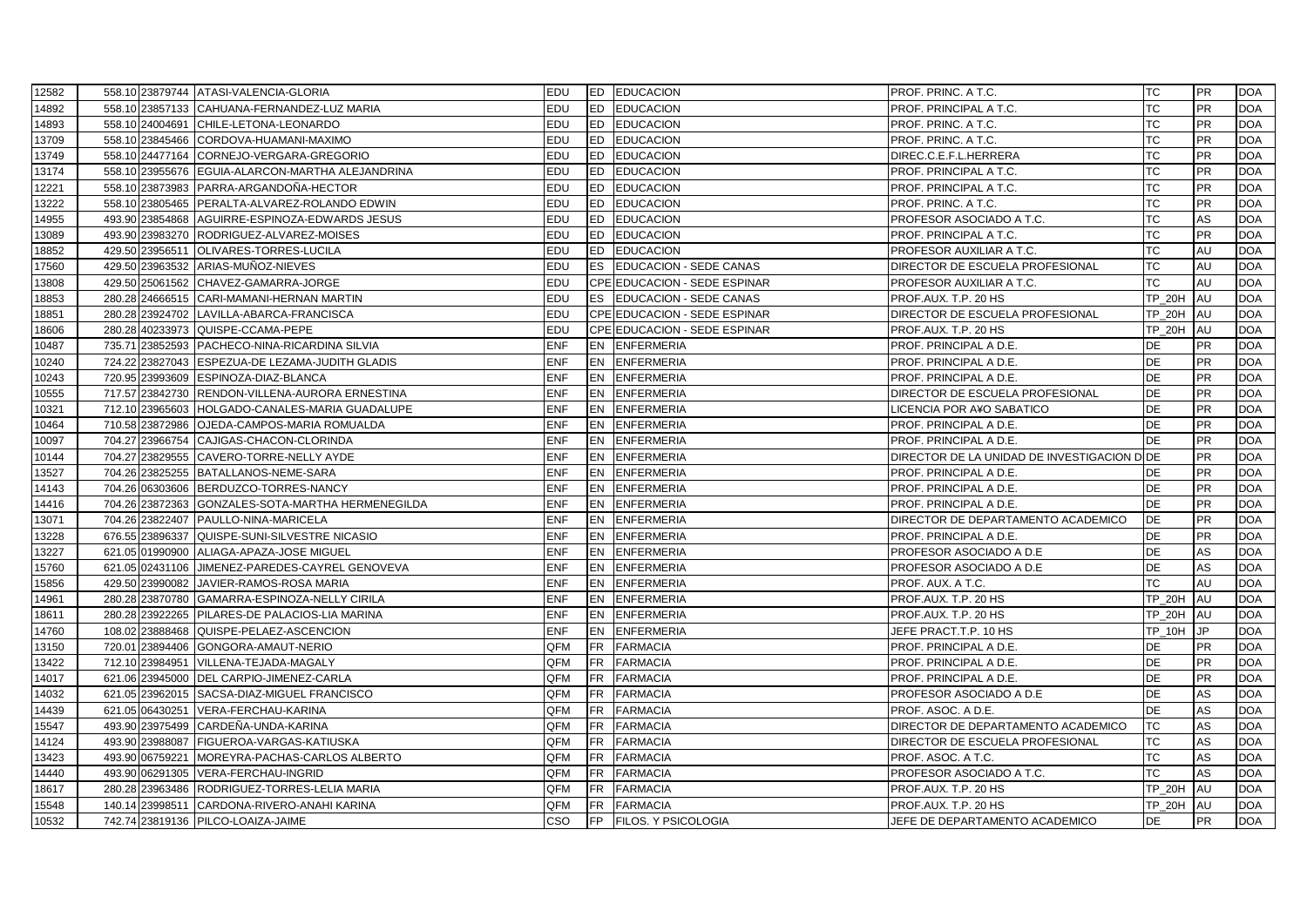| 10653 | 679.09 23848444 VALDIVIA-RIVERA-GUSTAVO JUAN MANUEL  | cso |           | FP FILOS. Y PSICOLOGIA     | LICENC.X CAPACIT.OFICIALIZADA       | DE            | <b>PR</b> | <b>DOA</b> |
|-------|------------------------------------------------------|-----|-----------|----------------------------|-------------------------------------|---------------|-----------|------------|
| 12048 | 653.25 23817858 YANEZ-MUJICA-PERCY EDGARD            | CSO | FP        | <b>FILOS. Y PSICOLOGIA</b> | DIRECTOR DE ESCUELA PROFESIONAL     | DE            | AS        | <b>DOA</b> |
| 17103 | 621.05 23929725 RIVERA-VARGAS-ANNY YUDITH            | CSO | <b>FP</b> | <b>FILOS. Y PSICOLOGIA</b> | PROFESOR ASOCIADO A D.E             | DE            | AS        | <b>DOA</b> |
| 14446 | 621.05 23874427 ROMAN-LANTARON-LUCIA                 | CSO | <b>FP</b> | <b>FILOS. Y PSICOLOGIA</b> | PROF. PRINCIPAL A D.E.              | <b>DE</b>     | <b>PR</b> | <b>DOA</b> |
| 13395 | 558.10 23802026 DIAZ-DIAZ-TIMOTEO                    | CSO | IFP       | <b>FILOS. Y PSICOLOGIA</b> | DIRECTOR DE DEPARTAMENTO ACADEMICO  | <b>TC</b>     | <b>PR</b> | <b>DOA</b> |
| 11850 | 558.10 24486087 DURAND-GUZMAN-JUAN SEGISMUNDO        | CSO | IFP       | <b>FILOS. Y PSICOLOGIA</b> | PROF. PRINC. A T.C.                 | TC            | <b>PR</b> | <b>DOA</b> |
| 14444 | 493.90 07765520 PACHECO-SOTA-VILMA AURORA            | cso | IFP       | FILOS. Y PSICOLOGIA        | PROF. PRINCIPAL A T.C.              | <b>TC</b>     | <b>PR</b> | <b>DOA</b> |
| 14461 | 493.90 23945736 SUAREZ-SANCHEZ-RICHARD               | CSO | IFP       | <b>FILOS. Y PSICOLOGIA</b> | PROFESOR ASOCIADO A T.C.            | <b>TC</b>     | AS        | <b>DOA</b> |
| 16129 | 493.90 23966218 YARAHUAMAN-LUNA-EDGAR                | cso | <b>FP</b> | <b>FILOS. Y PSICOLOGIA</b> | PROFESOR ASOCIADO A T.C.            | ТC            | AS        | <b>DOA</b> |
| 18615 | 429.50 23926650 MORIANO-ALENDEZ-JOSE                 | CSO | IFP.      | <b>FILOS. Y PSICOLOGIA</b> | PROFESOR AUXILIAR A T.C.            | <b>TC</b>     | AU        | <b>DOA</b> |
| 12240 | 324.24 23878198 VALENZUELA-ZEA-WALDO                 | CSO | IFP       | FILOS. Y PSICOLOGIA        | PROF.ASOC.T.P. 20 HS                | <b>TP_20H</b> | AS        | <b>DOA</b> |
| 18616 | 280.28 40767558 MONGE-RODRIGUEZ-FREDY SANTIAGO       | cso | <b>FP</b> | <b>FILOS. Y PSICOLOGIA</b> | PROF AUX. T.P. 20 HS                | <b>TP 20H</b> | AU        | <b>DOA</b> |
| 10346 | 724.30 25185004 LATORRE-ESCALANTE-LIBIO RICARDO      | QFM | lFI.      | <b>FISICA</b>              | PROF. PRINCIPAL A D.E.              | <b>DE</b>     | PR        | <b>DOA</b> |
| 10340 | 712.12 23884606 KEHUARUCHO-CARDENAS-DOMINGO WALTER   | QFM | FL        | <b>FISICA</b>              | PROF. PRINCIPAL A D.E.              | DE            | <b>PR</b> | <b>DOA</b> |
| 10064 | 712.10 23848180 AYMA-GIRALDO-VICTOR                  | QFM | FL        | <b>FISICA</b>              | PROF. PRINCIPAL A D.E.              | DE            | <b>PR</b> | <b>DOA</b> |
| 10571 | 712.10 23880704 ROMERO-PEÑA-MIRIAM HAYDEE            | QFM | lFL.      | <b>FISICA</b>              | PROF. PRINCIPAL A D.E.              | <b>DE</b>     | <b>PR</b> | <b>DOA</b> |
| 10700 | 712.10 23915432 ZANABRIA-PACHECO-PEDRO FORTUNATO     | QFM | lFI.      | <b>FISICA</b>              | DIRECTOR DE DEPARTAMENTO ACADEMICO  | DE            | PR        | <b>DOA</b> |
| 10324 | 706.79 23880177 HUACOTO-TAPIA-RAUL                   | QFM | IFL.      | <b>FISICA</b>              | PROF. PRINCIPAL A D.E.              | <b>DE</b>     | <b>PR</b> | <b>DOA</b> |
| 10067 | 704.27 23819348 BARRIENTOS-ECHEGARAY-HONORIO         | QFM | lFI.      | <b>FISICA</b>              | PROF. PRINCIPAL A D.E.              | DE            | <b>PR</b> | <b>DOA</b> |
| 13063 | 704.26 23810177 SONCCO-TUMPI-SANTIAGO                | QFM | FL        | <b>FISICA</b>              | PROF. PRINCIPAL A D.E.              | DE            | <b>PR</b> | <b>DOA</b> |
| 10098 | 641.86 23905498 CALDERON-CASTRO-ALEJANDRO DE LA CRUZ | QFM | lFI.      | <b>FISICA</b>              | PROF. ASOC. A D.E.                  | <b>DE</b>     | AS        | <b>DOA</b> |
| 10177 | 641.86 23819824 CONDORI-TICONA-RUFINO                | QFM | IFI.      | <b>FISICA</b>              | PROFESOR ASOCIADO A D.E.            | <b>DE</b>     | AS        | <b>DOA</b> |
| 12217 | 621.05 24665176 CCARITA-CCARITA-FELIX                | QFM | IFL.      | <b>FISICA</b>              | PROFESOR ASOCIADO A D.E             | DE            | AS        | <b>DOA</b> |
| 13622 | 621.05 24003950 RODRIGUEZ-RODRIGUEZ-JANET KIMBERLY   | QFM | lFI.      | <b>FISICA</b>              | PROF. ASOC. A D.E.                  | <b>DE</b>     | AS        | <b>DOA</b> |
| 12207 | 558.10 23820774 ATAU-ENRIQUEZ-EDILBERTO              | QFM | FI.       | <b>FISICA</b>              | DIRECTOR DE ESCUELA PROFESIONAL     | ТC            | <b>PR</b> | <b>DOA</b> |
| 10166 | 540.53 23824828 CHURA-SERRANO-PASTOR RAUL            | QFM | IFL       | <b>FISICA</b>              | DIR.INSTIT.INVEST.DE FACULT.        | DE            | <b>PR</b> | <b>DOA</b> |
| 10326 | 538.50 23962721 HUAMAN-DE ALVAREZ-ESTELA             | QFM | IFI.      | <b>FISICA</b>              | PROF. AUX. A D.E.                   | DE            | AU        | <b>DOA</b> |
| 16287 | 493.90 23948980 ACCOSTUPA-QUISPE-YENY MARITZA        | QFM | lFL.      | <b>FISICA</b>              | PROFESOR ASOCIADO A T.C.            | <b>TC</b>     | AS        | <b>DOA</b> |
| 14100 | 493.90 23862383 ARTEAGA-CURIE-ROCIO                  | QFM | lFI.      | <b>FISICA</b>              | PROF. ASOC. A T.C.                  | <b>TC</b>     | AS        | <b>DOA</b> |
| 14673 | 493.90 23802354 AYALA-CHACMANI-VIRGILIO              | QFM | FI.       | <b>FISICA</b>              | LICENC.X CAPACIT.OFICIALIZADA       | ТC            | AS        | <b>DOA</b> |
| 15395 | 493.90 23932779 BACA-FLORES-JESUS ANGEL              | QFM | FI        | <b>FISICA</b>              | PROFESOR ASOCIADO A T.C.            | <b>TC</b>     | AS        | <b>DOA</b> |
| 14170 | 493.90 24702670 CACERES-SAENZ-RICARDO ADAN           | QFM | FI        | <b>FISICA</b>              | PROF. ASOC. A T.C.                  | <b>TC</b>     | AS        | <b>DOA</b> |
| 15330 | 493.90 40402436 GARCIA-ROCA-SAYRI TUPAC              | QFM | lFI.      | <b>FISICA</b>              | PROF. PRINCIPAL A T.C.              | <b>TC</b>     | <b>PR</b> | <b>DOA</b> |
| 15204 | 493.90 23986456 GUZMAN-CACERES-GIOVANNA              | QFM | IFL.      | <b>FISICA</b>              | PROFESOR ASOCIADO A T.C.            | <b>TC</b>     | AS        | <b>DOA</b> |
| 12415 | 493.90 23894512 SANTA CRUZ-MEJIA-CIRILA              | QFM | lFI.      | <b>FISICA</b>              | PROF. ASOC. A T.C.                  | <b>TC</b>     | AS        | <b>DOA</b> |
| 13431 | 493.90 23930741 TELLO-YARIN-JONNY                    | QFM | FI        | <b>FISICA</b>              | PROF. ASOC. A T.C.                  | <b>TC</b>     | AS        | <b>DOA</b> |
| 13064 | 493.90 23925699 VERA-VICTORIA-DAVID TEOFILO          | QFM | IFI.      | <b>FISICA</b>              | PROF. PRINCIPAL A T.C.              | <b>TC</b>     | <b>PR</b> | <b>DOA</b> |
| 13735 | 493.90 23929253 WARTHON-ASCARZA-JULIO LUCAS          | QFM | IFL       | <b>FISICA</b>              | COORDINADOR DE CARRERA PROFESIONAL  | <b>TC</b>     | AS        | <b>DOA</b> |
| 14983 | 493.90 06445847 ZAMALLOA-JARA-MARCO ANTONIO          | QFM | lFI.      | <b>FISICA</b>              | SECRETARIO ACADEMICO ADMINISTRATIVO | <b>TC</b>     | AS        | <b>DOA</b> |
| 10106 | 446.13 44356066 CAMAN-ALTAMIRANO-JORGE               | QFM | FL.       | <b>FISICA</b>              | JEFE DE PRACTICAS A D.E.            | DE            | JP.       | <b>DOA</b> |
| 10208 | 446.13 23834017 DE LA TORRE-CRUZ-JOSE OLINTHO        | QFM | FL        | <b>FISICA</b>              | PROF. AUX. A T.C.                   | <b>TC</b>     | AU        | <b>DOA</b> |
| 11795 | 439.48 23924116 GUZMAN-HUAMAN-MARIO OSWALDO          | QFM | IFI.      | <b>FISICA</b>              | PROFESOR ASOCIADO A T.C.            | ТC            | AS        | <b>DOA</b> |
| 14986 | 432.49 06445848 ARAUJO-DEL CASTILLO-CARMEN           | QFM | IFL       | <b>FISICA</b>              | PROFESOR ASOCIADO A T.C.            | <b>TC</b>     | AS        | <b>DOA</b> |
| 12051 | 432.49 23920876 CCOLLATUPA-BALLON-VENANCIA           | QFM | lFI.      | <b>FISICA</b>              | PROFESOR ASOCIADO A T.C.            | TC            | AS        | <b>DOA</b> |
| 10204 | 432.49 23922242 DAVILA-MENDOZA-LAURA                 | QFM | IFL.      | <b>FISICA</b>              | PROF. AUX. A T.C.                   | <b>TC</b>     | AU        | <b>DOA</b> |
| 14765 | 432.49 23925198 PINARES-GAMARRA-CARLOS ENRIQUE       | QFM | lFI.      | <b>FISICA</b>              | PROF. AUX. A T.C.                   | TC            | AU        | <b>DOA</b> |
| 18854 | 429.50 24469562 MARMANILLO-VILLANUEVA-RONI ALEJANDRO | QFM | FL        | <b>FISICA</b>              | PROFESOR AUXILIAR A T.C.            | <b>TC</b>     | AU        | <b>DOA</b> |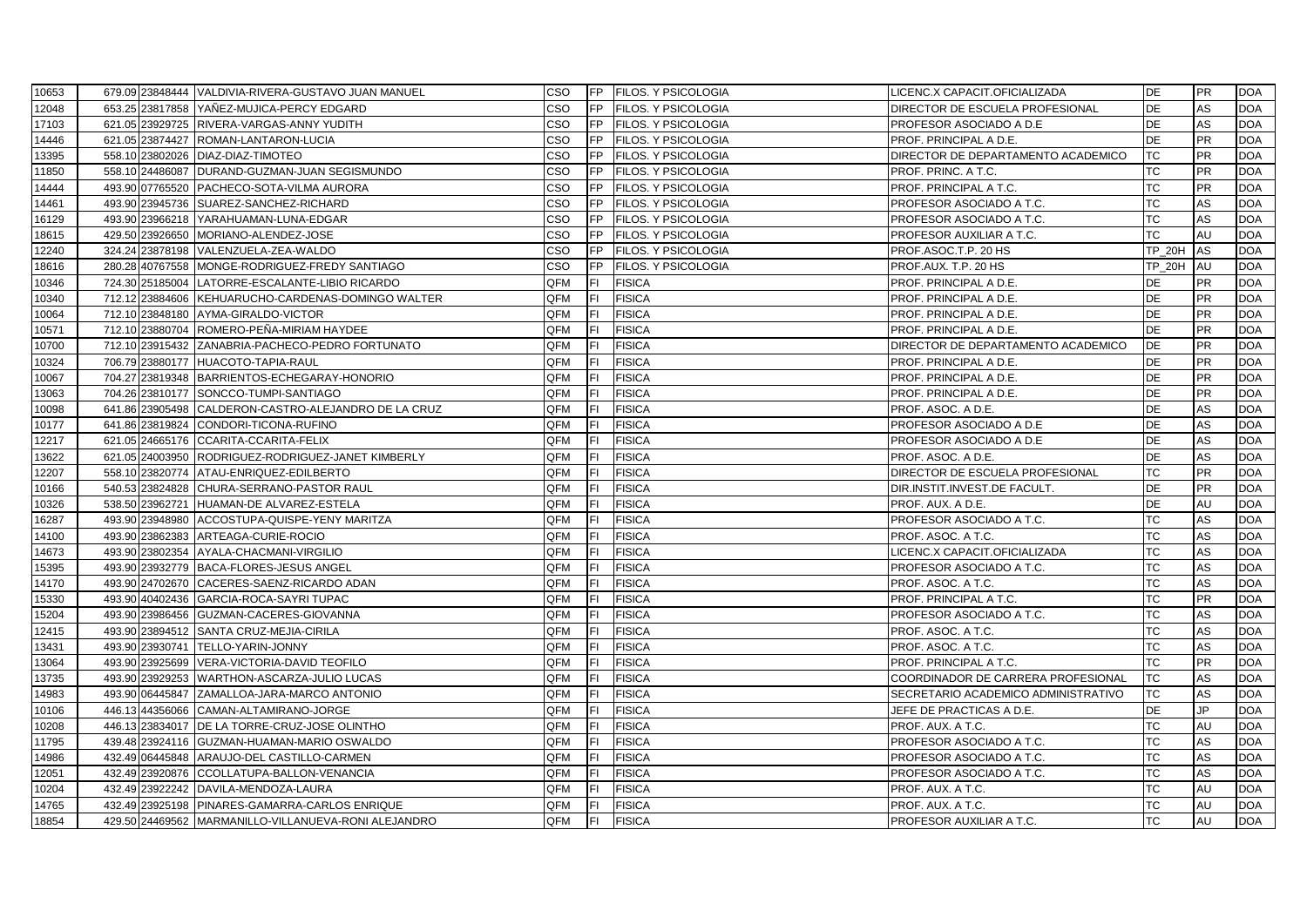| 18612 |        |                 | 429.50 41609852 SUAREZ-SANCHEZ-GONZALO             | QFM        | IFI.      | <b>FISICA</b>      | PROFESOR AUXILIAR A T.C.            | TC            | AU        | <b>DOA</b> |
|-------|--------|-----------------|----------------------------------------------------|------------|-----------|--------------------|-------------------------------------|---------------|-----------|------------|
| 18613 |        |                 | 280.28 23999685 GONZALEZ-GONZALEZ-YURI ANTONIO     | QFM        | IFI.      | <b>FISICA</b>      | PROF.AUX. T.P. 20 HS                | <b>TP 20H</b> | AU        | <b>DOA</b> |
| 18614 |        |                 | 280.28 25320152 HUAMAN-CUSIHUAMAN-ABRAHAM          | QFM        | IFI.      | <b>FISICA</b>      | PROF.AUX. T.P. 20 HS                | TP 20H        | <b>AU</b> | <b>DOA</b> |
| 10141 |        |                 | 737.62 23836881 CASTRO-CACERES-DAVID LUCIANO       | AZO        | GA        | <b>GANADERIA</b>   | PROF. PRINCIPAL A D.E.              | DE            | PR        | <b>DOA</b> |
| 10059 |        |                 | 733.28 23829606 ASTETE-CANAL-DANTE                 | <b>AZO</b> | <b>GA</b> | <b>GANADERIA</b>   | PROF. PRINCIPAL A D.E.              | <b>DE</b>     | <b>PR</b> | <b>DOA</b> |
| 10264 |        |                 | 727.85 23964775 FLORES-GUEVARA-ABEL ANTONIO        | <b>AZO</b> | <b>GA</b> | <b>GANADERIA</b>   | PROF. PRINCIPAL A D.E.              | <b>DE</b>     | PR        | <b>DOA</b> |
| 10504 |        |                 | 724.94 23896884 PALOMINO-TINCO-CESAR               | AZO        | GA        | <b>GANADERIA</b>   | SECRETARIO ACADEMICO ADMINISTRATIVO | DE            | <b>PR</b> | <b>DOA</b> |
| 10702 |        |                 | 724.94 23887004 ZAPATA-ECHEGARAY-BENJAMIN          | AZO        | GA        | <b>GANADERIA</b>   | PROF. PRINCIPAL A D.E.              | <b>DE</b>     | <b>PR</b> | <b>DOA</b> |
| 10063 |        |                 | 724.22 23826048 AYALA-CALDERON-MIGUEL AMILCAR OTON | AZO        | GA        | <b>GANADERIA</b>   | PROF. PRINCIPAL A D.E.              | DE            | <b>PR</b> | <b>DOA</b> |
| 10616 |        |                 | 724.22 23877502 SOTOMAYOR-CHAHUAYLLA-WILBERT       | AZO        | GA        | <b>GANADERIA</b>   | PROF. PRINCIPAL A D.E.              | DE            | PR        | <b>DOA</b> |
| 10470 |        |                 | 714.71 23885311 ORDOÑEZ-RODRIGUEZ-CESAR DOMINGO    | AZO        | GA        | <b>GANADERIA</b>   | PROF. PRINCIPAL A D.E.              | DE            | <b>PR</b> | <b>DOA</b> |
| 10370 |        |                 | 712.12 23838317 MACHACA-MAMANI-ABRAHAM FILIBERTO   | AZO        | GA        | <b>GANADERIA</b>   | PROF. PRINCIPAL A D.E.              | DE            | PR        | <b>DOA</b> |
| 10034 |        |                 | 712.10 23962676 AMPUERO-CASQUINO-LUCIO ENRIQUE     | <b>AZO</b> | <b>GA</b> | <b>GANADERIA</b>   | DIRECTOR DE ESCUELA PROFESIONAL     | <b>DE</b>     | PR        | <b>DOA</b> |
| 10357 |        | 712.10 25186611 | LOAIZA-MIRANDA-EDMUNDO ROBERTO                     | <b>AZO</b> | <b>GA</b> | <b>GANADERIA</b>   | PROF. PRINCIPAL A D.E.              | <b>DE</b>     | <b>PR</b> | <b>DOA</b> |
| 12227 |        |                 | 704.26 23885187 ALTAMIRANO-VEGA-ANGEL SANTIAGO     | AZO        | GA        | <b>GANADERIA</b>   | PROF. PRINCIPAL A D.E.              | DE            | <b>PR</b> | <b>DOA</b> |
| 15535 |        |                 | 704.26 31016563 VERGARA-ABARCA-WALTER GUILLERMO    | <b>AZO</b> | GA        | <b>GANADERIA</b>   | DIRECTOR DE DEPARTAMENTO ACADEMICO  | DE            | <b>PR</b> | <b>DOA</b> |
| 10644 |        |                 | 642.86 25184358 URQUIZO-DIAZ-DARWIN                | <b>AZO</b> | GA        | <b>GANADERIA</b>   | PROF. PRINCIPAL A D.E.              | <b>DE</b>     | <b>PR</b> | <b>DOA</b> |
| 14941 |        |                 | 636.80 01285940 VALDEZ-GUTIERREZ-EDGAR ALBERTO     | AZO        | GA        | <b>GANADERIA</b>   | PROFESOR ASOCIADO A D.E             | DE            | AS        | <b>DOA</b> |
| 15290 |        |                 | 621.05 23920988 ALVAREZ-MEDINA-DUNKER ARTURO       | <b>AZO</b> | <b>GA</b> | <b>GANADERIA</b>   | PROF. ASOC. A D.E.                  | <b>DE</b>     | AS        | <b>DOA</b> |
| 17417 |        |                 | 621.05 29617582 ESTRADA-ZUÑIGA-ANDRES CORSINO      | <b>AZO</b> | <b>GA</b> | <b>GANADERIA</b>   | PROFESOR ASOCIADO A D.E.            | DE            | AS        | <b>DOA</b> |
| 14140 |        |                 | 558.10 23940692 MOSCOSO-MUÑOZ-JUAN ELMER           | AZO        | GA        | <b>GANADERIA</b>   | PROF. PRINC. A T.C.                 | ТC            | <b>PR</b> | <b>DOA</b> |
| 12465 |        |                 | 558.10 23838852 PINTO-LEON-JUAN CANCIO             | <b>AZO</b> | GA        | <b>GANADERIA</b>   | PROF. PRINC. A T.C.                 | <b>TC</b>     | <b>PR</b> | <b>DOA</b> |
| 15615 |        |                 | 493.90 23943240 ANTEZANA-JULIAN-WALTER ORESTES     | <b>AZO</b> | <b>GA</b> | <b>GANADERIA</b>   | PROF. ASOC. A T.C.                  | <b>TC</b>     | AS        | <b>DOA</b> |
| 16550 |        |                 | 429.50 23924578 CARDENAS-RODRIGUEZ-JIM             | AZO        | GA        | <b>GANADERIA</b>   | PROF. AUX. A T.C.                   | TC            | AU        | <b>DOA</b> |
| 16231 |        |                 | 429.50 23952222 CUCHO-DOLMOS-HERNAN CARLOS         | AZO        | GA        | <b>GANADERIA</b>   | PROFESOR ASOCIADO A T.C.            | <b>TC</b>     | AS        | <b>DOA</b> |
| 13230 | 724.29 |                 | 23930915 BELTRAN-WALL-PEDRO PABLO RAYMUNDO         | <b>IGE</b> | <b>GE</b> | <b>GEOGRAFIA</b>   | PROF. PRINCIPAL A D.E.              | DE            | <b>PR</b> | <b>DOA</b> |
| 13350 |        |                 | 704.26 23979958 MOLINA-PORCEL-EDWIN                | <b>IGE</b> | <b>GE</b> | <b>GEOGRAFIA</b>   | JEFE DE DEPARTAMENTO ACADEMICO      | DE            | <b>PR</b> | <b>DOA</b> |
| 13229 |        |                 | 621.05 23836242 CHAPARRO-DAZA-NICACIO              | <b>IGE</b> | <b>GE</b> | <b>GEOGRAFIA</b>   | PROF. PRINCIPAL A D.E.              | <b>DE</b>     | <b>PR</b> | <b>DOA</b> |
| 15538 |        |                 | 493.90 23850220 SAMATA-ASTURIMA-JAIME              | <b>IGE</b> | <b>GE</b> | <b>GEOGRAFIA</b>   | PROFESOR ASOCIADO A T.C.            | TC            | AS        | <b>DOA</b> |
| 13718 |        |                 | 454.23 23873490 YEPEZ-QUISPE-ALFREDO ALEXIS        | <b>IGE</b> | <b>GE</b> | <b>GEOGRAFIA</b>   | PROFESOR ASOCIADO A T.C.            | <b>TC</b>     | AS        | <b>DOA</b> |
| 15917 |        | 429.50 23984371 | RADO-CUCHILLS-MAXWELL SAMUEL                       | <b>IGE</b> | <b>GE</b> | <b>GEOGRAFIA</b>   | PROFESOR ASOCIADO A T.C.            | TC            | AS        | <b>DOA</b> |
| 14805 |        |                 | 216.05 24003873 SIKOS-LUZA-FELIPE                  | <b>IGE</b> | <b>GE</b> | <b>GEOGRAFIA</b>   | JEFE PRACT. T.P. 20 HS              | TP_20H        | JP        | <b>DOA</b> |
| 10411 |        |                 | 733.06 23822072 MERCADO-TEJADA-EDDIE EDGARD        | <b>IGE</b> |           | <b>GO GEOLOGIA</b> | PROF. PRINCIPAL A D.E.              | <b>DE</b>     | PR        | <b>DOA</b> |
| 10391 |        |                 | 730.78 23853084 MATTOS-OJEDA-EDISON SANTIAGO       | <b>IGE</b> | GO        | <b>GEOLOGIA</b>    | PROF. PRINCIPAL A D.E.              | <b>DE</b>     | <b>PR</b> | <b>DOA</b> |
| 10323 |        |                 | 726.93 23963424 HUACALLO-PACHECO-EDGAR             | IGE        | GO        | <b>GEOLOGIA</b>    | LICENCIA POR A¥O SABATICO           | DE            | <b>PR</b> | <b>DOA</b> |
| 12447 |        |                 | 724.29 23882203 BARRIENTOS-GUZMAN-CARLOS WALTER    | <b>IGE</b> | GO        | <b>GEOLOGIA</b>    | PROF. PRINCIPAL A D.E.              | <b>DE</b>     | <b>PR</b> | <b>DOA</b> |
| 10057 |        |                 | 724.22 25186986 ASCUE-CUBA-JUAN CARLOS             | <b>IGE</b> | GO        | <b>GEOLOGIA</b>    | DIR.INSTIT.INVESTIG.DE LA FACULTAD  | <b>DE</b>     | <b>PR</b> | <b>DOA</b> |
| 10201 |        |                 | 724.22 23985778 CUENCA-SANCHEZ-JORGE HENRRY        | <b>IGE</b> | GO        | <b>GEOLOGIA</b>    | PROF. PRINCIPAL A D.E.              | <b>DE</b>     | <b>PR</b> | <b>DOA</b> |
| 10643 |        | 724.22 29506771 | URDAY-CHAVEZ-JOSE DANIEL                           | <b>IGE</b> | GO        | <b>GEOLOGIA</b>    | DIRECTOR DE DEPARTAMENTO ACADEMICO  | DE            | <b>PR</b> | <b>DOA</b> |
| 10418 |        |                 | 715.03 29274879 MIRANDA-GASTAÑAGA-FELIX ALEJO LEON | <b>IGE</b> | GO        | <b>GEOLOGIA</b>    | PROF. PRINCIPAL A D.E.              | DE            | PR        | <b>DOA</b> |
| 10078 |        | 712.12 23890939 | BENAVENTE-VELASQUEZ-RUPERTO                        | <b>IGE</b> | GO        | <b>GEOLOGIA</b>    | PROF. PRINCIPAL A D.E.              | DE            | PR        | <b>DOA</b> |
| 10087 |        | 712.10 29457667 | <b>BUSTAMANTE-PRADO-FREDY VICTOR</b>               | <b>IGE</b> | GO        | <b>GEOLOGIA</b>    | PROF. PRINCIPAL A D.E.              | DE            | PR        | <b>DOA</b> |
| 12408 |        |                 | 712.09 23809533 ESCALANTE-GUTIERREZ-JOSEFINA       | <b>IGE</b> | GO        | <b>GEOLOGIA</b>    | DIRECTOR DE ESCUELA PROFESIONAL     | DE            | <b>PR</b> | <b>DOA</b> |
| 13027 |        |                 | 702.71 23873595 CARDENAS-ROQUE-JOSE DIONICIO       | <b>IGE</b> | <b>GO</b> | <b>GEOLOGIA</b>    | PROF. PRINCIPAL A D.E.              | <b>DE</b>     | PR        | <b>DOA</b> |
| 10711 |        |                 | 686.96 23848124 ZEGARRA-CARREON-MAURO ALBERTO      | <b>IGE</b> | <b>GO</b> | <b>GEOLOGIA</b>    | PROF. PRINCIPAL A D.E.              | <b>DE</b>     | PR        | <b>DOA</b> |
| 10239 |        |                 | 621.07 23846909 ESCOBEDO-ZAPANA-ROMULO             | <b>IGE</b> | GO        | <b>GEOLOGIA</b>    | PROF. ASOC. A D.E.                  | DE            | AS        | <b>DOA</b> |
| 11307 |        |                 | 621.06 23837141 MELENDEZ-MORVELI-LUIS ANTONIO      | <b>IGE</b> |           | <b>GO GEOLOGIA</b> | PROFESOR ASOCIADO A D.E.            | DE            | AS        | <b>DOA</b> |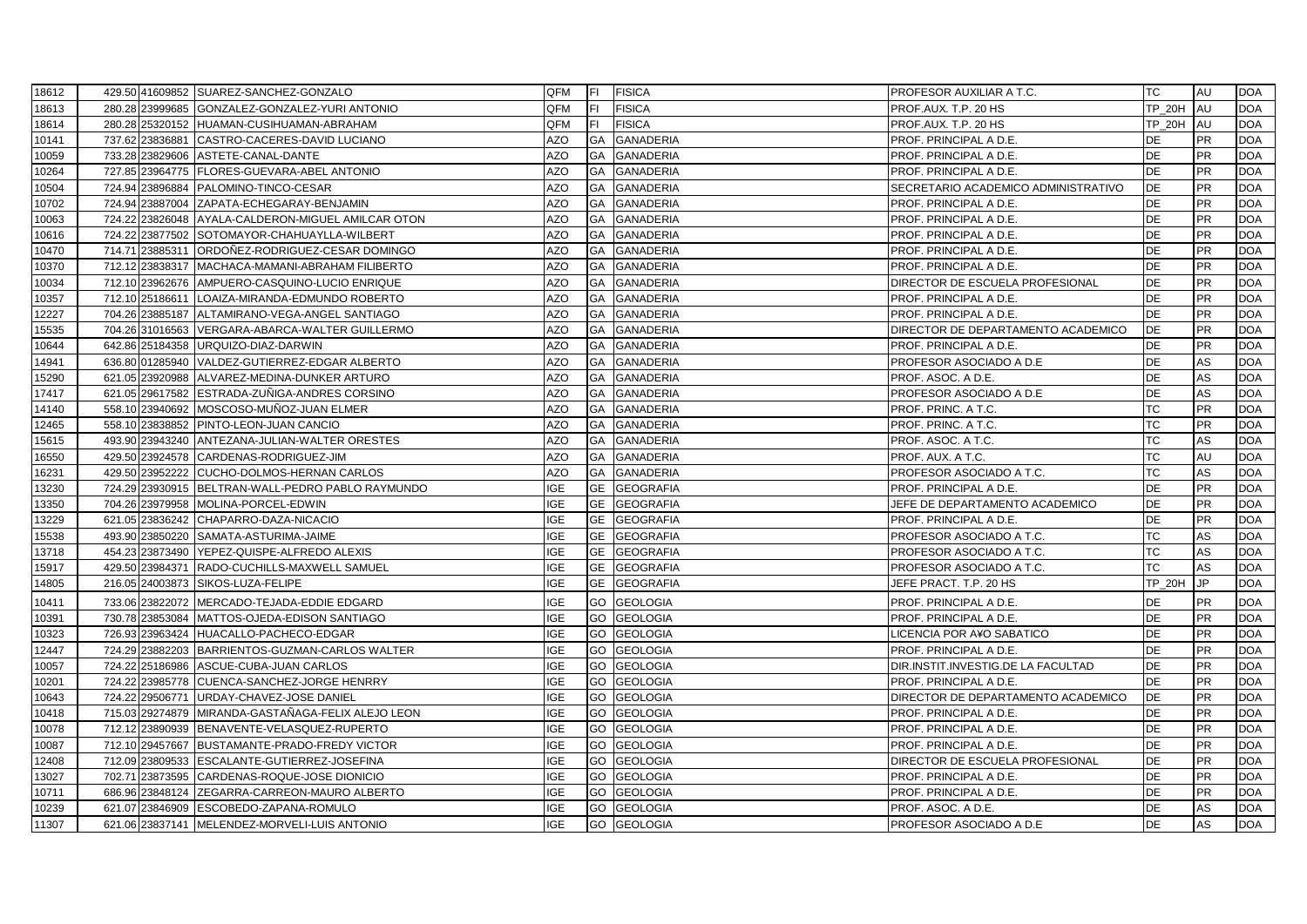| 16624 |        |                 | 493.90 23948756 CACERES-ANGULO-IVAN               | IGE        |           | <b>GO GEOLOGIA</b> | PROFESOR ASOCIADO A T.C.             | TC            | AS        | <b>DOA</b> |
|-------|--------|-----------------|---------------------------------------------------|------------|-----------|--------------------|--------------------------------------|---------------|-----------|------------|
| 13026 |        |                 | 493.90 29390015 GARATE-GONGORA-VICTOR VIDAL       | <b>IGE</b> | GO        | <b>GEOLOGIA</b>    | LICENC.X CAPACIT.OFICIALIZADA        | ТC            | AS        | <b>DOA</b> |
| 14122 |        |                 | 454.23 23992814 MACEDO-GUZMAN-NICOLAS             | <b>IGE</b> |           | <b>GO GEOLOGIA</b> | PROFESOR AUXILIAR A T.C.             | ТC            | AU        | <b>DOA</b> |
| 14451 |        |                 | 429.50 23836053 RAMIREZ-PRADA-JOSE CARLOS         | IGE        |           | GO GEOLOGIA        | PROF. AUX. A T.C.                    | TC            | AU        | <b>DOA</b> |
| 14452 |        |                 | 335.41 29461093 BLAS-ABREGU-VICENTE ENRIQUE       | <b>IGE</b> |           | GO GEOLOGIA        | PROF. AUX. A T.C.                    | TC            | AU        | <b>DOA</b> |
| 13345 |        |                 | 161.84 23923900 LOPEZ-ZAPANA-RONALD LUIS          | <b>IGE</b> | GO        | <b>GEOLOGIA</b>    | PROF ASOC. T.P. 10 HS                | TP_10H        | <b>AS</b> | <b>DOA</b> |
| 13670 |        |                 | 724.29 23903058 MEDINA-MARTINEZ-FRANCISCO         | CSO        | <b>HT</b> | <b>HISTORIA</b>    | DIRECTOR DE DEPARTAMENTO ACADEMICO   | <b>DE</b>     | <b>PR</b> | <b>DOA</b> |
| 10238 |        |                 | 714.61 23821020 ESCOBAR-MEDRANO-JORGE ENRIQUE     | cso        | <b>HT</b> | <b>HISTORIA</b>    | DIRECTOR DE ESCUELA PROFESIONAL      | DE            | PR        | <b>DOA</b> |
| 13166 |        |                 | 712.11 23907230 CRUCINTA-UGARTE-ELEAZAR           | CSO        | HT        | <b>HISTORIA</b>    | PROF. PRINCIPAL A D.E.               | DE            | <b>PR</b> | <b>DOA</b> |
| 12982 |        |                 | 621.05 23804016 ALVAREZ-YLASACA-MARCO ANTONIO     | CSO        | HT        | <b>HISTORIA</b>    | PROF. ASOC. A D.E.                   | DE            | AS        | <b>DOA</b> |
| 13101 |        |                 | 621.05 23816911 MEDINA-SUYO-LUIS FROILAN          | CSO        | <b>HT</b> | <b>HISTORIA</b>    | PROF. PRINCIPAL A D.E.               | <b>DE</b>     | <b>PR</b> | <b>DOA</b> |
| 17419 |        |                 | 621.05 23881402 TRIVEÑOS-ZELA-CRISTOBAL           | CSO        | <b>HT</b> | <b>HISTORIA</b>    | PROFESOR ASOCIADO A D.E.             | <b>DE</b>     | AS        | <b>DOA</b> |
| 16026 |        |                 | 493.90 43658735 MORMONTOY-CAÑARI-VICTOR DARIO     | CSO        | <b>HT</b> | <b>HISTORIA</b>    | PROFESOR ASOCIADO A T.C.             | <b>TC</b>     | AS        | <b>DOA</b> |
| 13669 | 447.36 |                 | 23857476 NAJARRO-ESPINOZA-MARGARETH               | cso        | HT        | <b>HISTORIA</b>    | PROF. ASOC. A T.C.                   | ТC            | AS        | <b>DOA</b> |
| 13672 |        |                 | 432.49 23825404 LLACTA-MORVELI-ENRIQUETA          | CSO        | HT        | <b>HISTORIA</b>    | PROF. AUX. A T.C.                    | ТC            | AU        | <b>DOA</b> |
| 18618 |        |                 | 429.50 23892644 ARAGON-RAMIREZ-ENA EVELYN         | CSO        | <b>HT</b> | <b>HISTORIA</b>    | PROFESOR AUXILIAR A T.C.             | <b>TC</b>     | AU        | <b>DOA</b> |
| 16404 |        |                 | 140.14 23846938 OLIVERA-OLIVERA-JORGE             | CSO        | <b>HT</b> | <b>HISTORIA</b>    | PROF.AUX. T.P. 10 HS                 | <b>TP_10H</b> | <b>AU</b> | <b>DOA</b> |
| 10557 |        |                 | 736.43 23997393 RIVAS-PUGA-ABDON                  | QFM        | IN        | <b>INFORMATICA</b> | PROF. PRINCIPAL A D.E.               | <b>DE</b>     | PR        | <b>DOA</b> |
| 10234 | 729.10 |                 | 23853228 ENCISO-RODAS-LAURO                       | QFM        | IN        | INFORMATICA        | PROF. PRINCIPAL A D.E.               | DE            | <b>PR</b> | <b>DOA</b> |
| 11203 |        |                 | 724.29 23821762 ACURIO-USCA-NILA ZONIA            | QFM        | IN        | <b>INFORMATICA</b> | DIRECTOR DE ESCUELA PROFESIONAL      | DE            | <b>PR</b> | <b>DOA</b> |
| 13226 |        |                 | 724.29 23903765 CARBAJAL-LUNA-JULIO CESAR         | QFM        | IN        | <b>INFORMATICA</b> | COORDIN.DE CARRERA PROFES.           | <b>DE</b>     | <b>PR</b> | <b>DOA</b> |
| 13225 |        |                 | 724.29 23847232 ROZAS-HUACHO-JAVIER ARTURO        | QFM        | IN        | <b>INFORMATICA</b> | PROF. PRINCIPAL A D.E.               | <b>DE</b>     | <b>PR</b> | <b>DOA</b> |
| 14389 |        |                 | 692.30 23960020 TICONA-PARI-GUZMAN                | QFM        | IN        | <b>INFORMATICA</b> | PROF. ASOC. A D.E.                   | DE            | AS        | <b>DOA</b> |
| 12596 |        | 577.68 23881501 | MEDRANO-VALENCIA-IVAN CESAR                       | QFM        | IN        | <b>INFORMATICA</b> | PROFESOR ASOCIADO A T.C.             | <b>TC</b>     | AS        | <b>DOA</b> |
| 13428 |        |                 | 558.10 24001157 CARRASCO-POBLETE-EDWIN            | QFM        | IN        | <b>INFORMATICA</b> | PROFESOR PRINCIPAL A T.C.            | ТC            | <b>PR</b> | <b>DOA</b> |
| 13994 |        |                 | 558.10 10287057 FLORES-PACHECO-LINO PRISCILIANO   | QFM        | IN        | <b>INFORMATICA</b> | SECRETARIO GENERAL DE LA UNIVERSIDAD | <b>TC</b>     | <b>PR</b> | <b>DOA</b> |
| 12004 |        |                 | 558.10 23872532 GAMARRA-SALDIVAR-ENRIQUE          | QFM        | IN        | <b>INFORMATICA</b> | PROF. PRINC. A T.C.                  | TC            | <b>PR</b> | <b>DOA</b> |
| 13733 |        |                 | 558.10 23860669 PALOMINO-OLIVERA-EMILIO           | QFM        | IN        | <b>INFORMATICA</b> | DIRECTOR DE DEPARTAMENTO ACADEMICO   | <b>TC</b>     | <b>PR</b> | <b>DOA</b> |
| 14767 |        |                 | 538.50 25002834 ORMEÑO-AYALA-YESHICA ISELA        | QFM        | IN        | <b>INFORMATICA</b> | PROFESOR ASOCIADO A D.E              | DE            | AS        | <b>DOA</b> |
| 14769 |        |                 | 493.90 23966386 ALZAMORA-PAREDES-ROBERT WILBERT   | QFM        | IN        | <b>INFORMATICA</b> | PROFESOR ASOCIADO A T.C.             | <b>TC</b>     | AS        | <b>DOA</b> |
| 14664 |        |                 | 493.90 23987482 CANDIA-OVIEDO-DENNIS IVAN         | QFM        | IN        | <b>INFORMATICA</b> | PROFESOR ASOCIADO A T.C.             | ТC            | AS        | <b>DOA</b> |
| 16563 |        |                 | 493.90 23949672 PALMA-TTITO-LUIS BELTRAN          | QFM        | IN        | <b>INFORMATICA</b> | DIRECTOR CENTRO DE COMPUTOS          | <b>TC</b>     | AS        | <b>DOA</b> |
| 14995 |        |                 | 493.90 23957778 VILLAFUERTE-SERNA-RONY            | OFM        | IN        | <b>INFORMATICA</b> | PROFESOR ASOCIADO A T.C.             | <b>TC</b>     | AS        | <b>DOA</b> |
| 12459 |        |                 | 432.49 23815529 BACA-CARDENAS-LINO AQUILES        | QFM        | IN        | <b>INFORMATICA</b> | PROF. AUX. A T.C.                    | <b>TC</b>     | AU        | <b>DOA</b> |
| 14691 |        |                 | 432.49 01304904 CHAVEZ-CENTENO-JAVIER DAVID       | QFM        | IN        | <b>INFORMATICA</b> | PROFESOR ASOCIADO A T.C.             | ТC            | ۹S        | <b>DOA</b> |
| 11849 |        |                 | 432.49 23805872   IBARRA - ZAMBRANO-WALDO ELIO    | QFM        | IN        | <b>INFORMATICA</b> | PROFESOR ASOCIADO A T.C.             | <b>TC</b>     | AS        | <b>DOA</b> |
| 12419 |        |                 | 432.49 23817766 PACHECO-VASQUEZ-ESTHER CRISTINA   | QFM        | IN        | <b>INFORMATICA</b> | PROF. AUX. A T.C.                    | <b>TC</b>     | AU        | <b>DOA</b> |
| 14002 |        |                 | 432.49 23861067 PILLCO-QUISPE-JOSE MAURO          | QFM        | IN        | <b>INFORMATICA</b> | PROF. AUX. A T.C.                    | <b>TC</b>     | AU        | <b>DOA</b> |
| 14768 |        |                 | 324.24 23984550 MEDINA-MIRANDA-KARELIA            | QFM        | IN        | <b>INFORMATICA</b> | PROF.ASOC.T.P. 20 HS                 | <b>TP 20H</b> | AS        | <b>DOA</b> |
| 10384 |        |                 | 743.99 23837555 MARIN-LOAYZA-JOSE FELIPE          | ICG        | СI        | ING. CIVIL         | PROF. PRINCIPAL A D.E.               | <b>DE</b>     | PR        | <b>DOA</b> |
| 10246 |        |                 | 736.42 23955606 ESQUIVEL-ZAMORA-MARTIN WASHINGTON | ICG        | CI        | ING. CIVIL         | PROF. PRINCIPAL A D.E.               | <b>DE</b>     | <b>PR</b> | <b>DOA</b> |
| 10606 |        |                 | 728.95 23808934 SERRANO-FLORES-JOSE FRANCISCO     | ICG        | СI        | ING. CIVIL         | DIRECTOR DE DEPARTAMENTO ACADEMICO   | DE            | <b>PR</b> | <b>DOA</b> |
| 10561 |        |                 | 728.88 23877365 RODRIGUEZ-BACA-EDWIN              | ICG        | CI        | ING. CIVIL         | PROF. PRINCIPAL A D.E.               | DE            | <b>PR</b> | <b>DOA</b> |
| 11709 |        |                 | 727.86 23906692 GUTIERREZ-SAMANEZ-SANDRO VIRGILIO | ICG        | lCI.      | ING. CIVIL         | PROF. PRINCIPAL A D.E.               | DE            | <b>PR</b> | <b>DOA</b> |
| 10198 |        |                 | 724.22 23828247 CRUZ-TELLO-JORGE IVAN             | <b>ICG</b> | <b>CI</b> | ING. CIVIL         | PROF. PRINCIPAL A D.E.               | <b>DE</b>     | <b>PR</b> | <b>DOA</b> |
| 10365 |        | 724.22 23834034 | LOZA-GAMARRA-ISAAC FEDERICO                       | ICG        | <b>CI</b> | ING. CIVIL         | PROF. PRINCIPAL A D.E.               | <b>DE</b>     | <b>PR</b> | <b>DOA</b> |
| 10360 |        |                 | 720.94 23870541 LOAIZA-SCHIAFFINO-CARLOS HUGO     | ICG        | CI        | ING. CIVIL         | PROF. PRINCIPAL A D.E.               | <b>DE</b>     | <b>PR</b> | <b>DOA</b> |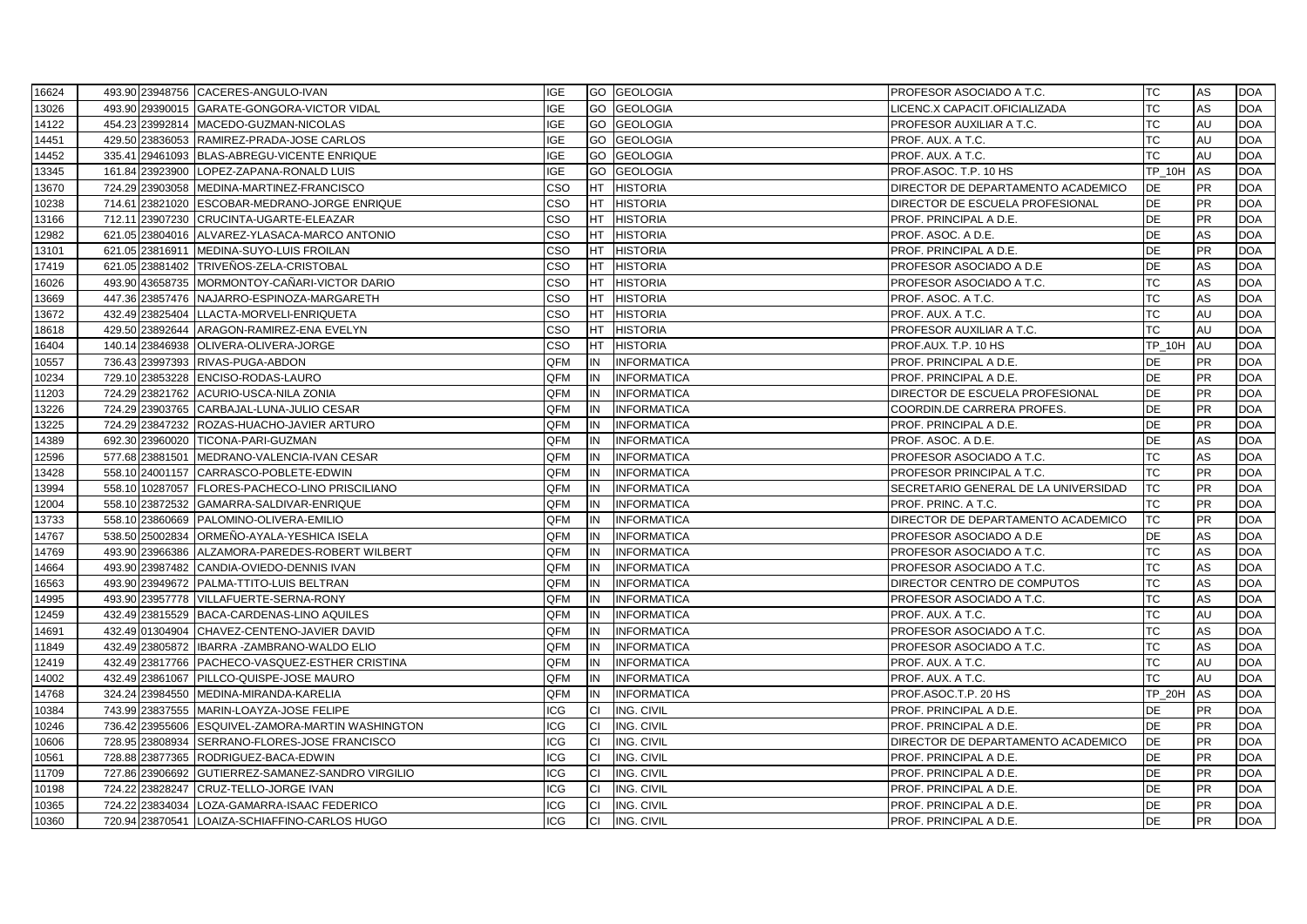| 10277 |        |                 | 712.12 23916407 GAMARRA-GONGORA-JUAN PABLO                          | ICG               | СI        | ING. CIVIL            | PROF. PRINCIPAL A D.E.              | <b>DE</b>              | <b>PR</b>       | <b>DOA</b> |
|-------|--------|-----------------|---------------------------------------------------------------------|-------------------|-----------|-----------------------|-------------------------------------|------------------------|-----------------|------------|
| 11706 |        |                 | 712.11 23873495 SOLIS-QUISPE-IGNACIO FRUCTUOSO                      | <b>ICG</b>        | <b>CI</b> | ING. CIVIL            | PROF. PRINCIPAL A D.E.              | <b>DE</b>              | <b>PR</b>       | <b>DOA</b> |
| 13022 |        |                 | 712.11 23876747 YAQUETTO-PAREDES DE RODRIGUEZ-REGIA NIURKA PATRICIA | <b>ICG</b>        | СI        | ING. CIVIL            | PROF. PRINCIPAL A D.E.              | DE                     | PR              | <b>DOA</b> |
| 10368 |        |                 | 712.10 23923754 LUNA-ROZAS-WILLIAM AMERICO                          | <b>ICG</b>        | CI        | ING. CIVIL            | PROF. PRINCIPAL A D.E.              | <b>DE</b>              | <b>PR</b>       | <b>DOA</b> |
| 10596 |        |                 | 712.10 23823386 SALOMA-GONZALEZ-ENRIQUE                             | <b>ICG</b>        | CI        | ING. CIVIL            | PROF. PRINCIPAL A D.E.              | <b>DE</b>              | <b>PR</b>       | <b>DOA</b> |
| 11707 |        |                 | 712.10 23857089 SOLORZANO-MONTESINOS-ADAN WILBERT                   | <b>ICG</b>        | СI        | ING. CIVIL            | DIRECTOR DE ESCUELA PROFESIONAL     | <b>DE</b>              | <b>PR</b>       | <b>DOA</b> |
| 10259 |        |                 | 712.09 23873272 FERNANDEZ BACA-VIDAL-CARLOS                         | <b>ICG</b>        | IСI       | ING. CIVIL            | PROF. PRINCIPAL A D.E.              | DE                     | PR              | <b>DOA</b> |
| 10274 |        | 706.79 23873087 | GAMARRA-DURAND-ADRIEL                                               | ICG               | CI        | ING. CIVIL            | PROF. PRINCIPAL A D.E.              | DE                     | PR              | <b>DOA</b> |
| 10567 |        |                 | 704.27 23845492 ROJAS-BRAVO-JULIO GAVINO                            | <b>ICG</b>        | CI        | ING. CIVIL            | LICENCIA POR A¥O SABATICO           | <b>DE</b>              | <b>PR</b>       | <b>DOA</b> |
| 11713 |        |                 | 704.26 23877047 BARRETO-JARA-ORLANDO                                | <b>ICG</b>        | lCI.      | ING. CIVIL            | PROF. PRINCIPAL A D.E.              | <b>DE</b>              | <b>PR</b>       | <b>DOA</b> |
| 10569 |        |                 | 704.26 23842504 ROJAS-HUARCAYA-DANTE                                | ICG               | СI        | ING. CIVIL            | PROF. PRINCIPAL A D.E.              | DE                     | <b>PR</b>       | <b>DOA</b> |
| 10145 | 692.30 |                 | 23898760 CCORIHUAMAN-QUISPE-MIGUEL ANGEL                            | <b>ICG</b>        | СI        | ING. CIVIL            | SECRETARIO ACADEMICO ADMINISTRATIVO | DE                     | <b>PR</b>       | <b>DOA</b> |
| 10559 |        |                 | 674.62 23828120 RIVERA-QUIROGA-ROMULO                               | ICG               | СI        | ING. CIVIL            | PROFESOR ASOCIADO A D.E             | <b>DE</b>              | AS              | <b>DOA</b> |
| 11318 |        | 634.34 24460507 | MONTAÑEZ-TUPAYACHI-AMERICO                                          | ICG               | СI        | ING. CIVIL            | PROF. ASOC. A D.E.                  | DE                     | AS              | <b>DOA</b> |
| 10452 |        | 631.46 23807977 | NIETO-PALOMINO-DANNY TEOFILO                                        | ICG               | СI        | ING. CIVIL            | PROF. ASOC. A D.E.                  | DE                     | AS              | <b>DOA</b> |
| 10142 |        |                 | 501.65 23802056 CASTRO-CCOSCCO-NEMESIO RAUL                         | <b>ICG</b>        | CI        | ING. CIVIL            | PROF. ASOC. A T.C.                  | <b>TC</b>              | AS              | <b>DOA</b> |
| 11710 |        |                 | 493.90 23960041 AUCCA-BARCENA-ABEL                                  | <b>ICG</b>        | СI        | ING. CIVIL            | PROF. ASOC. A T.C.                  | <b>TC</b>              | AS              | <b>DOA</b> |
| 11711 |        |                 | 493.90 23847338 ESCOBAR-MASIAS-JUAN PABLO                           | ICG               | СI        | ING. CIVIL            | PROF. ASOC. A T.C.                  | <b>TC</b>              | AS              | <b>DOA</b> |
| 11708 | 493.90 | 23830810        | HOLGADO-ESCALANTE-GUIDO EULOGIO                                     | <b>ICG</b>        | СI        | ING. CIVIL            | SECRETARIO ACADEMICO ADMINISTRATIVO | <b>TC</b>              | AS              | <b>DOA</b> |
| 11316 |        |                 | 493.90 23916727 MIRANDA-FARFAN-SAMUEL                               | ICG               | СI        | ING. CIVIL            | PROFESOR ASOCIADO A T.C.            | <b>TC</b>              | AS              | <b>DOA</b> |
| 10058 |        |                 | 437.07 23881345 AZPILCUETA-CARBONELL-JOSE FELIPE                    | ICG               | CI        | ING. CIVIL            | PROF. AUX. A T.C.                   | <b>TC</b>              | AU              | <b>DOA</b> |
| 12382 |        |                 | 429.50 23806451 ARANGOITIA-VALDIVIA-VICTOR MANUEL                   | <b>ICG</b>        | СI        | ING. CIVIL            | PROFESOR ASOCIADO A T.C.            | <b>TC</b>              | AS              | <b>DOA</b> |
| 18603 |        |                 | 429.50 40022040 MALPARTIDA-LINARES-JUAN CARLOS                      | <b>ICG</b>        | СI        | ING. CIVIL            | PROFESOR AUXILIAR A T.C.            | <b>TC</b>              | AU              | <b>DOA</b> |
| 14574 | 429.50 |                 | 23849232 NIETO-PALOMINO-LUZ MARLENE                                 | <b>ICG</b>        | CI        | ING. CIVIL            | PROFESOR ASOCIADO A T.C.            | TC                     | AS              | <b>DOA</b> |
| 12381 |        |                 | 429.50 46939604 ZAPATA-MAR-AIDA                                     | ICG               | CI        | ING. CIVIL            | PROF. AUX. A T.C.                   | ТC                     | AU              | <b>DOA</b> |
| 14635 |        |                 | 335.41 23913099 VALLENAS-CASAVERDE-RICARDO ALFONSO                  | ICG               | CI        | ING. CIVIL            | PROF. AUX. A T.C.                   | <b>TC</b>              | AU              | <b>DOA</b> |
| 18605 |        |                 | 280.28 42419267 AGUILAR-HUERTA-JOSE RONALD                          | <b>ICG</b>        | СI        | ING. CIVIL            | PROF.AUX. T.P. 20 HS                | <b>TP 20H</b>          | AU              | <b>DOA</b> |
| 18604 |        |                 | 280.28 25222417 ASTETE-SAMANEZ-EDWIN                                | <b>ICG</b>        | СI        | ING. CIVIL            | PROF.AUX. T.P. 20 HS                | <b>TP 20H</b>          | AU              | <b>DOA</b> |
| 10380 |        | 736.43 23876507 | MAMANI-PARI-DONATO                                                  | IEM               | IE        | ING. ELECTRICA        | PROF. PRINCIPAL A D.E.              | DE                     | <b>PR</b>       | <b>DOA</b> |
| 10348 |        |                 | 730.54 23828214 LAU-PACHECO-MANUEL                                  | <b>IEM</b>        | IE        | ING. ELECTRICA        | PROF. PRINCIPAL A D.E.              | DE                     | PR              | <b>DOA</b> |
| 11783 |        |                 | 727.85 23821494 SALAS-ALAGON-BASILIO                                | <b>IEM</b>        | IE        | ING. ELECTRICA        | DIRECTOR DE ESCUELA PROFESIONAL     | <b>DE</b>              | <b>PR</b>       | <b>DOA</b> |
| 10355 |        |                 | 724.94 23829491 LOAIZA-CUBA-WILBERT JULIO                           | IEM               | IE        | <b>ING. ELECTRICA</b> | PROF. PRINCIPAL A D.E.              | <b>DE</b>              | <b>PR</b>       | <b>DOA</b> |
| 10117 |        |                 | 724.22 23814511 CAÑIHUA-CAYOCUSI-OCTAVIO                            | <b>IEM</b>        | IE        | ING. ELECTRICA        | PROF. PRINCIPAL A D.E.              | <b>DE</b>              | PR              | <b>DOA</b> |
| 10227 |        |                 | 724.22 23824938 DUEÑAS-PONCE DE LEON-NICOLAS RONALD                 | IEM               | IE        | ING. ELECTRICA        | DIRECTOR DE DEPARTAMENTO ACADEMICO  | DE                     | <b>PR</b>       | <b>DOA</b> |
| 10334 |        |                 | 715.52 23827227 JANQUI-GUZMAN-ARTEMIO                               | IEM               | IE        | ING. ELECTRICA        | PROF. PRINCIPAL A D.E.              | DE                     | <b>PR</b>       | <b>DOA</b> |
| 10105 |        |                 | 704.27 23807972 CALVO-RIVAS-TEODORO GUSTAVO                         | IEM               | IE        | <b>ING. ELECTRICA</b> | PROF. PRINCIPAL A D.E.              | DE                     | <b>PR</b>       | <b>DOA</b> |
| 10038 |        |                 | 637.05 23842746 APAZA-HUANCA-PABLO                                  | IEM               | IE        | ING. ELECTRICA        | PROFESOR ASOCIADO A D.E.            | <b>DE</b><br><b>DE</b> | AS<br>AS        | <b>DOA</b> |
| 10622 |        |                 | 626.54 23837405 TAPIA-RIVAS-VICTORIO                                | <b>IEM</b>        | IE        | ING. ELECTRICA        | PROF. ASOC. A D.E.                  |                        |                 | <b>DOA</b> |
| 15316 |        |                 | 621.05 23812797 CALLASI-QUISPE-JOSE WILFREDO                        | IEM               | IE        | ING. ELECTRICA        | PROFESOR ASOCIADO A D.E             | DE                     | AS              | <b>DOA</b> |
| 11259 |        |                 | 621.05 23812842 CUBA-HUAMANI-CLEMENTE                               | <b>IEM</b>        | IE        | ING. ELECTRICA        | PROF. ASOC. A D.E.                  | DE                     | AS              | <b>DOA</b> |
| 13460 |        |                 | 621.05 23905749 GONZALES-VARGAS-MARIO                               | <b>IEM</b>        | IE        | <b>ING. ELECTRICA</b> | PROF. ASOC. A D.E.                  | <b>DE</b>              | AS              | <b>DOA</b> |
| 10713 |        |                 | 563.66 23883809 ZEGARRA-VARGAS-EFRAIN ALFONSO                       | IEM<br><b>IEM</b> | IE<br>IE  | ING. ELECTRICA        | PROF. AUX. A D.E.                   | DE<br><b>TC</b>        | AU<br><b>PR</b> | <b>DOA</b> |
| 10161 |        |                 | 558.10 23815814 CHINCHIHUALLPA-GONZALES-JORGE HERMOGENES            |                   |           | ING. ELECTRICA        | COORDIN.DE CARRERA PROFES.          |                        |                 | <b>DOA</b> |
| 15745 |        |                 | 510.12 07790427 CAMPANA-VARGAS-RICARDO                              | IEM<br><b>IEM</b> | IE<br>IE  | ING. ELECTRICA        | PROF. AUX. A T.C.                   | TC<br><b>TC</b>        | AU<br>AS        | <b>DOA</b> |
| 14975 |        |                 | 493.90 23811434 BARRIONUEVO-PRADO-MARY ELISA                        | <b>IEM</b>        |           | ING. ELECTRICA        | PROF. ASOC. A T.C.                  |                        |                 | <b>DOA</b> |
| 14657 | 454.90 |                 | 23821021 ALARCON-VALDIVIA-EDGAR ZACARIAS                            |                   | IE        | ING. ELECTRICA        | JEFE OFICINA DE SERV.ACADEMICOS     | TC                     | AS<br>AU        | <b>DOA</b> |
| 16475 |        |                 | 429.50 29585972 TAGLE-CARBAJAL-FERNANDO                             | <b>IEM</b>        | IE        | ING. ELECTRICA        | PROF. AUX. A T.C.                   | <b>TC</b>              |                 | <b>DOA</b> |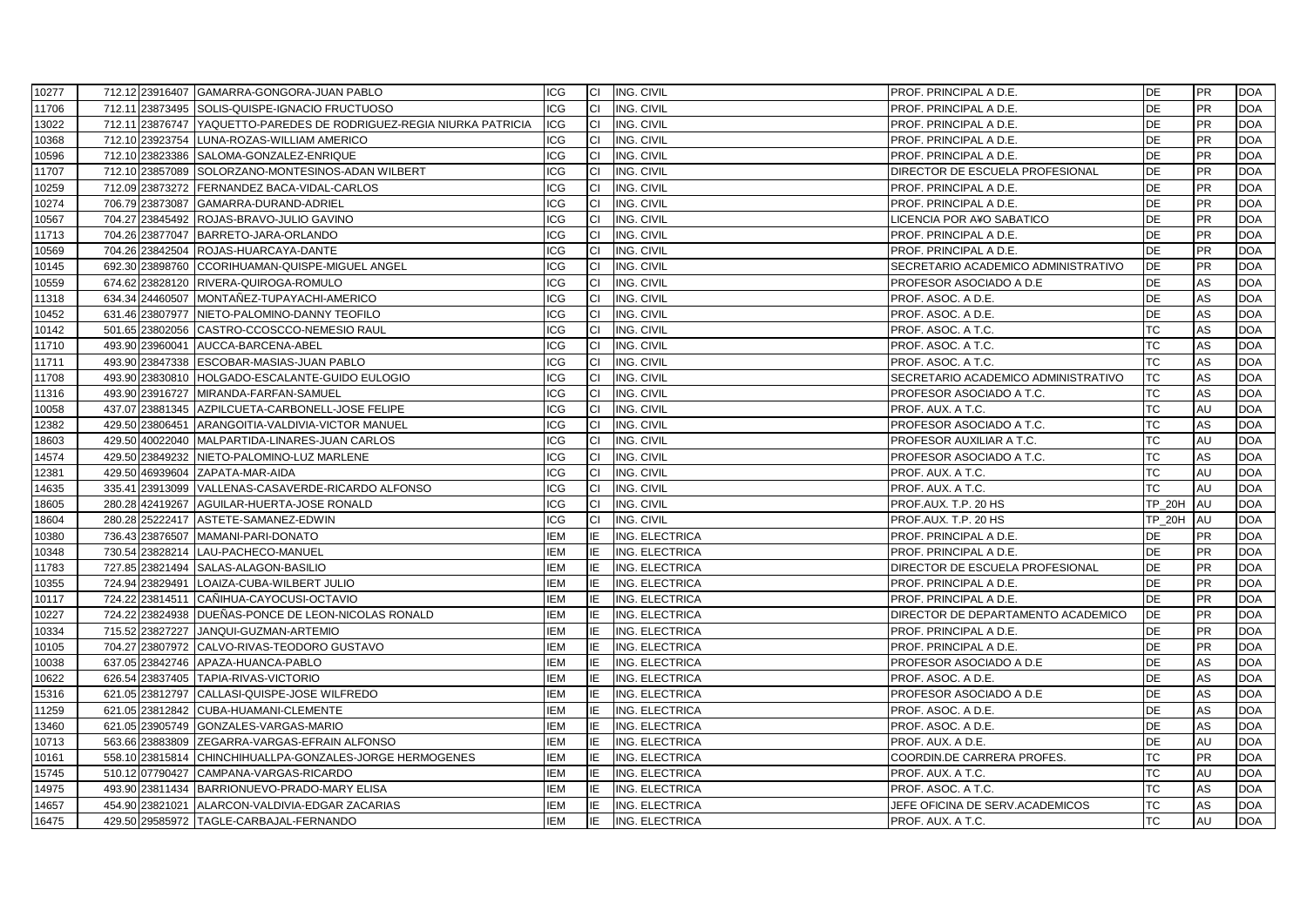| 18619 |                 | 280.28 40121875 CANIHUA-FLOREZ-DANY JORGE        | <b>IEM</b> | IE        | <b>ING. ELECTRICA</b>       | PROF.AUX. T.P. 20 HS                   | TP 20H AU     |           | <b>DOA</b> |
|-------|-----------------|--------------------------------------------------|------------|-----------|-----------------------------|----------------------------------------|---------------|-----------|------------|
| 15914 |                 | 140.14 23854222 MORALES-ALARCON-WILLY            | IEM        | IE        | ING. ELECTRICA              | PROF AUX T.P. 10 HS                    | <b>TP 10H</b> | <b>AU</b> | <b>DOA</b> |
| 15911 |                 | 621.05 00435194 PALOMINO-QUISPE-FACUNDO          | <b>IEM</b> |           | ING. ELECTRONICA            | DIRECTOR DE DEPARTAMENTO ACADEMICO     | DE            | AS        | <b>DOA</b> |
| 15369 |                 | 621.05 18114470 UTRILLA-MEGO-LIMBERG WALTER      | <b>IEM</b> |           | ING. ELECTRONICA            | PROFESOR ASOCIADO A D.E                | <b>DE</b>     | AS        | <b>DOA</b> |
| 13750 |                 | 430.41 08275751 JIMENEZ-TRONCOSO-LUIS            | <b>IEM</b> |           | ING. ELECTRONICA            | PROFESOR ASOCIADO A T.C.               | <b>TC</b>     | AS        | <b>DOA</b> |
| 18620 |                 | 429.50 42348906 ARIZACA-CUSICUNA-JORGE LUIS      | <b>IEM</b> |           | ING. ELECTRONICA            | DIRECTOR DE ESCUELA PROFESIONAL        | TC            | AU        | <b>DOA</b> |
| 16466 | 429.50 01333608 | COAQUIRA-CASTILLO-ROGER JESUS                    | <b>IEM</b> |           | ING. ELECTRONICA            | PROFESOR ASOCIADO A T.C.               | TC            | AS        | <b>DOA</b> |
| 18622 |                 | 280.28 40840939 QUISPE-MESCCO-ALEX JHON          | <b>IEM</b> |           | ING. ELECTRONICA            | PROF.AUX. T.P. 20 HS                   | <b>TP 20H</b> | AU        | <b>DOA</b> |
| 18621 |                 | 280.28 41053102 VELASQUEZ-CURO-MILTON JHON       | IEM        |           | ING. ELECTRONICA            | PROF.AUX. T.P. 20 HS                   | <b>TP 20H</b> | AU        | <b>DOA</b> |
| 11851 |                 | 712.09 23983057 CATACORA-ACEVEDO-EDGAR ALFREDO   | <b>IEM</b> | IM        | <b>ING. MECANICA</b>        | PROF. PRINCIPAL A D.E.                 | DE            | PR        | <b>DOA</b> |
| 15537 |                 | 704.26 23977639 BERRIOS-BARCENA-DAVID REYNALDO   | <b>IEM</b> | <b>IM</b> | ING. MECANICA               | PROF. PRINCIPAL A D.E.                 | <b>DE</b>     | <b>PR</b> | <b>DOA</b> |
| 14293 | 621.05 23904002 | CASTRO-IRRARAZABAL-MARIO GABRIEL                 | <b>IEM</b> | <b>IM</b> | <b>ING. MECANICA</b>        | PROF. ASOC. A D.E.                     | <b>DE</b>     | AS        | <b>DOA</b> |
| 14450 | 621.05 23850821 | ROSADO-PACHECO-RENE HILDEBRANDO                  | <b>IEM</b> | IM        | ING. MECANICA               | PROF. ASOC. A D.E.                     | <b>DE</b>     | AS        | <b>DOA</b> |
| 10124 | 558.12 23808559 | CARDENAS-SANTANDER-LUIS FREDY                    | IEM        | IM        | ING. MECANICA               | DIRECTOR DE DEPARTAMENTO ACADEMICO     | <b>TC</b>     | PR        | <b>DOA</b> |
| 13675 | 493.90 23821894 | MACEDO-SILVA-ARTURO                              | <b>IEM</b> | IM        | <b>ING. MECANICA</b>        | DIRECTOR DE ESCUELA PROFESIONAL        | <b>TC</b>     | AS        | <b>DOA</b> |
| 13354 | 493.90 23852830 | RUEDA-PUELLES-PERCY MIGUEL                       | <b>IEM</b> | <b>IM</b> | ING. MECANICA               | PROF. ASOC. A T.C.                     | TC            | AS        | <b>DOA</b> |
| 14467 | 493.90 23853221 | SEQUEIROS-PEREZ-EFRAIN WALTER                    | <b>IEM</b> | IM        | ING. MECANICA               | JEFE OFIC.DE BIENESTAR UNIVERSITARIO   | <b>TC</b>     | AS        | <b>DOA</b> |
| 14380 | 280.28 23995498 | HUAMAN-VALENCIA-ALFONSO JESUS                    | <b>IEM</b> | <b>IM</b> | ING. MECANICA               | PROF AUX. T.P. 20 HS                   | TP_20H        | AU        | <b>DOA</b> |
| 18624 | 280.28 24002331 | MAMANI-CASTILLO-ROOSBEL DENNIS                   | <b>IEM</b> | IM        | <b>ING. MECANICA</b>        | PROF.AUX. T.P. 20 HS                   | TP_20H        | AU        | <b>DOA</b> |
| 18623 |                 | 280.28 41915368 TRIVEÑO-RAMOS-PAOLA LY           | <b>IEM</b> | IM        | <b>ING. MECANICA</b>        | PROF.AUX. T.P. 20 HS                   | TP_20H AU     |           | <b>DOA</b> |
| 14468 | 140.14 23982032 | SAMANIEGO-PEREZ-JOSE CARLOS                      | <b>IEM</b> | <b>IM</b> | ING. MECANICA               | PROF.AUX. T.P. 10 HS                   | <b>TP 10H</b> | AU        | <b>DOA</b> |
| 10139 |                 | 758.93 23846357 CASTILLO-PEÑA-ALCIDES            | <b>IQM</b> | IQ        | <b>INGENIERIA QUIMICA</b>   | DIRECTOR DE DEPARTAMENTO ACADEMICO     | DE            | <b>PR</b> | <b>DOA</b> |
| 10331 |                 | 730.54 23962113 HURTADO-PEREZ-ARNALDO MARIO      | <b>IQM</b> | IQ        | <b>INGENIERIA QUIMICA</b>   | PROF. PRINCIPAL A D.E.                 | <b>DE</b>     | PR        | <b>DOA</b> |
| 10389 | 720.94 23847057 | MASCO-ARRIOLA-MERY LUZ                           | <b>IQM</b> | IO        | INGENIERIA QUIMICA          | PROF. PRINCIPAL A D.E.                 | <b>DE</b>     | <b>PR</b> | <b>DOA</b> |
| 10359 | 714.71 23806261 | LOAIZA-ORTIZ-ESVEN                               | <b>IQM</b> | IQ        | <b>INGENIERIA QUIMICA</b>   | PROF. PRINCIPAL A D.E.                 | DE            | PR        | <b>DOA</b> |
| 10695 |                 | 713.10 23834779 YAÑEZ-HERBOZO-EDILBERTO          | <b>IQM</b> | IQ        | <b>INGENIERIA QUIMICA</b>   | LICENCIA POR A¥O SABATICO              | <b>DE</b>     | AS        | <b>DOA</b> |
| 11224 |                 | 712.10 23873022 BEJAR-UGARTE-FANNY VIRGINIA      | <b>IQM</b> | IQ        | <b>INGENIERIA QUIMICA</b>   | DIRECTOR DE ESCUELA PROFESIONAL        | <b>DE</b>     | <b>PR</b> | <b>DOA</b> |
| 10544 |                 | 712.10 23850160 QUINTANILLA-LOAIZA-JULIO         | <b>IQM</b> | IQ        | <b>INGENIERIA QUIMICA</b>   | PROF. PRINCIPAL A T.C.                 | TC            | <b>PR</b> | <b>DOA</b> |
| 10027 |                 | 704.27 23839857 ALVAREZ-ARAGON-EDGAR ALBERTO     | <b>IQM</b> | IQ        | <b>INGENIERIA QUIMICA</b>   | PROF. PRINCIPAL A D.E.                 | DE            | <b>PR</b> | <b>DOA</b> |
| 10586 |                 | 704.27 23993838 SALAS-PINO-MIRIAM                | <b>IQM</b> | IO        | <b>INGENIERIA QUIMICA</b>   | PROF. PRINCIPAL A D.E.                 | DE            | <b>PR</b> | <b>DOA</b> |
| 11275 |                 | 674.31 23872404 GAMARRA-SOTO-FIDEL               | <b>IQM</b> | IQ        | <b>INGENIERIA QUIMICA</b>   | <b>DIRECTOR DE ESCUELA PROFESIONAL</b> | <b>DE</b>     | AS        | <b>DOA</b> |
| 13068 |                 | 629.36 23878046 BUENO-LAZO-ANTONIO RAMIRO JESUS  | <b>IQM</b> | IO        | <b>INGENIERIA QUIMICA</b>   | PROFESOR PRINCIPAL A T.C.              | TC            | <b>PR</b> | <b>DOA</b> |
| 14454 |                 | 558.10 23833279 SALAS-CERNADES-HENRRY HABRAHAN   | <b>IQM</b> | IO.       | <b>INGENIERIA QUIMICA</b>   | PROF. PRINC. A T.C.                    | TC            | <b>PR</b> | <b>DOA</b> |
| 10404 |                 | 439.49 23875815 MENA-ESCALANTE-RAMON ERNESTO     | <b>IQM</b> | IQ        | <b>INGENIERIA QUIMICA</b>   | JEFE DE PRACTICAS A D.E.               | <b>DE</b>     | JP.       | <b>DOA</b> |
| 10405 | 439.49 23823791 | MENDIGURE-SARMIENTO-ATILIO                       | <b>IQM</b> | IQ        | <b>INGENIERIA QUIMICA</b>   | <b>LICENCIA SINDICAL</b>               | <b>TC</b>     | AU        | <b>DOA</b> |
| 14455 | 439.48 23858242 | SANCHEZ-CHAVEZ-CARLA SUSAN                       | <b>IQM</b> | IQ        | <b>INGENIERIA QUIMICA</b>   | PROF. AUX. A T.C.                      | <b>TC</b>     | AU        | <b>DOA</b> |
| 13993 |                 | 335.41 23801349 LECHUGA-CANAL-WASHINGTON JULIO   | <b>IQM</b> | IQ        | <b>INGENIERIA QUIMICA</b>   | COORDINADOR DE CARRERA PROFESIONAL     | ТC            | AU        | <b>DOA</b> |
| 10194 |                 | 161.15 23850016 CORVACHO-MARROQUIN-JOSE HILARIO  | <b>IQM</b> | IQ        | <b>INGENIERIA QUIMICA</b>   | PROF ASOC. T.P. 10 HS                  | <b>TP 10H</b> | AS        | <b>DOA</b> |
| 10598 |                 | 736.43 23907287 SAMANEZ-PAZ-CARMEN IRMA          | CSI        | LC        | LINGÜÍSTICA                 | DIRECTOR DE DEPARTAMENTO ACADEMICO     | <b>DE</b>     | <b>PR</b> | <b>DOA</b> |
| 10507 | 726.52 23816861 | PANTIGOZO-MONTES-JAIME ALBERTO                   | CSI        | <b>LC</b> | LINGÜÍSTICA                 | PROF. PRINCIPAL A D.E.                 | <b>DE</b>     | <b>PR</b> | <b>DOA</b> |
| 14287 |                 | 724.29 23926248 PAYNE-MORA-DARWIN EFRAIN         | CSI        | LC.       | LINGÜÍSTICA                 | PROF. PRINCIPAL A D.E.                 | DE            | PR        | <b>DOA</b> |
| 11702 |                 | 704.27 23832878 MIRANDA-VILLENA-RUTH ALEJA       | CSI        | <b>LC</b> | <b>LINGÜÍSTICA</b>          | PROF. PRINCIPAL A D.E.                 | <b>DE</b>     | <b>PR</b> | <b>DOA</b> |
| 10403 |                 | 614.36 23911323 MELLADO-DE VERA-POLA             | CSI        | <b>LC</b> | <b>LINGÜÍSTICA</b>          | PROF. ASOC. A D.E.                     | <b>DE</b>     | AS        | <b>DOA</b> |
| 14084 |                 | 493.90 23918402 BECERRA-ZEVALLOS-ARMANDO         | CSI        | LC        | <b>LINGÜÍSTICA</b>          | PROFESOR ASOCIADO A T.C.               | <b>TC</b>     | AS        | <b>DOA</b> |
| 13728 |                 | 493.90 23869515 SANTISTEBAN-FLORES-INDALECIO     | CSI        | <b>LC</b> | LINGÜÍSTICA                 | PROF. ASOC. A T.C.                     | <b>TC</b>     | AS        | <b>DOA</b> |
| 18626 |                 | 280.28 23929692 ARREDONDO-GARCIA-ROXSSANA ELVIRA | CSI        | LC        | LINGÜÍSTICA                 | PROF.AUX. T.P. 20 HS                   | TP_20H        | AU        | <b>DOA</b> |
| 10250 |                 | 742.13 23816275 FARFAN-ANGULO-LUCIO VALENTIN     | QFM        |           | ME MATEMATICA Y ESTADISTICA | PROF. PRINCIPAL A D.E.                 | <b>DE</b>     | <b>PR</b> | <b>DOA</b> |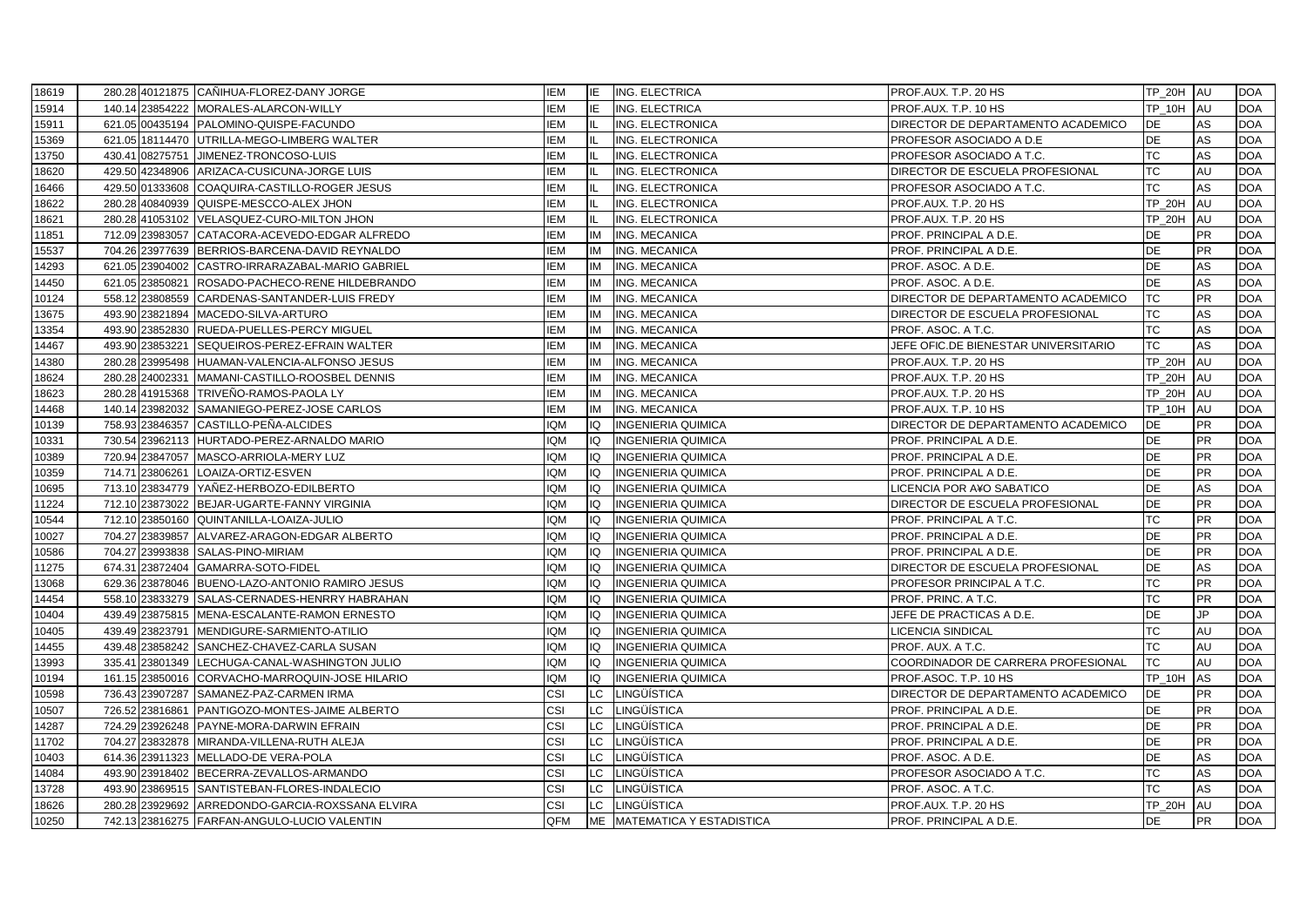| 10704 | 736.43 23903060 ZARATE-DALENS-JAIME                    | QFM |    | ME MATEMATICA Y ESTADISTICA         | PROF. PRINCIPAL A D.E.<br>DE                    | PR        | <b>DOA</b> |
|-------|--------------------------------------------------------|-----|----|-------------------------------------|-------------------------------------------------|-----------|------------|
| 10116 | 724.29 23915440 CANDIA-TAPIA-MARIO MAGDALENO           | QFM |    | ME MATEMATICA Y ESTADISTICA         | DE<br>PROF. PRINCIPAL A D.E.                    | <b>PR</b> | <b>DOA</b> |
| 10474 | 724.29 23881076 ORMACHEA-LEZAMA-JULIA PLACIDA          | QFM |    | ME MATEMATICA Y ESTADISTICA         | DE<br>PROF. PRINCIPAL A D.E.                    | PR        | <b>DOA</b> |
| 10542 | 724.29 23922016 PUMA-DE ZAMALLOA-JULIA MARINA          | QFM |    | ME MATEMATICA Y ESTADISTICA         | <b>DE</b><br>PROF. PRINCIPAL A D.E.             | <b>PR</b> | <b>DOA</b> |
| 10605 | 724.22 23803931 SEGOVIA-SOTO-VICTOR FERNANDO           | QFM |    | ME MATEMATICA Y ESTADISTICA         | DE<br>PROF. PRINCIPAL A D.E.                    | <b>PR</b> | <b>DOA</b> |
| 10278 | 721.37 23840989 GARCIA-ALFARO-KATIA HERMELINDA         | QFM |    | ME MATEMATICA Y ESTADISTICA         | <b>DE</b><br>PROF. PRINCIPAL A D.E.             | <b>PR</b> | <b>DOA</b> |
| 12163 | 720.02 23996846 MAMANI-PARI-FRANCISCO MARIO            | QFM |    | ME MATEMATICA Y ESTADISTICA         | <b>DE</b><br>PROF. PRINCIPAL A D.E.             | <b>PR</b> | <b>DOA</b> |
| 10181 | 712.12 23962857 CORAHUA-SALCEDO-LEONARDO FLORENCIO     | QFM |    | ME MATEMATICA Y ESTADISTICA         | DE<br>DIRECTOR DE ESCUELA PROFESIONAL           | <b>PR</b> | <b>DOA</b> |
| 10503 | 712.12 23850511 PALOMINO-SILVERA DE WIESSE-NORY LILIAM | QFM | ME | MATEMATICA Y ESTADISTICA            | DE<br>PROF. PRINCIPAL A D.E.                    | <b>PR</b> | <b>DOA</b> |
| 10373 | 712.10 23983784 MAGUIÑA-RONDAN-SIMEONA ESTILISTA       | QFM |    | ME MATEMATICA Y ESTADISTICA         | DE<br>PROF. PRINCIPAL A D.E.                    | <b>PR</b> | <b>DOA</b> |
| 12275 | 712.10 23910370 SALAZAR-PEÑA-NELLY MARIA               | QFM |    | ME MATEMATICA Y ESTADISTICA         | <b>DE</b><br>PROF. PRINCIPAL A D.E.             | <b>PR</b> | <b>DOA</b> |
| 10666 | 712.10 23883875 VELARDE-VELASCO-EMETERIO GILBERTO      | QFM |    | ME MATEMATICA Y ESTADISTICA         | <b>DE</b><br>PROF. PRINCIPAL A D.E.             | <b>PR</b> | <b>DOA</b> |
| 12154 | 712.09 23961282 TACO-LLAVE-PAULINA                     | QFM |    | ME MATEMATICA Y ESTADISTICA         | DE<br>DIR.INSTIT.INVESTIG.DE LA FACULTAD        | <b>PR</b> | <b>DOA</b> |
| 10453 | 706.79 23839072 NIETO-PALOMINO-YONI                    | QFM |    | ME MATEMATICA Y ESTADISTICA         | DE<br>PROF. PRINCIPAL A D.E.                    | <b>PR</b> | <b>DOA</b> |
| 10591 | 704.27 23878187 SALAZAR-BACA-NAZARIO                   | QFM |    | <b>IME</b> MATEMATICA Y ESTADISTICA | <b>DE</b><br>PROF. PRINCIPAL A D.E.             | PR        | <b>DOA</b> |
| 10673 | 704.27 24469766 VERA-CHAVEZ-LUCIO ALBERTO              | QFM |    | ME MATEMATICA Y ESTADISTICA         | <b>DE</b><br>PROF. PRINCIPAL A D.E.             | <b>PR</b> | <b>DOA</b> |
| 11785 | 704.26 23897621 PAUCAR-CARLOS-GUILLERMO                | QFM |    | ME MATEMATICA Y ESTADISTICA         | <b>DE</b><br>PROF. PRINCIPAL A D.E.             | <b>PR</b> | <b>DOA</b> |
| 10679 | 704.26 23849682 VILCA-CARDENAS-VICTOR                  | QFM |    | ME MATEMATICA Y ESTADISTICA         | <b>DE</b><br>PROF. PRINCIPAL A D.E.             | <b>PR</b> | <b>DOA</b> |
| 10203 | 641.86 23899159 CUTIPA-LUQUE-LUIS                      | QFM | ME | <b>MATEMATICA Y ESTADISTICA</b>     | <b>DE</b><br>PROF. ASOC. A D.E.                 | AS        | <b>DOA</b> |
| 10501 | 641.86 23808870 PALOMINO-LEZAMA-MARIO                  | QFM |    | ME MATEMATICA Y ESTADISTICA         | DE<br>PROF. ASOC. A D.E.                        | AS        | <b>DOA</b> |
| 10005 | 631.46 23806893 ACURIO-ARROYO-ROMULO                   | QFM |    | ME MATEMATICA Y ESTADISTICA         | DE<br>PROF. ASOC. A D.E.                        | <b>AS</b> | <b>DOA</b> |
| 10162 | 631.46 23898559 CHOQUE-SUYO-SILVESTRE                  | QFM |    | ME MATEMATICA Y ESTADISTICA         | <b>DE</b><br>PROF. ASOC. A D.E.                 | AS        | <b>DOA</b> |
| 10029 | 629.36 23868575 ALVAREZ-JAUREGUI-GUIDO                 | QFM |    | ME MATEMATICA Y ESTADISTICA         | DIRECTOR DE ESCUELA PROFESIONAL<br><b>TC</b>    | <b>PR</b> | <b>DOA</b> |
| 12168 | 621.05 23804669 ZAMALLOA-CORNEJO-RINA MARICELA         | QFM |    | ME MATEMATICA Y ESTADISTICA         | <b>DE</b><br>PROF. PRINCIPAL A D.E.             | <b>PR</b> | <b>DOA</b> |
| 10670 | 582.19 23988755 VELASQUEZ-HACHA-IGNACIO                | QFM |    | ME MATEMATICA Y ESTADISTICA         | <b>TC</b><br>DIRECTOR DE DEPARTAMENTO ACADEMICO | <b>PR</b> | <b>DOA</b> |
| 12171 | 558.11 23884861 MOZO-AYMA-JOSE                         | QFM |    | ME MATEMATICA Y ESTADISTICA         | <b>TC</b><br>DIR.CONSEJO PROYEC.SOCIAL          | <b>PR</b> | <b>DOA</b> |
| 10253 | 558.10 23842755 FARFAN-ESCALANTE-GUIDO ELIAS           | QFM |    | ME MATEMATICA Y ESTADISTICA         | <b>TC</b><br>DIRECTOR GENERAL DE ADMINISTRACION | <b>PR</b> | <b>DOA</b> |
| 10322 | 558.10 23849670 HOLGUIN-SEGOVIA-ALEJANDRINO DONATO     | QFM |    | ME MATEMATICA Y ESTADISTICA         | <b>TC</b><br>PROF. PRINCIPAL A T.C.             | <b>PR</b> | <b>DOA</b> |
| 12416 | 540.52 23840247 CARDENAS-CANCHA-DIONICIO               | QFM |    | ME MATEMATICA Y ESTADISTICA         | PROF. PRINCIPAL A D.E.<br><b>DE</b>             | <b>PR</b> | <b>DOA</b> |
| 13010 | 538.50 31032950 CENTENO-HUAMANI-EDGAR                  | QFM |    | ME MATEMATICA Y ESTADISTICA         | DE<br>PROF. PRINCIPAL A D.E.                    | <b>PR</b> | <b>DOA</b> |
| 12271 | 538.50 23962766 CJUNO-ROQUE-TIMOTEO                    | QFM |    | ME MATEMATICA Y ESTADISTICA         | DE<br>PROF. ASOC. A D.E.                        | AS        | <b>DOA</b> |
| 13730 | 493.90 23934370 APARICIO-ARENAS-KARLA ZELMIRA          | QFM |    | ME MATEMATICA Y ESTADISTICA         | PROFESOR ASOCIADO A T.C.<br><b>TC</b>           | AS        | <b>DOA</b> |
| 13029 | 493.90 23838305 CHAPARRO-LAZO-FELIPE MARIANO           | QFM |    | ME MATEMATICA Y ESTADISTICA         | <b>TC</b><br>PROF. ASOC. A T.C.                 | <b>AS</b> | <b>DOA</b> |
| 13615 | 493.90 24990896 CHOQUE-HUAMAN-PATRICIO                 | QFM |    | ME MATEMATICA Y ESTADISTICA         | <b>TC</b><br>PROFESOR ASOCIADO A T.C.           | AS        | <b>DOA</b> |
| 15895 | 493.90 23875968 CORBACHO-CARPIO-ISABEL                 | QFM |    | ME MATEMATICA Y ESTADISTICA         | <b>TC</b><br>PROFESOR ASOCIADO A T.C.           | AS        | <b>DOA</b> |
| 14582 | DE LA TORRE-DUEÑAS-CLETO<br>493.90 23988416            | QFM |    | ME MATEMATICA Y ESTADISTICA         | <b>TC</b><br>PROFESOR ASOCIADO A T.C.           | AS        | <b>DOA</b> |
| 16262 | 493.90 23920590 FARFAN-MACHACA-YHENI                   | QFM |    | ME MATEMATICA Y ESTADISTICA         | <b>TC</b><br>PROFESOR ASOCIADO A T.C.           | AS        | <b>DOA</b> |
| 15525 | 493.90 23900632 HUANCA-SULLCA-VICTOR                   | QFM |    | ME MATEMATICA Y ESTADISTICA         | <b>TC</b><br>PROFESOR ASOCIADO A T.C.           | AS        | <b>DOA</b> |
| 13420 | 493.90 23861131 PUMA-HUAÑEC-EPIFANIO                   | QFM |    | ME MATEMATICA Y ESTADISTICA         | <b>TC</b><br>PROFESOR ASOCIADO A T.C.           | AS        | <b>DOA</b> |
| 12406 | 493.90 23850856 TTITO-TTICA-ELEUTERIA                  | QFM |    | ME MATEMATICA Y ESTADISTICA         | <b>TC</b><br>PROFESOR ASOCIADO A T.C.           | AS        | <b>DOA</b> |
| 11848 | 446.13 24710730 LAVILLA-ILLANES-JUSTO BERNARDINO       | QFM |    | ME MATEMATICA Y ESTADISTICA         | <b>TC</b><br>PROFESOR ASOCIADO A T.C.           | AS        | <b>DOA</b> |
| 10626 | 446.13 23890566 TTITO-BERRERAS-GERMAN                  | QFM |    | ME MATEMATICA Y ESTADISTICA         | <b>TC</b><br>PROF. AUX. A T.C.                  | AU        | <b>DOA</b> |
| 11292 | 439.48 23830626 HUAMAN-HUAYTA-DIEGO ESTANISLAO         | QFM |    | ME MATEMATICA Y ESTADISTICA         | <b>TC</b><br>PROF. AUX. A T.C.                  | AU        | <b>DOA</b> |
| 13156 | 432.50 23852238 CAMARGO-OCHOA-OFELIA                   | QFM |    | ME MATEMATICA Y ESTADISTICA         | <b>TC</b><br>PROFESOR ASOCIADO A T.C.           | AS        | <b>DOA</b> |
| 13155 | 432.50 23807374 CUMPA-PALACIOS-BERTHA                  | QFM |    | ME MATEMATICA Y ESTADISTICA         | <b>TC</b><br>PROFESOR ASOCIADO A T.C.           | AS        | <b>DOA</b> |
| 13062 | 432.50 23883262 OVIEDO-BALLADARES-LUIS                 | QFM | ME | MATEMATICA Y ESTADISTICA            | PROF. AUX. A T.C.<br><b>TC</b>                  | AU        | <b>DOA</b> |
| 14694 | 432.50 23951616 VERA-MALDONADO-LEOPOLDO                | QFM |    | ME MATEMATICA Y ESTADISTICA         | <b>TC</b><br>PROF. AUX. A T.C.                  | AU        | <b>DOA</b> |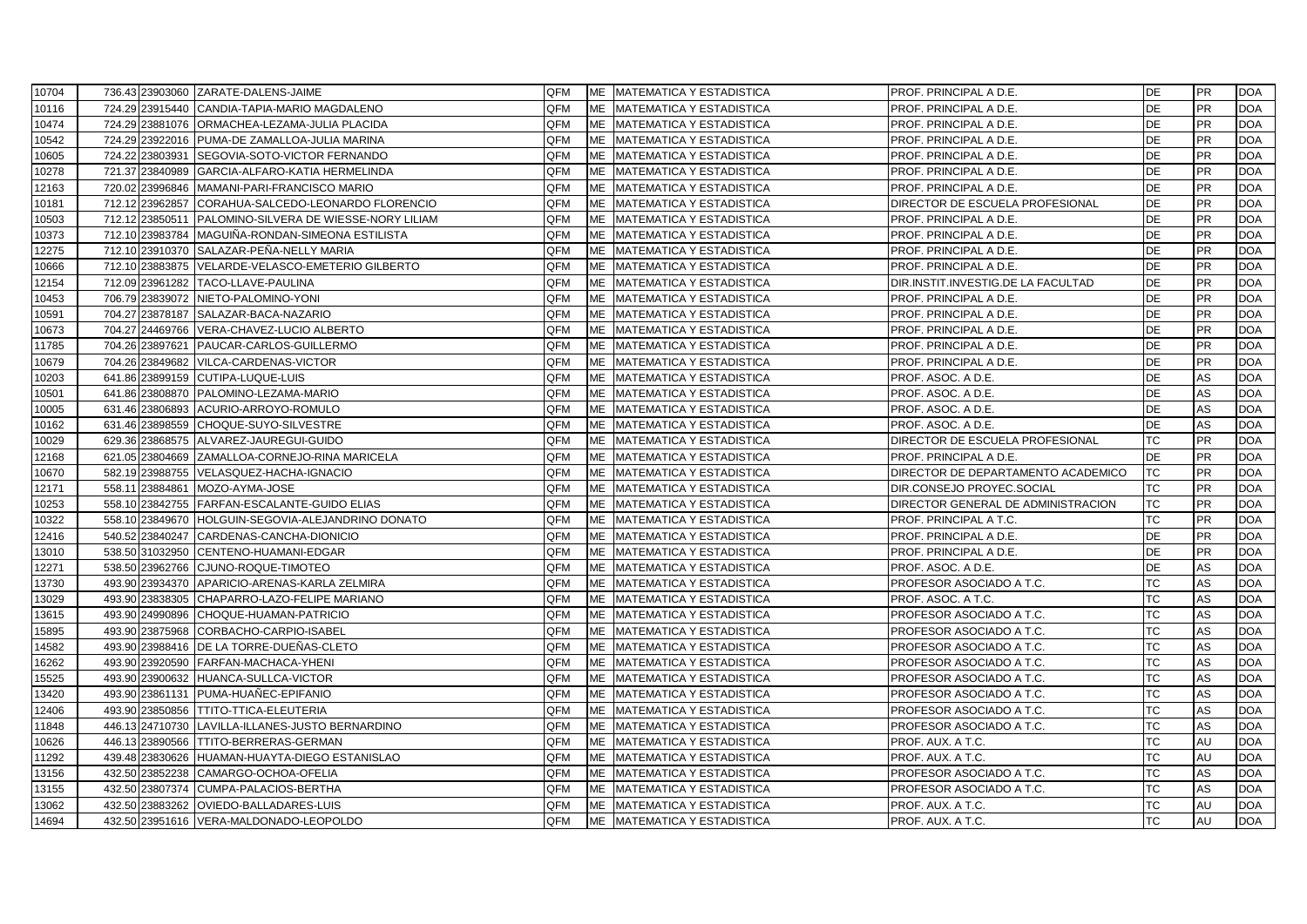| 13031 | 432.49 23830178 CARRILLO-SEGURA-VAIDYA INES         | QFM |           | ME MATEMATICA Y ESTADISTICA | PROF. AUX. A T.C.                  | TC                   | AU         | <b>DOA</b> |
|-------|-----------------------------------------------------|-----|-----------|-----------------------------|------------------------------------|----------------------|------------|------------|
| 14305 | 432.49 23862207 DUEÑAS-DUEÑAS-BERTHA ASUNCION       | QFM |           | ME MATEMATICA Y ESTADISTICA | PROFESOR ASOCIADO A T.C.           | <b>TC</b>            | AS         | <b>DOA</b> |
| 13028 | 432.49 25212051 QUISPE-SANDOVAL-PEDRO               | QFM |           | ME MATEMATICA Y ESTADISTICA | PROFESOR ASOCIADO A T.C.           | ТC                   | AS         | <b>DOA</b> |
| 18627 | 429.50 42568737 AYALA-HUILLCA-HERMITAÑO             | QFM |           | ME MATEMATICA Y ESTADISTICA | PROFESOR AUXILIAR A T.C.           | <b>TC</b>            | AU         | <b>DOA</b> |
| 18628 | 429.50 23934173 HERRERA-VARGAS-MARCO ANTONIO        | QFM |           | ME MATEMATICA Y ESTADISTICA | PROFESOR AUXILIAR A T.C.           | <b>TC</b>            | AU         | <b>DOA</b> |
| 13030 | 338.47 23925236 ACHAHUI-FOLLANA-JOSE VALENTIN       | QFM |           | ME MATEMATICA Y ESTADISTICA | JEFE PRACT. A T.C.                 | TC                   | JP         | <b>DOA</b> |
| 12043 | 335.41 23898771 MEDINA-VARGAS-ANDRES FERNANDO       | QFM |           | ME MATEMATICA Y ESTADISTICA | PROF. AUX. A T.C.                  | TC                   | AU         | <b>DOA</b> |
| 18630 | 280.28 40840962 DURAN-HUAMAN-JUDITH                 | QFM |           | ME MATEMATICA Y ESTADISTICA | PROF.AUX. T.P. 20 HS               | <b>TP 20H</b>        | AU         | <b>DOA</b> |
| 18629 | 280.28 43598543 SALGUERO-HUAYLLAS-PERCY             | QFM |           | ME MATEMATICA Y ESTADISTICA | PROF.AUX. T.P. 20 HS               | <b>TP 20H</b>        | <b>AU</b>  | <b>DOA</b> |
| 18591 | 429.50 23849246 ZAMBRANO-CARRASCO-FRANCISCO JAVIER  | MVE |           | VV MED. VET. SEDE ESPINAR   | COORDINADOR DE CARRERA PROFESIONAL | TC                   | AU         | <b>DOA</b> |
| 10582 | 618.73 23964076 SACO-MENDEZ-SANTIAGO MAXIMO         | MHU |           | MH MEDICINA HUMANA          | DIRECTOR DE DEPARTAMENTO ACADEMICO | <b>TC</b>            | <b>PR</b>  | <b>DOA</b> |
| 11388 | 558.11 23931132 VALIENTE-CASTILLO-OSCAR             | MHU |           | MH MEDICINA HUMANA          | PROF. PRINCIPAL A T.C.             | <b>TC</b>            | <b>PR</b>  | <b>DOA</b> |
| 12225 | 558.10 23963319 FIGUEROA-MUJICA-RAMON               | MHU |           | MH MEDICINA HUMANA          | DIRECTOR DE ESCUELA PROFESIONAL    | <b>TC</b>            | PR         | <b>DOA</b> |
| 14469 | 558.10 06435344 RONDON-ABUHADBA-EVELINA ANDREA      | MHU |           | MH MEDICINA HUMANA          | PROF. PRINCIPAL A T.C.             | <b>TC</b>            | <b>PR</b>  | <b>DOA</b> |
| 14457 | 493.90 23965726 OBLITAS-ZANABRIA-GLADYS SUSANA      | MHU |           | MH MEDICINA HUMANA          | PROF. ASOC. A T.C.                 | ТC                   | AS         | <b>DOA</b> |
| 10510 | 493.90 23817244 PAREDES-CALCINA-SAMUEL CRUZ         | MHU |           | MH MEDICINA HUMANA          | PROFESOR ASOCIADO A T.C.           | <b>TC</b>            | AS         | <b>DOA</b> |
| 14093 | 368.96 23825626 GAMIO-VEGA CENTENO-CARLOS FERNANDO  | MHU |           | MH MEDICINA HUMANA          | PROF.PRINC. T.P. 20 HS             | TP_20H               | <b>IPR</b> | <b>DOA</b> |
| 14870 | 368.96 23842238 GRAJEDA-ANCCA-PABLO FIDEL           | MHU |           | MH MEDICINA HUMANA          | PROF.PRINC. T.P. 20 HS             | <b>TP_20H</b>        | <b>IPR</b> | <b>DOA</b> |
| 14048 | 368.96 23825212 OLIVERA-MAYO-DANTE HORACIO          | MHU |           | MH MEDICINA HUMANA          | PROF.PRINC. T.P. 20 HS             | <b>TP_20H</b>        | <b>PR</b>  | <b>DOA</b> |
| 12224 | 368.93 23873046 AVENDAÑO-TAPIA-OSTWALD ULPIO        | MHU |           | MH MEDICINA HUMANA          | PROF.PRINC. T.P. 20 HS             | <b>TP_20H</b>        | <b>IPR</b> | <b>DOA</b> |
| 12029 | 368.93 23962026 DIAZ-GUADALUPE-LUISA                | MHU |           | MH MEDICINA HUMANA          | PROF.PRINC. T.P. 20 HS             | <b>TP 20H</b>        | <b>PR</b>  | <b>DOA</b> |
| 10432 | 368.93 23847828 MORALES-ALFARO-AMERICO BONIFACIO    | MHU |           | MH MEDICINA HUMANA          | PROF.PRINC. T.P. 20 HS             | <b>TP_20H</b>        | <b>PR</b>  | <b>DOA</b> |
| 14095 | 368.93 23849726 PAUCAR-SOTOMAYOR-HECTOR             | MHU |           | MH MEDICINA HUMANA          | PROF.PRINC. T.P. 20 HS             | <b>TP_20H</b>        | <b>PR</b>  | <b>DOA</b> |
| 12027 | 368.93 23902833 VELASQUEZ-CORDOVA-LUIS ALBERTO      | MHU | <b>MH</b> | <b>MEDICINA HUMANA</b>      | PROF.PRINC. T.P. 20 HS             | <b>TP 20H</b>        | <b>IPR</b> | <b>DOA</b> |
| 13417 | 335.41 23920985 MENDOZA-MUÑOZ-YANET                 | MHU |           | MH MEDICINA HUMANA          | PROF. AUX. A T.C.                  | ТC                   | AU         | <b>DOA</b> |
| 10072 | 329.92 23870227 BAYRO-GUZMAN-CARLOS EMILIO          | MHU |           | MH MEDICINA HUMANA          | PROF.ASOC.T.P. 20 HS               | <b>TP 20H</b>        | AS         | <b>DOA</b> |
| 10667 | 327.00 23900430 VELASCO-CABALA-TOMAS                | MHU |           | MH MEDICINA HUMANA          | PROF.ASOC.T.P. 20 HS               | <b>TP_20H</b>        | AS         | <b>DOA</b> |
| 11215 | 324.24 23956473 ARIAS-CHAVEZ-VICTOR HUGO            | MHU |           | MH MEDICINA HUMANA          | PROF.ASOC.T.P. 20 HS               | TP_20H               | AS         | <b>DOA</b> |
| 11223 | 324.24 23993268 BEJAR-BRAVO-VICTOR AQUILINO         | MHU |           | MH MEDICINA HUMANA          | PROF.ASOC.T.P. 20 HS               | <b>TP_20H</b>        | AS         | <b>DOA</b> |
| 10317 | 324.24 23839525 HIDALGO-RAMIREZ-FELIX ALFONSO       | MHU |           | MH MEDICINA HUMANA          | PROF.ASOC.T.P. 20 HS               | <b>TP_20H</b>        | AS         | <b>DOA</b> |
| 12370 | 324.24 23951054 HUAMAN-VILLEGAS-CLORINDA            | MHU |           | MH MEDICINA HUMANA          | PROF ASOC.T.P. 20 HS               | <b>TP_20H</b>        | AS         | <b>DOA</b> |
| 14894 | 324.24 23836369 LUQUE-FLOREZ-EDWARD                 | MHU |           | MH MEDICINA HUMANA          | PROF.ASOC.T.P. 20 HS               | TP_20H               | AS         | <b>DOA</b> |
| 10392 | 324.24 23842924   MAURICIO-AGURTO-NICOLAS EDGARDO   | MHU |           | MH MEDICINA HUMANA          | PROF.ASOC.T.P. 20 HS               | TP_20H               | AS         | <b>DOA</b> |
| 14456 | 324.24 23979640 MONTOYA-LIZARRAGA-MANUEL ANDRES     | MHU |           | MH MEDICINA HUMANA          | PROF.ASOC.T.P. 20 HS               | <b>TP_20H</b>        | AS         | <b>DOA</b> |
| 14383 | 324.24 06798578 NIETO-PORTOCARRERO-RUBEN            | MHU |           | MH MEDICINA HUMANA          | PROF.ASOC.T.P. 20 HS               | <b>TP 20H</b>        | AS         | <b>DOA</b> |
| 13025 | 324.24 23959057 NIÑO DE GUZMAN-VELARDE-OSCAR FILIPO | MHU |           | MH MEDICINA HUMANA          | PROF.ASOC.T.P. 20 HS               | <b>TP_20H</b>        | AS         | <b>DOA</b> |
| 12053 | 324.24 23931173 NOLI-CALLIRGOS-HUGO RICARDO MIGUEL  | MHU |           | MH MEDICINA HUMANA          | PROF ASOC.T.P. 20 HS               | <b>TP_20H</b>        | AS         | <b>DOA</b> |
| 14135 | 324.24 23954813 ORDOÑEZ-LINARES-MARCO EDMUNDO       | MHU |           | MH MEDICINA HUMANA          | PROF ASOC T.P. 20 HS               | <b>TP 20H</b>        | AS         | <b>DOA</b> |
| 13415 | 324.24 23951736 PONCE DE LEON-OTAZU-YURI LEONIDAS   | MHU |           | MH MEDICINA HUMANA          | PROF.ASOC.T.P. 20 HS               | TP_20H               | AS         | <b>DOA</b> |
| 11787 | 324.24 23893864 TOLEDO-RAMAL-PEDRO ALEJANDRO        | MHU |           | MH MEDICINA HUMANA          | PROF.ASOC.T.P. 20 HS               | <b>TP_20H</b>        | AS         | <b>DOA</b> |
| 14094 | 280.28 23839344 CARO-DE MAURICIO-BETTY LUZ          | MHU |           | MH MEDICINA HUMANA          | PROF AUX. T.P. 20 HS               | <b>TP 20H</b>        | <b>AU</b>  | <b>DOA</b> |
| 15624 | 280.28 10285573 CHOQUE-MAMANI-GREGORIO              | MHU |           | MH MEDICINA HUMANA          | PROF.AUX. T.P. 20 HS               | <b>TP_20H</b>        | AU         | <b>DOA</b> |
| 18631 | 280.28 23937290 GAMARRA-CONTRERAS-MARCO ANTONIO     | MHU |           | MH MEDICINA HUMANA          | PROF.AUX. T.P. 20 HS               | <b>TP 20H</b>        | AU         | <b>DOA</b> |
| 13416 | 280.28 24471007 VILLAVICENCIO-MUÑOZ-HECTOR DANILO   | MHU |           | MH MEDICINA HUMANA          | PROF.AUX. T.P. 20 HS               | <b>TP_20H</b>        | AU         | <b>DOA</b> |
| 14096 | 184.48 10437894 ESCALANTE-GUZMAN-RUBEN DARIO        | MHU |           | MH MEDICINA HUMANA          | PROF PRINC. T.P.10 HS              | <b>TP 10H</b>        | <b>IPR</b> | <b>DOA</b> |
| 13024 | 162.11 23983383 HINOJOSA-VELAZCO-OSCAR DARIO        | MHU | MH        | <b>MEDICINA HUMANA</b>      | PROF ASOC. T.P. 10 HS              | <b>TP 10H</b>        | AS         | <b>DOA</b> |
| 12026 | 162.11 23874597 PALOMINO-DELGADO-JUAN JOSE          | MHU |           | MH MEDICINA HUMANA          | PROF.ASOC. T.P. 10 HS              | $TP_1$ <sub>OH</sub> | AS         | <b>DOA</b> |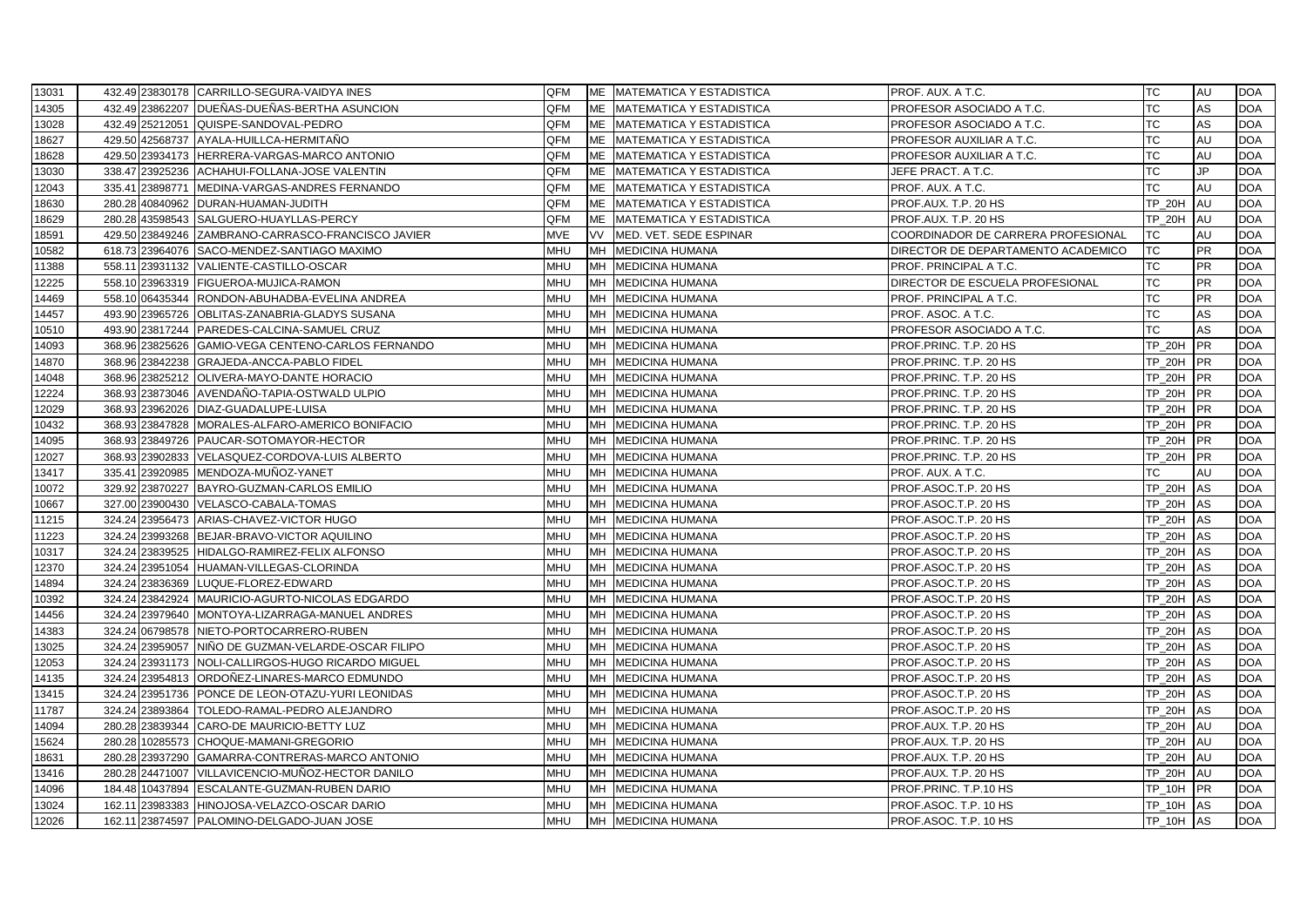| 12572 |                 | 140.14 29283342 ALVAREZ-MAMANI-FLORENTINO ULDARICO | <b>MHU</b> |           | MH MEDICINA HUMANA          | PROF.AUX. T.P. 10 HS                | TP_10H AU     |            | <b>DOA</b> |
|-------|-----------------|----------------------------------------------------|------------|-----------|-----------------------------|-------------------------------------|---------------|------------|------------|
| 15592 |                 | 140.14 23962003 ARIAS-VILLENA-DIOMEDES APOLINAR    | <b>MHU</b> | <b>MH</b> | <b>MEDICINA HUMANA</b>      | PROF.AUX. T.P. 10 HS                | <b>TP 10H</b> | AU         | <b>DOA</b> |
| 13414 |                 | 140.14 23829476 CARDENAS-ALARCON-WILBERT SEGUNDO   | MHU        |           | MH MEDICINA HUMANA          | PROF.AUX. T.P. 10 HS                | TP_10H        | <b>IAU</b> | <b>DOA</b> |
| 14638 |                 | 140.14 23985622 GONZALES-DE LA VEGA-LUIS AGRIPINO  | MHU        |           | MH MEDICINA HUMANA          | PROF.AUX. T.P. 10 HS                | <b>TP 10H</b> | AU         | <b>DOA</b> |
| 16359 |                 | 140.14 23958490 PAUCAR-CASTELLANOS-ABRAHAM         | <b>MHU</b> |           | MH MEDICINA HUMANA          | PROF.AUX. T.P. 10 HS                | TP_10H        | AU         | <b>DOA</b> |
| 16538 | 140.14 23834397 | ROZAS-HUACHO-ZONIA HERMITANIA                      | <b>MHU</b> |           | MH MEDICINA HUMANA          | PROF.AUX. T.P. 10 HS                | TP_10H        | AU         | <b>DOA</b> |
| 17090 |                 | 140.14 23894398 UGARTE-MARTINEZ-JOSE RAFAEL        | <b>MHU</b> | <b>MH</b> | <b>MEDICINA HUMANA</b>      | PROF.AUX. T.P. 10 HS                | TP_10H        | AU         | <b>DOA</b> |
| 14637 |                 | 140.14 23872661 VARGAS-FLORES-JAIME RUFINO         | MHU        |           | MH MEDICINA HUMANA          | PROF.AUX. T.P. 10 HS                | <b>TP 10H</b> | AU         | <b>DOA</b> |
| 18638 |                 | 429.50 23954705 BRAVO-MATHEUS-PEDRO WALTER         | IAI        | <b>MV</b> | <b>MEDICINA VETERINARIA</b> | COORDINADOR DE CARRERA PROFESIONAL  | <b>TC</b>     | AU         | <b>DOA</b> |
| 10112 |                 | 733.30 23875439 CANAL-CESPEDES-ABEL FRANKLIN       | <b>IQM</b> | MT        | <b>METALURGIA</b>           | PROF. PRINCIPAL A D.E.              | DE            | <b>PR</b>  | <b>DOA</b> |
| 10107 |                 | 729.66 23956513 CAMERO-HERMOZA-PEDRO               | <b>IQM</b> | <b>MT</b> | <b>METALURGIA</b>           | LICENCIA SINDICAL                   | <b>DE</b>     | <b>PR</b>  | <b>DOA</b> |
| 10070 |                 | 724.30 23877710 BARRIOS-RUIZ-GUILLERMO             | <b>IQM</b> | <b>MT</b> | <b>METALURGIA</b>           | PROF. PRINCIPAL A D.E.              | <b>DE</b>     | <b>PR</b>  | <b>DOA</b> |
| 12179 |                 | 724.29 23965618 PEÑA-PEÑA-ELIAS TEODORO            | <b>IQM</b> | <b>MT</b> | <b>METALURGIA</b>           | SECRETARIO ACADEMICO ADMINISTRATIVO | <b>DE</b>     | PR         | <b>DOA</b> |
| 10256 |                 | 712.10 23956880 FARFAN-YEPEZ-JOSE JULIO            | IQM        | <b>MT</b> | <b>METALURGIA</b>           | PROF. PRINCIPAL A D.E.              | DE            | <b>PR</b>  | <b>DOA</b> |
| 10554 |                 | 712.10 23871526 RAMOS-OBREGON-ROLANDO              | IQM        | MT        | <b>METALURGIA</b>           | COORDINADOR DE CARRERA PROFESIONAL  | DE            | PR         | <b>DOA</b> |
| 11798 |                 | 712.10 23903892 SANCHEZ-QUISPE-HONORATO            | <b>IQM</b> | <b>MT</b> | <b>METALURGIA</b>           | PROF. PRINCIPAL A D.E.              | <b>DE</b>     | <b>PR</b>  | <b>DOA</b> |
| 11370 |                 | 712.10 23815063 SEGOVIA-SEGOVIA-MILNER             | IQM        | <b>MT</b> | <b>METALURGIA</b>           | DIRECTOR DE ESCUELA PROFESIONAL     | DE            | PR         | <b>DOA</b> |
| 10662 |                 | 712.10 23834282 VARGAS-VALENCIA-BALTAZAR RAUL      | IQM        | <b>MT</b> | <b>METALURGIA</b>           | DIRECTOR DE DEPARTAMENTO ACADEMICO  | DE            | PR         | <b>DOA</b> |
| 11227 | 704.26 23921871 | BUSTAMANTE-JAEN-JULIO DANILO                       | IQM        | MT        | <b>METALURGIA</b>           | PROF. PRINCIPAL A D.E.              | DE            | <b>PR</b>  | <b>DOA</b> |
| 10129 | 653.84 24002881 | CARRASCO-TAPIA-PORFIRIO                            | IQM        | <b>MT</b> | <b>METALURGIA</b>           | SECRETARIO ACADEMICO ADMINISTRATIVO | DE            | AS         | <b>DOA</b> |
| 10222 | 641.20 29378517 | DUEÑAS-AQUISE-VICTOR MELECIO                       | <b>IQM</b> | <b>MT</b> | <b>METALURGIA</b>           | PROF. ASOC. A D.E.                  | <b>DE</b>     | AS         | <b>DOA</b> |
| 11799 |                 | 640.61 23957149 QUISPE-NINA-EDUARDO MARCELO        | IQM        | MT        | <b>METALURGIA</b>           | PROF. ASOC. A D.E.                  | <b>DE</b>     | AS         | <b>DOA</b> |
| 12040 |                 | 621.05 23984953 AVILES-HINOJOSA-LEONARDO           | IQM        | MT        | <b>METALURGIA</b>           | PROF. ASOC. A D.E.                  | DE            | AS         | <b>DOA</b> |
| 13645 |                 | 621.05 23914405 BENITO-ARAGON-ALFREDO TOMAS        | <b>IQM</b> | <b>MT</b> | <b>METALURGIA</b>           | PROF. ASOC. A D.E.                  | <b>DE</b>     | AS         | <b>DOA</b> |
| 13646 |                 | 621.05 23849949 DUENAS-PONCE DE LEON-SARA MARLENY  | <b>IQM</b> | <b>MT</b> | <b>METALURGIA</b>           | PROFESOR ASOCIADO A D.E             | DE            | AS         | <b>DOA</b> |
| 15861 |                 | 335.41 23992911 ESTRADA-CALDERON-VICENTE VIRGILIO  | IQM        | <b>MT</b> | <b>METALURGIA</b>           | JEFE PRACT. A T.C.                  | <b>TC</b>     | JP         | <b>DOA</b> |
| 10675 |                 | 748.45 23876027 VERA-MIRANDA-MIGUEL                | <b>IEM</b> | <b>MN</b> | <b>MINAS</b>                | PROF. PRINCIPAL A D.E.              | <b>DE</b>     | <b>PR</b>  | <b>DOA</b> |
| 10050 |                 | 748.44 23836236 ARELLANO-CHOQUE-FELIX              | <b>IEM</b> |           | MN MINAS                    | DIRECTOR DE ESCUELA PROFESIONAL     | <b>DE</b>     | <b>PR</b>  | <b>DOA</b> |
| 10394 |                 | 745.26 23956885 MAYTA-LINO-MAXIMO VICTOR           | <b>IEM</b> | <b>MN</b> | <b>MINAS</b>                | DIRECTOR DE DEPARTAMENTO ACADEMICO  | DE            | PR         | <b>DOA</b> |
| 10400 |                 | 737.62 23956879 MELENDEZ-NINA-JUAN FRANCISCO       | <b>IEM</b> | <b>MN</b> | <b>MINAS</b>                | PROF. PRINCIPAL A D.E.              | DE            | <b>PR</b>  | <b>DOA</b> |
| 10693 |                 | 712.10 23962852 YANA-JAHUIRA-FLORENTINO            | IEM        | <b>MN</b> | <b>MINAS</b>                | PROF. PRINCIPAL A D.E.              | DE            | PR         | <b>DOA</b> |
| 12247 |                 | 692.30 24461500 LLAMOCCA-VIVANCO-RUBEN             | IEM        | <b>MN</b> | <b>MINAS</b>                | PROF. ASOC. A D.E.                  | DE            | AS         | <b>DOA</b> |
| 10178 |                 | 638.05 23823356 CONTRERAS-ARANA-ODILON             | <b>IEM</b> | <b>MN</b> | <b>MINAS</b>                | PROF. PRINCIPAL A D.E.              | <b>DE</b>     | <b>PR</b>  | <b>DOA</b> |
| 11201 |                 | 632.46 23991386 ACHANCCARAY-PUMA-TOMAS             | IEM        | <b>MN</b> | <b>MINAS</b>                | PROF. ASOC. A D.E.                  | DE            | AS         | <b>DOA</b> |
| 10185 |                 | 625.43 23917943 CORNEJO-CERECEDA-NOE               | <b>IEM</b> | <b>MN</b> | <b>MINAS</b>                | PROF. ASOC. A D.E.                  | <b>DE</b>     | ۹S         | <b>DOA</b> |
| 14335 | 621.05 24460501 | DUEÑAS-VARGAS-ROMULO                               | IEM        | <b>MN</b> | <b>MINAS</b>                | COORDINADOR DE CARRERA PROFESIONAL  | DE            | AS         | <b>DOA</b> |
| 13195 |                 | 621.05 23850939 GOMEZ-NOBLEGA-ANDRES CORSINO       | IEM        | <b>MN</b> | <b>MINAS</b>                | PROF. ASOC. A D.E.                  | <b>DE</b>     | AS         | <b>DOA</b> |
| 11979 |                 | 621.05 23922623 SOTO-ELGUERA-JUAN FRANCISCO        | IEM        | <b>MN</b> | <b>MINAS</b>                | PROF. ASOC. A D.E.                  | <b>DE</b>     | AS         | <b>DOA</b> |
| 12205 |                 | 558.10 23839183 ALARCON-CACERES-EDMUNDO            | IEM        | <b>MN</b> | <b>MINAS</b>                | PROF. PRINCIPAL A T.C.              | TC            | <b>PR</b>  | <b>DOA</b> |
| 12245 |                 | 538.50 23912083 MOLINA-DELGADO-RAIMUNDO            | IEM        | <b>MN</b> | <b>MINAS</b>                | PROFESOR ASOCIADO A D.E             | DE            | AS         | <b>DOA</b> |
| 10652 |                 | 184.48 23833142 VALDIVIA-JORDAN-MAURO              | <b>IEM</b> | <b>MN</b> | <b>MINAS</b>                | PROF.PRINC. T.P.10 HS               | <b>TP 10H</b> | <b>IPR</b> | <b>DOA</b> |
| 14898 |                 | 629.35 23985660 ZVIETCOVICH-GUERRA-MARIA ELENA     | MHU        | OD        | <b>ODONTOLOGIA</b>          | DIRECTOR DE ESCUELA PROFESIONAL     | ТC            | <b>PR</b>  | <b>DOA</b> |
| 14459 |                 | 574.52 24008080 VILLAMAR-DIAZ-MARIO JESUS          | <b>MHU</b> | OD        | <b>ODONTOLOGIA</b>          | SECRETARIO ACADEMICO ADMINISTRATIVO | <b>TC</b>     | AS         | <b>DOA</b> |
| 15436 |                 | 493.90 25220802 MURILLO-SALAZAR-FERNANDO           | MHU        | OD        | <b>ODONTOLOGIA</b>          | PROFESOR ASOCIADO A T.C.            | <b>TC</b>     | AS         | <b>DOA</b> |
| 14897 |                 | 368.96 23951536 LAQUIHUANACO-LOZA-FELIPE SANTIAGO  | <b>MHU</b> | <b>OD</b> | <b>ODONTOLOGIA</b>          | PROF.PRINC. T.P. 20 HS              | TP_20H        | <b>IPR</b> | <b>DOA</b> |
| 14458 |                 | 368.96 23990092 VERA-FERCHAU-HELGA                 | <b>MHU</b> | <b>OD</b> | <b>ODONTOLOGIA</b>          | DIRECTOR DE DEPARTAMENTO ACADEMICO  | <b>TP 20H</b> | <b>IPR</b> | <b>DOA</b> |
| 14981 |                 | 324.24 24487238 ALONSO-CLAUDIO-CARLOS AMANCIO      | <b>MHU</b> |           | OD ODONTOLOGIA              | PROF.ASOC.T.P. 20 HS                | TP_20H        | <b>AS</b>  | <b>DOA</b> |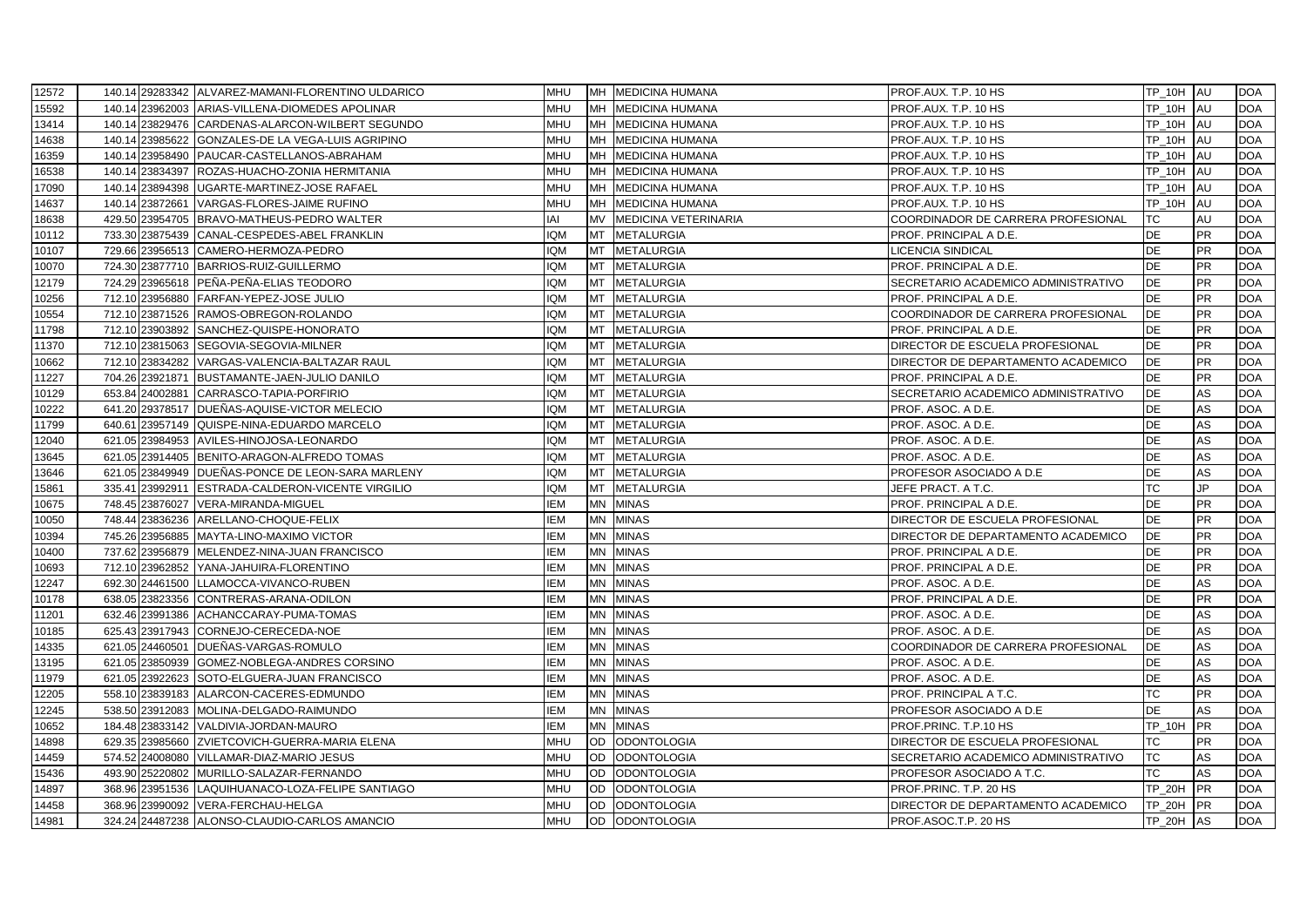| 15433 |                 | 324.24 23999067 VELASQUEZ-ZEGARRA-YURI IVAN         | <b>MHU</b> |           | OD ODONTOLOGIA     | PROF.ASOC.T.P. 20 HS               | TP_20H AS     |           | <b>DOA</b> |
|-------|-----------------|-----------------------------------------------------|------------|-----------|--------------------|------------------------------------|---------------|-----------|------------|
| 16628 |                 | 280.28 24982127 BARRIGA-CARDENAS-FRINEE             | <b>MHU</b> |           | OD ODONTOLOGIA     | PROF.AUX. T.P. 20 HS               | <b>TP 20H</b> | AU        | <b>DOA</b> |
| 16380 |                 | 280.28 24000492 CABRERA-ARREDONDO-DEYVI             | <b>MHU</b> |           | OD ODONTOLOGIA     | PROF.AUX. T.P. 20 HS               | TP_20H AU     |           | <b>DOA</b> |
| 18634 |                 | 280.28 40068669 CHAVEZ-YABAR-JOSE LUIS              | <b>MHU</b> |           | OD ODONTOLOGIA     | PROF.AUX. T.P. 20 HS               | <b>TP 20H</b> | <b>AU</b> | <b>DOA</b> |
| 18632 |                 | 280.28 29663764 COSIO-DUEÑAS-HERBERT                | <b>MHU</b> |           | OD ODONTOLOGIA     | PROF.AUX. T.P. 20 HS               | <b>TP 20H</b> | AU        | <b>DOA</b> |
| 18635 |                 | 280.28 23964205 MENDOZA-CANALES-FREDY VICTOR        | <b>MHU</b> |           | OD ODONTOLOGIA     | PROF.AUX. T.P. 20 HS               | TP_20H        | AU        | <b>DOA</b> |
| 18633 |                 | 280.28 41008746 ROZAS-RENDON-YORDY EDWIN            | <b>MHU</b> | OD        | <b>ODONTOLOGIA</b> | PROF.AUX. T.P. 20 HS               | TP_20H        | AU        | <b>DOA</b> |
| 15277 |                 | 280.28 23833511 VALDEZ-ADUVIRI DE GRAJEDA-NELLY     | <b>MHU</b> |           | OD ODONTOLOGIA     | PROF.AUX. T.P. 20 HS               | <b>TP 20H</b> | AU        | <b>DOA</b> |
| 17136 |                 | 280.28 40232011 VARGAS-GONZALES-YAHAIRA PAOLA       | <b>MHU</b> |           | OD ODONTOLOGIA     | PROF.AUX. T.P. 20 HS               | <b>TP 20H</b> | AU        | <b>DOA</b> |
| 14896 |                 | 215.31 24684160 LAZO-ALVAREZ-JULIO                  | <b>MHU</b> |           | OD ODONTOLOGIA     | PROF ASOC. T.P. 10 HS              | TP_10H        | AS        | <b>DOA</b> |
| 16286 |                 | 140.14 21541835 ARBIETO-PINO-CESAR ALIPIO           | <b>MHU</b> | OD.       | <b>ODONTOLOGIA</b> | PROF.ASOC.T.P. 20 HS               | TP_20H        | AS        | <b>DOA</b> |
| 10004 |                 | 736.43 23812815 ACURIO-ARDILES-AURA LUZ             | QFM        | QU        | <b>QUIMICA</b>     | PROF. PRINCIPAL A D.E.             | <b>DE</b>     | <b>PR</b> | <b>DOA</b> |
| 10030 |                 | 736.43 25310702 ALVAREZ-NUÑEZ-CORINA FERNANDA       | <b>QFM</b> | QU        | <b>QUIMICA</b>     | PROF. PRINCIPAL A D.E.             | <b>DE</b>     | <b>PR</b> | <b>DOA</b> |
| 10276 |                 | 736.43 23886660 GAMARRA-GONGORA-GUIULFO             | QFM        | QU        | <b>QUIMICA</b>     | PROF. PRINCIPAL A D.E.             | DE            | <b>PR</b> | <b>DOA</b> |
| 10522 |                 | 736.43 23826757 PEREZ-FARFAN-JUAN                   | QFM        | QU        | <b>QUIMICA</b>     | PROF. PRINCIPAL A D.E.             | DE            | <b>PR</b> | <b>DOA</b> |
| 10358 |                 | 730.53 24476965 LOAIZA-DE PAZ-AURORA                | <b>OFM</b> | QU        | <b>QUIMICA</b>     | PROF. PRINCIPAL A D.E.             | <b>DE</b>     | <b>PR</b> | <b>DOA</b> |
| 10197 |                 | 724.30 23921656 CRUZ-GUTIERREZ-LUIS ENRIQUE         | QFM        | QU        | <b>QUIMICA</b>     | PROF. PRINCIPAL A D.E.             | <b>DE</b>     | <b>PR</b> | <b>DOA</b> |
| 10202 |                 | 724.22 23840907 CUMPA-CAYURI-MARIO                  | <b>QFM</b> | QU        | <b>QUIMICA</b>     | PROF. PRINCIPAL A D.E.             | <b>DE</b>     | <b>PR</b> | <b>DOA</b> |
| 10402 |                 | 724.22 23917189 MELLADO-VARGAS-OBDULIA              | QFM        | QU        | <b>QUIMICA</b>     | PROF. PRINCIPAL A D.E.             | DE            | <b>PR</b> | <b>DOA</b> |
| 10645 |                 | 724.22 23864082 URRUNAGA-DE ROZAS-EMMA JESUS        | QFM        | QU        | <b>QUIMICA</b>     | PROF. PRINCIPAL A D.E.             | <b>DE</b>     | <b>PR</b> | <b>DOA</b> |
| 10168 | 722.54 23871086 | COAVOY-FERRO-DANIEL                                 | QFM        | QU        | <b>QUIMICA</b>     | DIRECTOR DE DEPARTAMENTO ACADEMICO | <b>DE</b>     | <b>PR</b> | <b>DOA</b> |
| 10024 |                 | 720.94 23880196 ALOSILLA-ROBLES-CARMEN SONIA        | QFM        | QU        | <b>QUIMICA</b>     | DIRECTOR DE ESCUELA PROFESIONAL    | DE            | <b>PR</b> | <b>DOA</b> |
| 11233 |                 | 712.10 23845920 CALLO-CHOQUEVILCA-YOLANDA           | QFM        | QU        | <b>QUIMICA</b>     | PROF. PRINCIPAL A D.E.             | DE            | <b>PR</b> | <b>DOA</b> |
| 10245 |                 | 712.10 23819854 ESPINOZA-SANTOYO-JESUS CARLOS       | QFM        | QU        | QUIMICA            | PROF. PRINCIPAL A D.E.             | <b>DE</b>     | <b>PR</b> | <b>DOA</b> |
| 12047 |                 | 712.10 23833584 SERRANO-FLORES-CARLOS ALBERTO       | QFM        | QU        | <b>QUIMICA</b>     | PROF. PRINCIPAL A D.E.             | DE            | <b>PR</b> | <b>DOA</b> |
| 10610 |                 | 712.10 23877496 SOLIS-QUISPE-LEONCIO                | <b>QFM</b> | QU        | <b>QUIMICA</b>     | PROF. PRINCIPAL A D.E.             | <b>DE</b>     | <b>PR</b> | <b>DOA</b> |
| 10625 |                 | 712.10 23918688 TISOC-LATORRE-NORMA                 | <b>QFM</b> | QU        | <b>QUIMICA</b>     | PROF. PRINCIPAL A D.E.             | <b>DE</b>     | <b>PR</b> | <b>DOA</b> |
| 10538 |                 | 704.27 23875444 PORTOCARRERO-RODRIGUEZ-MARIA AMANDA | <b>OFM</b> |           | QU QUIMICA         | PROF. PRINCIPAL A D.E.             | <b>DE</b>     | <b>PR</b> | <b>DOA</b> |
| 10047 |                 | 622.91 23993107 ARAPA-DAVALOS-MIGUEL HUMBERTO       | QFM        | QU        | <b>QUIMICA</b>     | PROF. PRINC. A T.C.                | <b>TC</b>     | <b>PR</b> | <b>DOA</b> |
| 14098 |                 | 621.05 24478730 CANTERO-LOAIZA-AURA NATALIA         | QFM        | QU        | <b>QUIMICA</b>     | PROF. PRINCIPAL A D.E.             | <b>DE</b>     | <b>PR</b> | <b>DOA</b> |
| 16019 | 621.05 23859597 | LUIZAR-OBREGON-CELINA                               | QFM        | QU        | <b>QUIMICA</b>     | DIRECTOR DE ESCUELA PROFESIONAL    | DE            | PR        | <b>DOA</b> |
| 16018 | 621.05 23833964 | SOLIS-QUISPE-ANITA                                  | QFM        | QU        | <b>QUIMICA</b>     | PROF. PRINCIPAL A D.E.             | DE            | <b>PR</b> | <b>DOA</b> |
| 12541 |                 | 616.01 23881408 SURCO-FUENTES DE PEREZ-JERONIMA     | QFM        | QU        | <b>QUIMICA</b>     | PROF. ASOC. A D.E.                 | <b>DE</b>     | AS        | <b>DOA</b> |
| 12256 |                 | 432.49 23935494 GONZALES-BELLIDO-JANET FRANCISCA    | QFM        | QU        | <b>QUIMICA</b>     | PROF. AUX. A T.C.                  | <b>TC</b>     | AU        | <b>DOA</b> |
| 13325 | 335.41 23878097 | ARANZABAL-CARRASCO-ROSANA LEONOR                    | QFM        | QU        | <b>QUIMICA</b>     | PROF. AUX. A T.C.                  | <b>TC</b>     | AU        | <b>DOA</b> |
| 15514 | 335.41 23864994 | CLAVERI-JARANDILLA-ALICIA                           | QFM        | QU        | <b>QUIMICA</b>     | JEFE PRACT. A T.C.                 | ТC            | JP.       | <b>DOA</b> |
| 14438 |                 | 335.41 23944076 LARA-DIAZ DEL OLMO-ZULMA VIRGINIA   | QFM        |           | <b>QU</b> QUIMICA  | PROFESOR ASOCIADO A T.C.           | <b>TC</b>     | AS        | <b>DOA</b> |
| 13326 |                 | 335.41 23888208 LECHUGA-CHACON-ANA MARIA            | <b>QFM</b> | QU        | <b>QUIMICA</b>     | PROF. AUX. A T.C.                  | <b>TC</b>     | AU        | <b>DOA</b> |
| 14561 |                 | 724.29 23908183 ABARCA-ARRAMBIDE-ROXANA JULIA       | <b>CAT</b> | TU        | <b>TURISMO</b>     | PROF. PRINCIPAL A D.E.             | DE            | <b>PR</b> | <b>DOA</b> |
| 14117 |                 | 724.29 23849586 CARDOSO-DE FLOREZ-GLORIA PAULINA    | <b>CAT</b> | TU        | <b>TURISMO</b>     | DIRECTOR DE DEPARTAMENTO ACADEMICO | DE            | <b>PR</b> | <b>DOA</b> |
| 13056 |                 | 724.29 23822134 VALER-DE MOSCOSO-FELICIA ELENA      | <b>CAT</b> | TU        | <b>TURISMO</b>     | DIRECTOR DE ESCUELA PROFESIONAL    | <b>DE</b>     | <b>PR</b> | <b>DOA</b> |
| 13057 |                 | 621.05 23870836 QUISPE-PARDO-WALTER SANTIAGO        | <b>CAT</b> | TU        | <b>TURISMO</b>     | PROF. ASOC. A D.E.                 | DE            | AS        | <b>DOA</b> |
| 13144 |                 | 558.10 23918490 ASTETE-SAAVEDRA-FRANCISCO           | <b>CAT</b> | TU        | <b>TURISMO</b>     | PROF. PRINCIPAL A D.E.             | <b>TC</b>     | <b>PR</b> | <b>DOA</b> |
| 14888 |                 | 558.10 23814781 OLAZABAL-CASTILLO-MARIA JESUS       | CAT        |           | TU TURISMO         | PROF. PRINC. A T.C.                | TC            | <b>PR</b> | <b>DOA</b> |
| 14059 |                 | 558.10 23879874 PAULLO-RODRIGUEZ-MARIA SANDRA       | <b>CAT</b> |           | TU TURISMO         | PROF. PRINC. A T.C.                | <b>TC</b>     | <b>PR</b> | <b>DOA</b> |
| 13058 | 558.10 23873600 | VERGARA-VALENZA-ZOILO LADISLAO                      | <b>CAT</b> | <b>TU</b> | <b>TURISMO</b>     | PROF. PRINC. A T.C.                | TC            | <b>PR</b> | <b>DOA</b> |
| 11704 |                 | 493.92 23962915 CHOQUE-MOJONERO-DAVID               | CAT        | <b>TU</b> | <b>TURISMO</b>     | PROF. ASOC. A T.C.                 | <b>TC</b>     | AS        | <b>DOA</b> |